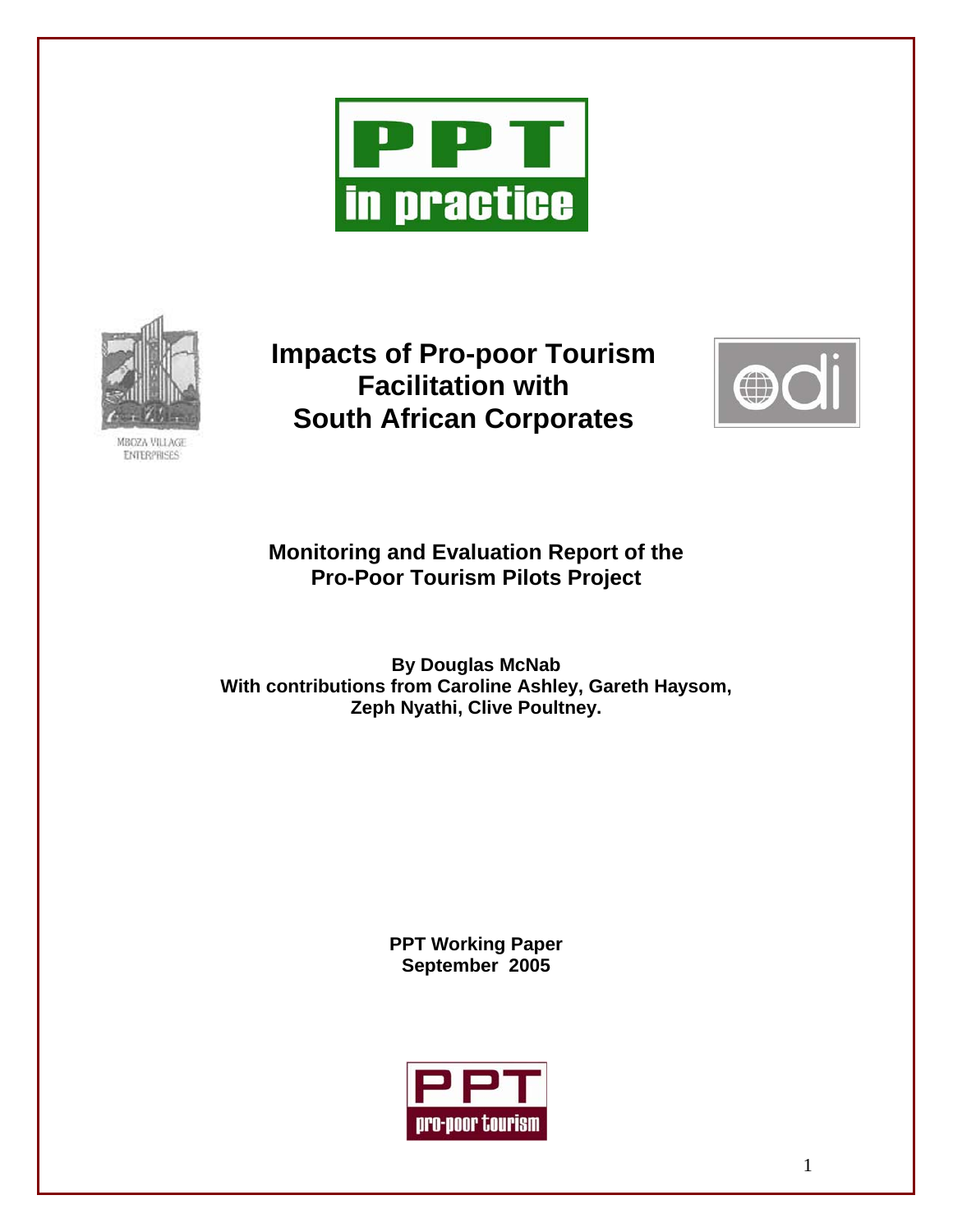## **Acknowledgements**

This paper draws on findings from 'Pro Poor Tourism Pilots in Southern Africa' - a project that ran from May 2002 to June 2005, implemented by Mboza Tourism Projects (Clive Poultney) and the Overseas Development Institute (Caroline Ashley). See [www.pptpilot.org.za.](http://www.pptpilot.org.za/)

This report is based on the insights and information gained by PPT facilitators (Clive Poultney, Gareth Haysom, Zeph Nyathi and Caroline Ashley) from the facilitation work and 'action research' done at five pilot sites during the PPT Pilots project. It also draws on interviews with representatives of the companies involved at the site: Tanner Methvin (Spier), Malcolm McCulloch (Wilderness Safaris, Dan Ntsala (Sun City), Craig Doria (Ker and Downey).

The PPT Pilots project was funded by the Business Linkages Challenge Fund of the Department for International Development , UK, with additional support from British Airways.

We encourage others to use the material in this report, as well as other outputs from the Pro-Poor Tourism Pilots project, to encourage pro poor practice by tourism companies. However, please acknowledge that the material comes from the PPT Pilots project. Please send copies of material produced to us at: c.ashley@odi.org.uk and [bizlink@tbcsa.org.za](mailto:bizlink@tbcsa.org.za).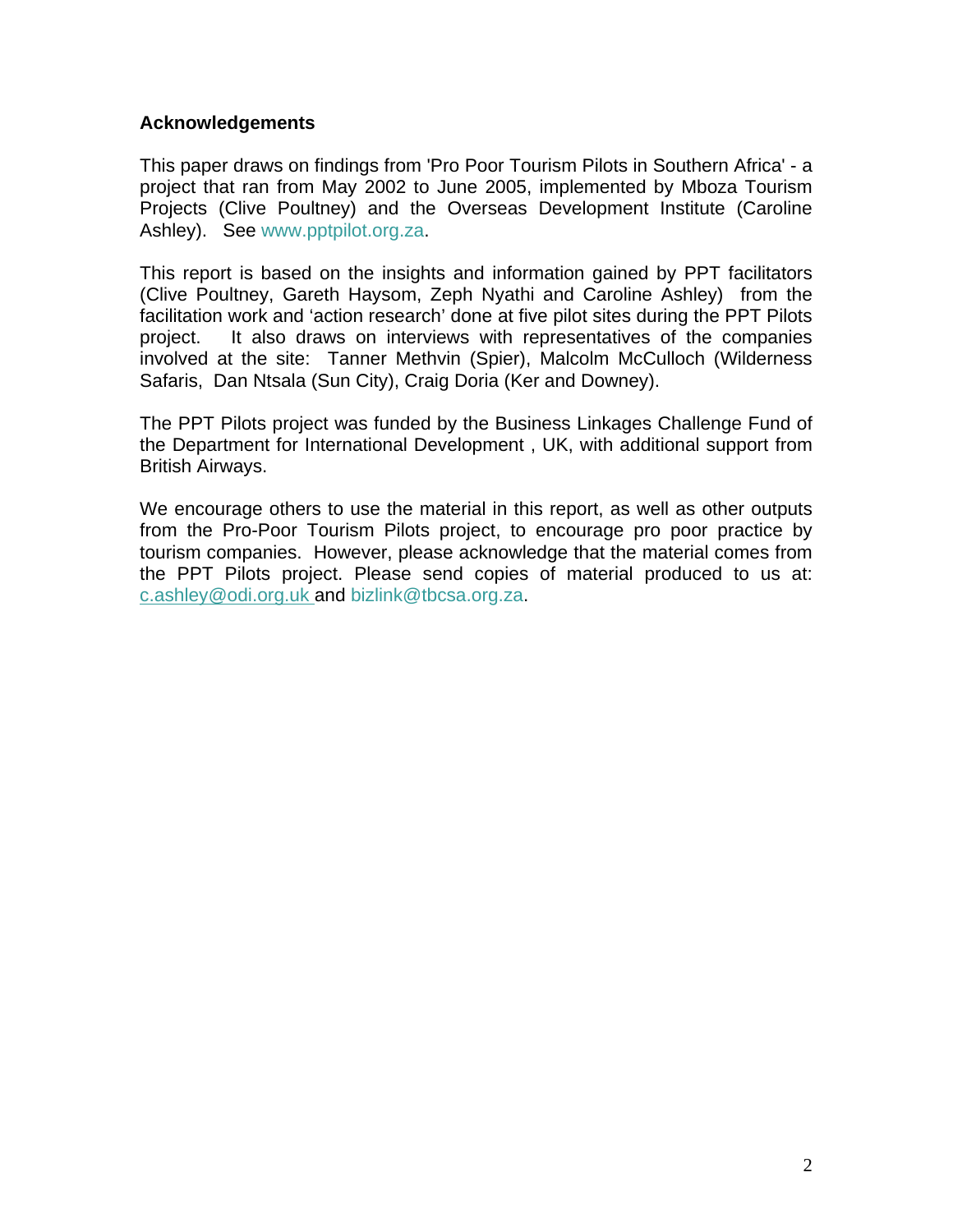# **Table of contents**

| What impacts has PPT implementation had at Sun City?  24                    |  |
|-----------------------------------------------------------------------------|--|
|                                                                             |  |
|                                                                             |  |
|                                                                             |  |
|                                                                             |  |
| Discussion: the significance of the impacts at Ker & Downey  29             |  |
|                                                                             |  |
|                                                                             |  |
|                                                                             |  |
| Summary: PPT facilitation - what has it been possible, and not possible, to |  |
|                                                                             |  |
| Appendix: Lessons learnt for facilitation of pro poor tourism linkages from |  |
|                                                                             |  |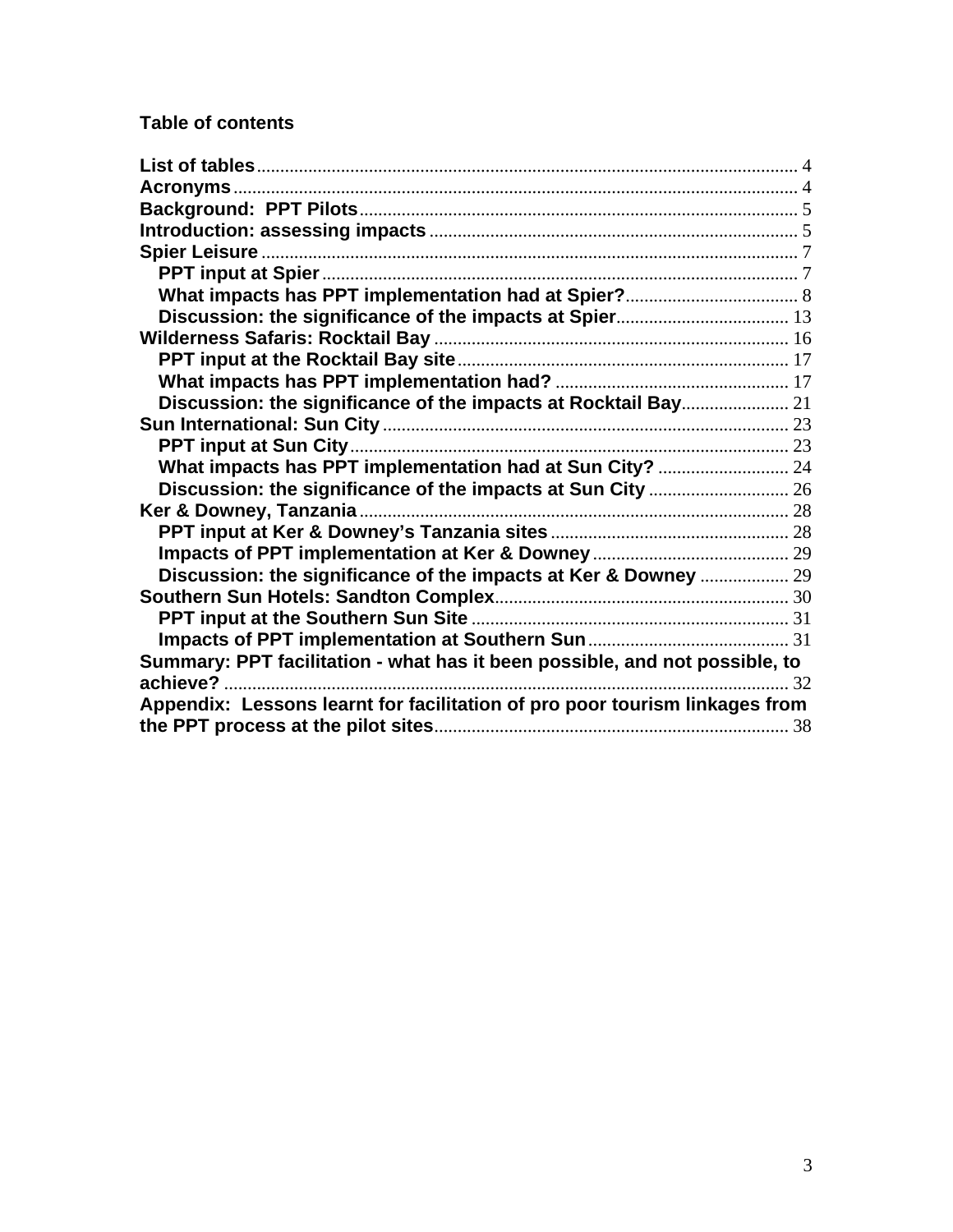# <span id="page-3-0"></span>**List of tables**

| Table 2: Impacts of new PPT-type linkages created at Spier11            |  |
|-------------------------------------------------------------------------|--|
| Table 3: Financial and employment benefits achieved at Spier            |  |
|                                                                         |  |
| Table 5: Impacts of new linkages created at Wilderness Safaris Rocktail |  |
|                                                                         |  |
|                                                                         |  |
|                                                                         |  |
| Table 8: Estimates of financial and employment impact for RECOPRO26     |  |
| Table 9: Summary table of impacts, partly due to PPT input, of linkages |  |
|                                                                         |  |

# **Acronyms**

| Acronyms       | <i>Definitions</i>                              |
|----------------|-------------------------------------------------|
| <b>BEE</b>     | <b>Black Economic Empowerment</b>               |
| <b>BLT</b>     | <b>Business Linkages in Tourism</b>             |
| CoC            | <b>Chamber of Commerce</b>                      |
| <b>COSATU</b>  | <b>Congress of South African Trade Unions</b>   |
| <b>CSI</b>     | Corporate Social Investment                     |
| CSR.           | <b>Corporate Social Responsibility</b>          |
| ExCo           | <b>Executive Committee</b>                      |
| <b>FCF</b>     | <b>Friedkin Conservation Fund</b>               |
| <b>FTTSA</b>   | Fair Trade in Tourism South Africa              |
| <b>GSLWPA</b>  | Greater St Lucia Wetland Park Authority         |
| HDI            | Historically Disadvantaged Individual           |
| HQ.            | Headquarters                                    |
| HR.            | Human Resources                                 |
| <b>ITESP</b>   | Integrated Tourism Enterprise Support Programme |
| <b>LPG</b>     | Liquid Petroleum Gas                            |
| <b>PPT</b>     | Pro Poor Tourism                                |
| PR.            | <b>Public Relations</b>                         |
| R <sub>B</sub> | Rocktail Bay                                    |
| <b>SMME</b>    | Small Medium and Micro Enterprise               |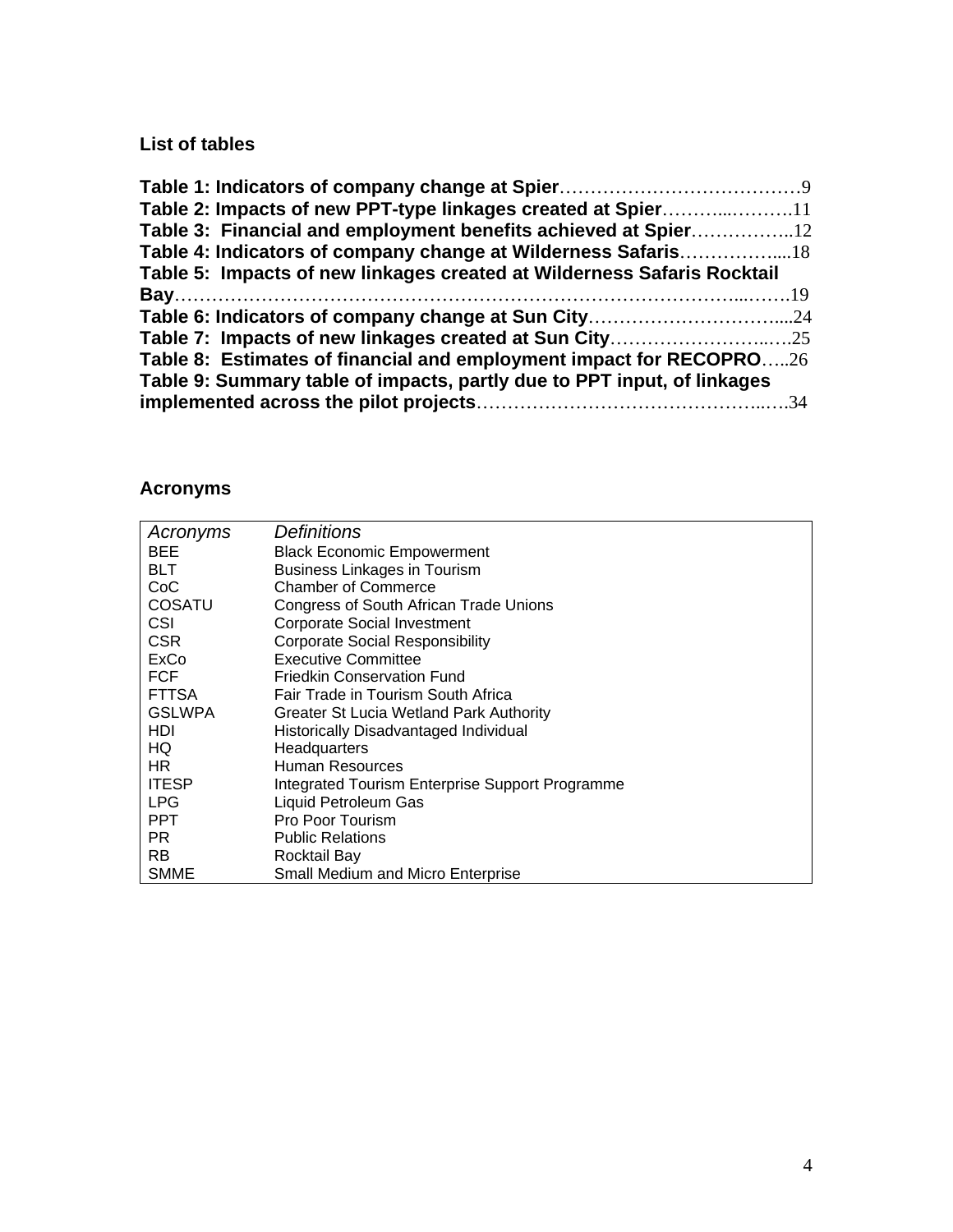# <span id="page-4-0"></span>**Background: PPT Pilots**

Pro-poor Tourism Pilots was a 3-year programme established in May 2002. The overall goal of the programme was for the tourism sector to contribute more to local economic development. The objective was to work with mainstream companies, and assist them to implement linkages that involve local people or enterprises *and* make business sense to the company.

The programme had two core components:

1. Close collaboration with five companies at 'pilot sites'. This has involved the design of local linkages, and facilitation of their implementation.

2. Communication with tourism players across the industry in Southern Africa to develop PPT awareness and expertise.

A range of 'local linkages' with local suppliers, tourism enterprises, community trusts, and local residents were promoted (see Project Overview Report<sup>[1](#page-4-1)</sup> for more on the linkage approach). The approach emphasises the need to go beyond ad hoc community support, to do business differently in ways that stimulate local linkages and benefits.

The five pilot sites involved in the project were:

- Spier Leisure (Western Cape)
- Wilderness Safari's Rocktail Bay (Kwa Zulu Natal)
- Sun International's Sun City Resort (North West Province)
- Southern Sun's Sandton Complex (Gauteng)
- Ker & Downey hunting sites, Tanzania.

# **Introduction: assessing impacts**

This document aims to reflect on what has been achieved via PPT facilitation and linkage creation across the five Southern African pilot sites. Site by site, it provides background information on the company and location involved, summarises the PPT input provided and then analyses the impacts in terms of:

- i) Internal company changes: what has changed inside the company, how is business done differently?
- ii) On the ground impacts: what enterprises linkages, employment and other forms of community linkage were created or strengthened and how were poor people impacted?

Both impacts to date and impacts 'in the pipeline' are considered. The significance of impacts within the local context is also explored. Where progress in establishing local linkages has been constrained, the key factors are identified. The report concludes with a summary which brings together the impacts of PPT facilitation on poor people across the project and considers the current and potential impacts of the project in the wider industry. Lessons for future PPT facilitation are included in Appendix A.

 $\overline{a}$ 

<span id="page-4-1"></span> $^{1}$  www.pptpilot.org.za/ppt\_workshop/ppt\_report/workshop\_ppt\_pilots\_report.pdf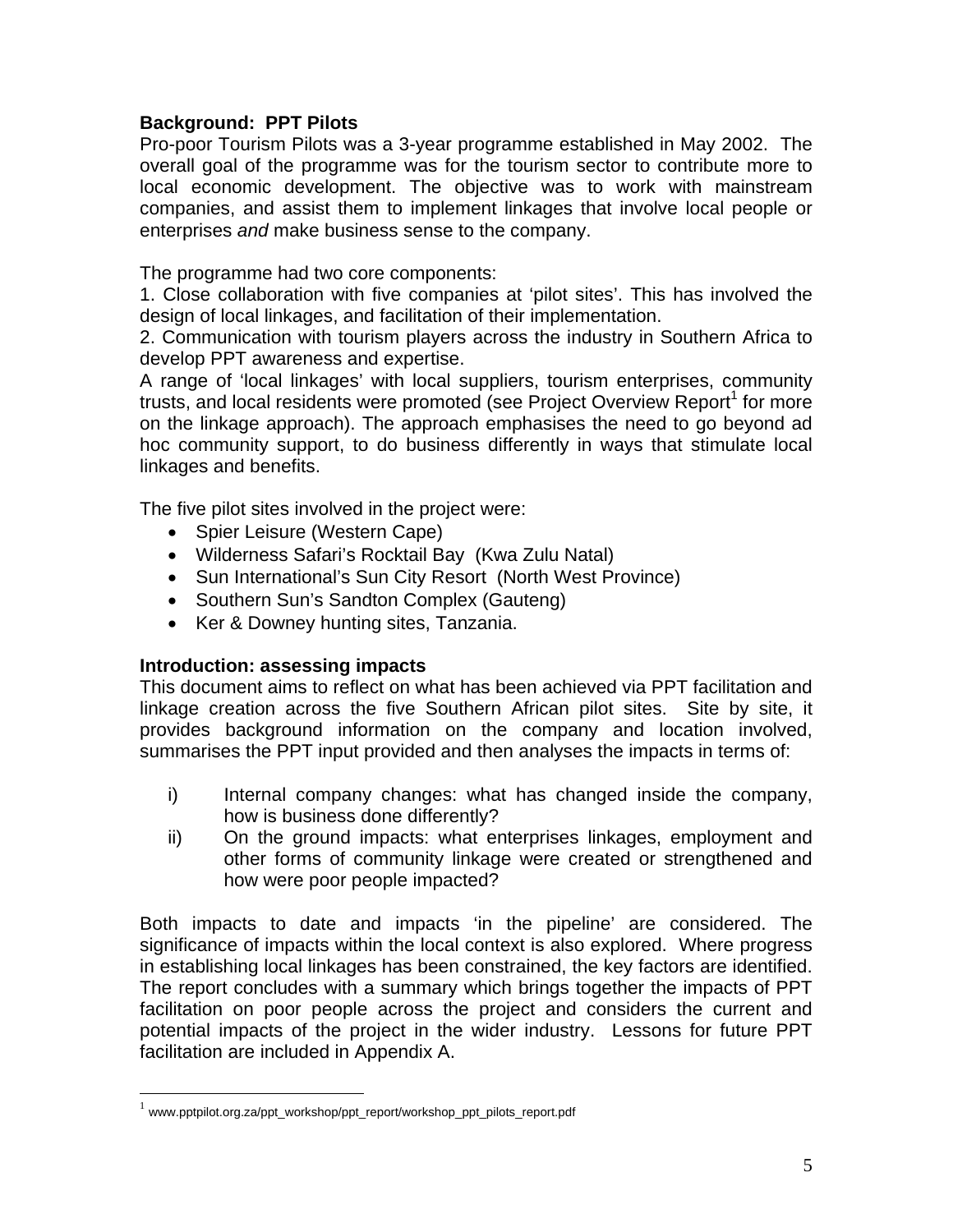Problems in attributing impact need to be noted. Changes in the level of poverty and livelihoods of people living close to tourism enterprises may be linked to a vast variety of possible stresses, shocks and opportunities not directly linked to the activities of the tourism business (e.g. changes in macroeconomic policy, drought, job losses or new job opportunities, local politics, death of a family member, etc). Furthermore, changes in the activities of a tourism enterprise that impact on local people occur for a variety of reasons other than PPT facilitation. Making a causal link between PPT facilitation and local socioeconomic impacts can therefore be problematic.

**In this document the focus is on the impact of** *new* **linkages,** *of which PPT facilitation played a part***, on poor people.** The focus is *not* on the impact of the company as a whole on poor people; thus the local economic impact of links existing prior to PPT facilitation is not examined. Two different kinds of project impacts are considered: firstly, impacts on the company, the project partner, in terms of their approach to PPT. Secondly, impacts at community level, in terms of new linkages, enterprises or jobs that occur. It is clear that none of the impacts discussed would have been achieved without the dedicated efforts of individuals in the companies involved. This report does not attempt to disentangle the contributions of PPT facilitators, company personnel and other factors inside the company such as strategy and commercial opportunity. This would be extremely difficult to achieve because the linkages implemented and impacts achieved are the result of close collaboration and/or the development of processes/strategies through a series of successive inputs by a range of different actors. All involved deserve recognition for the achievements realised.

The information contained in this document is based on the experience of the PPT facilitation team, site visits and data provided by the pilot site companies. The latter includes information gathered through interviewing representatives of the pilot companies about their overall experience of the PPT project at its conclusion in May 2005. Use of this method was important because it provided companies an opportunity to contribute their own perceptions of the impact and value of the PPT project.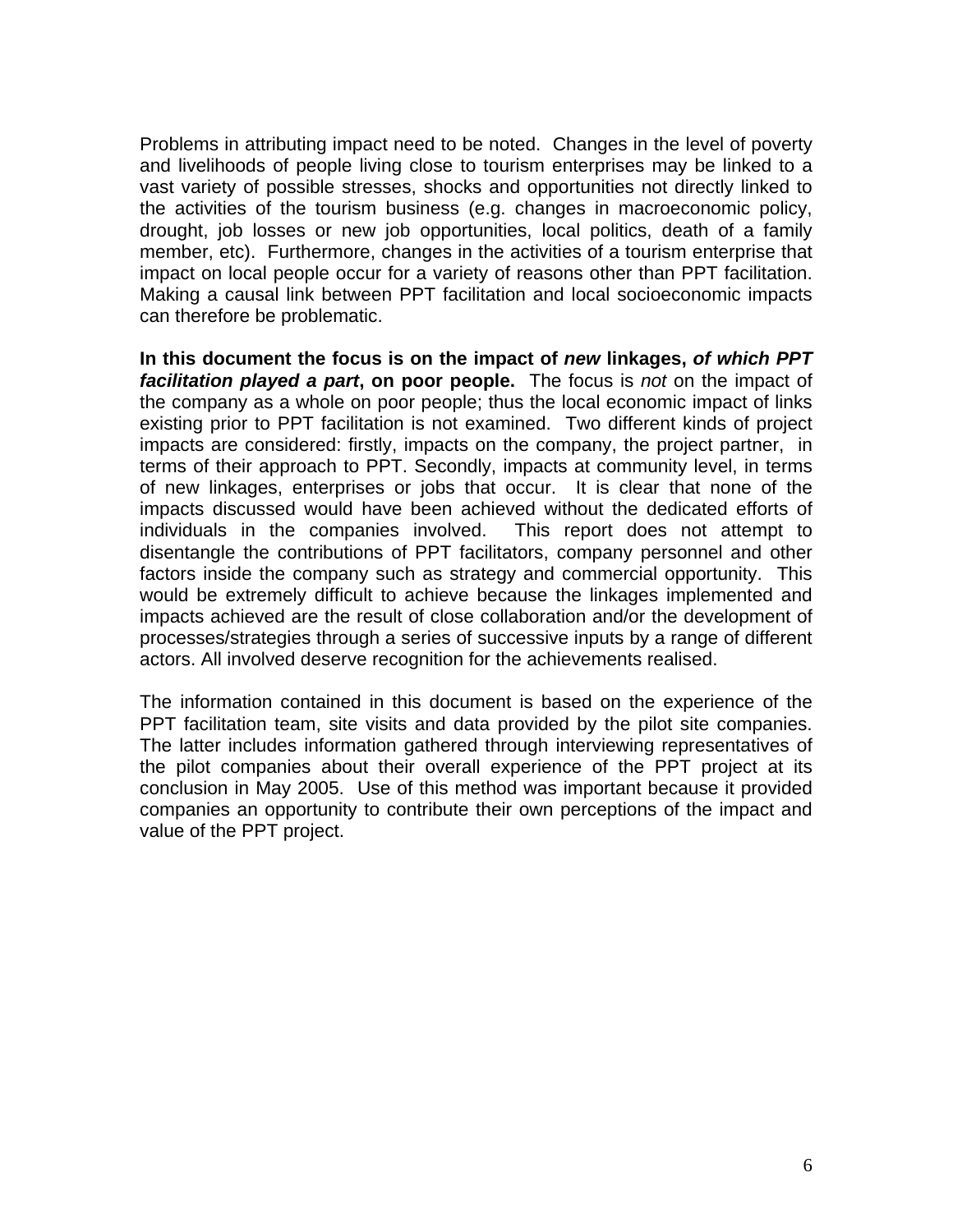# <span id="page-6-0"></span>**Spier Leisure**

Spier, a property of approximately 500ha, is located in the Stellenbosch Winelands region of the Western Cape. This property was purchased by the Enthoven family in 1993. Limited tourism related activities were available on site, including a small restaurant and wine sales and tasting. The decision was taken to expand these services and to establish Spier as a key Winelands destination.

The restoration and improvements of the property took two years and in 1995 Spier opened to the public. Tourist facilities included a conference centre, three restaurants, a wine sales/tasting facility and a picnic farmstall area. In addition, the Spier amphitheatre presented its first season in 1996. In November 2000 Spier opened The Village at Spier, a 155 room 4-star hotel with one additional restaurant. Most recently, in partnership with Moyo, Spier opened the 800 seat restaurant 'Moyo at Spier' in November of 2003.

Spier has moved away from being purely a member of the 'wineland' family to becoming a tourism/recreation destination. Spier's current product offering includes retail outlets, and hosting of a range of environmental and arts organisations in addition to the hotels, restaurants and wine production mentioned above. Annual revenue was ZAR92 million in 2003/2004.

Principles of social equity and environmental integrity have been supporting pillars that underpin the economic imperatives of Spier's business from the beginning. As a result of this values-based approach, Spier was active in developing and supporting a number of socially orientated projects in the region prior to PPT facilitation. Spier employees and suppliers include people from nearby townships such as Kayamandi and Khayelitsha.

# **PPT input at Spier**

Spier Leisure chose to become a partner of the Pro Poor Tourism Pilot project in October 2002. Spier's CSI activities at that time had primarily been in the arts and education. These were related to core areas of focus within Spier's business, the Spier Arts Trust, as well as a project managed by the Spier executive involving development of a new primary school.

Spier already had other linkages with both communities and poorer suppliers. For example, an affirmative procurement policy was adopted for the construction of the Village Hotel. However, these linkage approaches had been implemented on a project specific basis and were not specifically embedded in the day to day management of the business.

PPT facilitators initially discussed a range of options with Spier, with the focus on a tourism gateway concept. A decision was then made to shift focus to supply chain reform, as this had been prioritised in Spier's new approach to sustainability. Spier's supply chain process involved: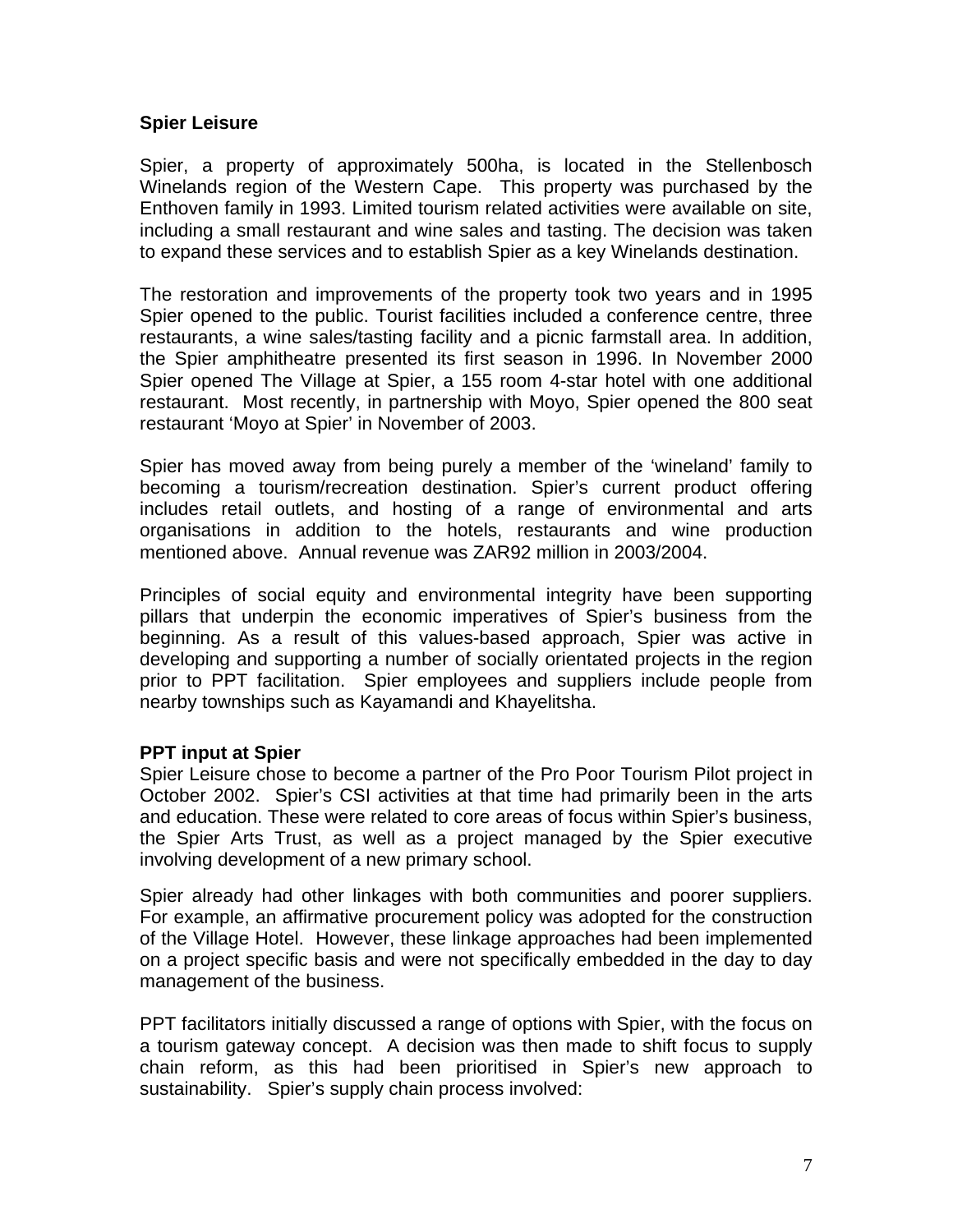- <span id="page-7-0"></span>• Review of company priorities and approach
- A decision to focus on reform of the supply chain in line with Spier's values-based approach
- Assessment of supply chain practice and policy
- Setting of new policy objectives and a new approach to the supply chain
- Identification of potential changes in supply and potential linkages with suppliers
- Implementing new linkages with suppliers; getting contractors established
- Implementing change, both internally and with suppliers
- Reviewing progress and adapting accordingly.

PPT facilitation assisted with implementation of these, particularly with administering the supply chain assessment, and setting up the first few new suppliers, from the initial tendering through to contracts, mentoring, and expansion. In 2003, the former General Manager of Spier (Gareth Haysom) joined the PPT team and became the PPT facilitator at Spier, and thus the supply chain facilitation drew on his previous experience of operations at Spier.

#### **What impacts has PPT implementation had at Spier?**

Impacts within the company are considered first, and impacts at local level considered next.

Spier's business approach is focused on 'sustainable development' and includes measurement of environmental, economic and social aspects of the business. The company has shifted from a project-based approach to a systemic sustainable development approach involving the development of key goals, indicators of success, baselines against which to measure progress, and systems for measurement, reporting and performance review.

The facilitation work conducted by PPT, acting as a support to the drivers of change within the organization - namely the executive group and in particular the Sustainability Director - contributed to attainment of the new approach. Although the systemic approach was initiated by the Spier executive, a number of challenges were faced in implementation. It was in the fast-tracking of implementation in areas where progress had been limited in the past, where PPT was able to provide the greatest assistance. In turn, this enabled the internal drivers of organisational change to demonstrate to critics that the approach was viable (e.g. that appropriate HDI suppliers could be found and that they could deliver a quality product).

The PPT facilitation was thus part of a broader process of change at Spier, the key elements of which are summarised in table 1 below.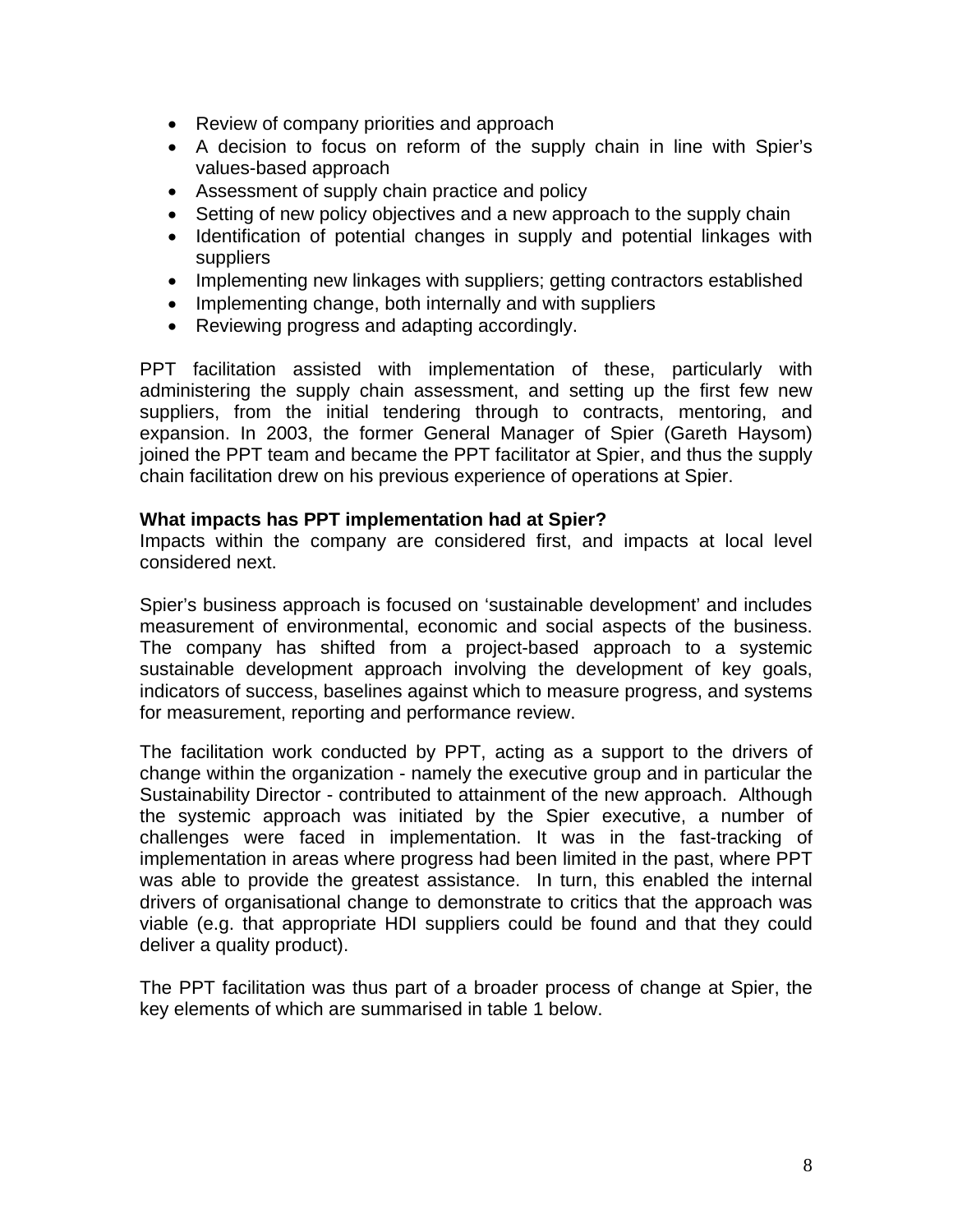| 2002-3                                             | 2005                                              |
|----------------------------------------------------|---------------------------------------------------|
| Attitude and approach to local linkages            |                                                   |
| All forms of CSI were ad hoc and not aligned to    | CSI refocused and aligned to strategic            |
| a strategy.                                        | objectives. Multi-business voluntary CSI          |
|                                                    | committee formed                                  |
| CSI was not clearly defined as any particular      | Director of Sustainable Development appointed     |
| individual's role                                  | and CSI committee drove all activities            |
| No understanding existed as to the actual          | Far clearer understanding of stakeholders as      |
| stakeholders of Spier and who the communities      | well as the immediate communities that are        |
| were, where they were located and the              | affected by the operation of Spier's business     |
| boundaries defining the communities                |                                                   |
| Philanthropy was driven directly from the          | Management interest to develop authentic          |
| board. It was driven by commitment to the          | cultural and heritage products based on           |
| broad principles of sustainable development        | archaeology and history of the area.              |
| Specific actions and practices                     |                                                   |
| Performance evaluation on financial                | Key indicators addressing broad sustainability    |
| performance only                                   | aspects used for assessing performance of         |
|                                                    | management                                        |
| No criteria was set for the evaluation of staff in | Although only management assessed by              |
| terms of social impact                             | means of indicators, departments assessed in      |
|                                                    | entirety via management performance               |
| Information was provided in terms of the           | Clear and accurate information was provided       |
| projects carried out by Spier but these were       | on broad sustainability outcomes via              |
| focused primarily on PR and Marketing              | Sustainability Report issued in April 2005;       |
|                                                    | included clear focus on PPT approaches            |
| External verification of the Leisure business      | Verification of Leisure business remains done     |
| was done via FTTSA but this was driven in a        | via external auditors for financial aspects. Self |
| top down manner with little integration internally | evaluation has been conducted internally on       |
|                                                    | other aspects. External parties including PPT     |
|                                                    | have been used to verify data as well as          |
|                                                    | provide capacity for the implementation.          |

# **Table 1: Indicators of company change at Spier**

Note: PPT input has accelerated this process of company change, but it was already underway at Spier prior to PPT involvement.

In the process of facilitating the first new suppliers, Spier has been able to identify what is involved in the process of setting up emerging suppliers and what is needed to action these processes. This has allowed Spier to identify the key shortcomings of the original assumptions in terms of time and inputs needed and has provided them with a more realistic and informed understanding of the requirements.

The work conducted through the supplier survey provided valuable data that refuted a number of previously held assumptions about the nature of the supply chain. For example, it showed that the majority of suppliers were already small businesses – thus invalidating the argument that to switch to small suppliers would be administratively burdensome. Spier is able to use empirical data to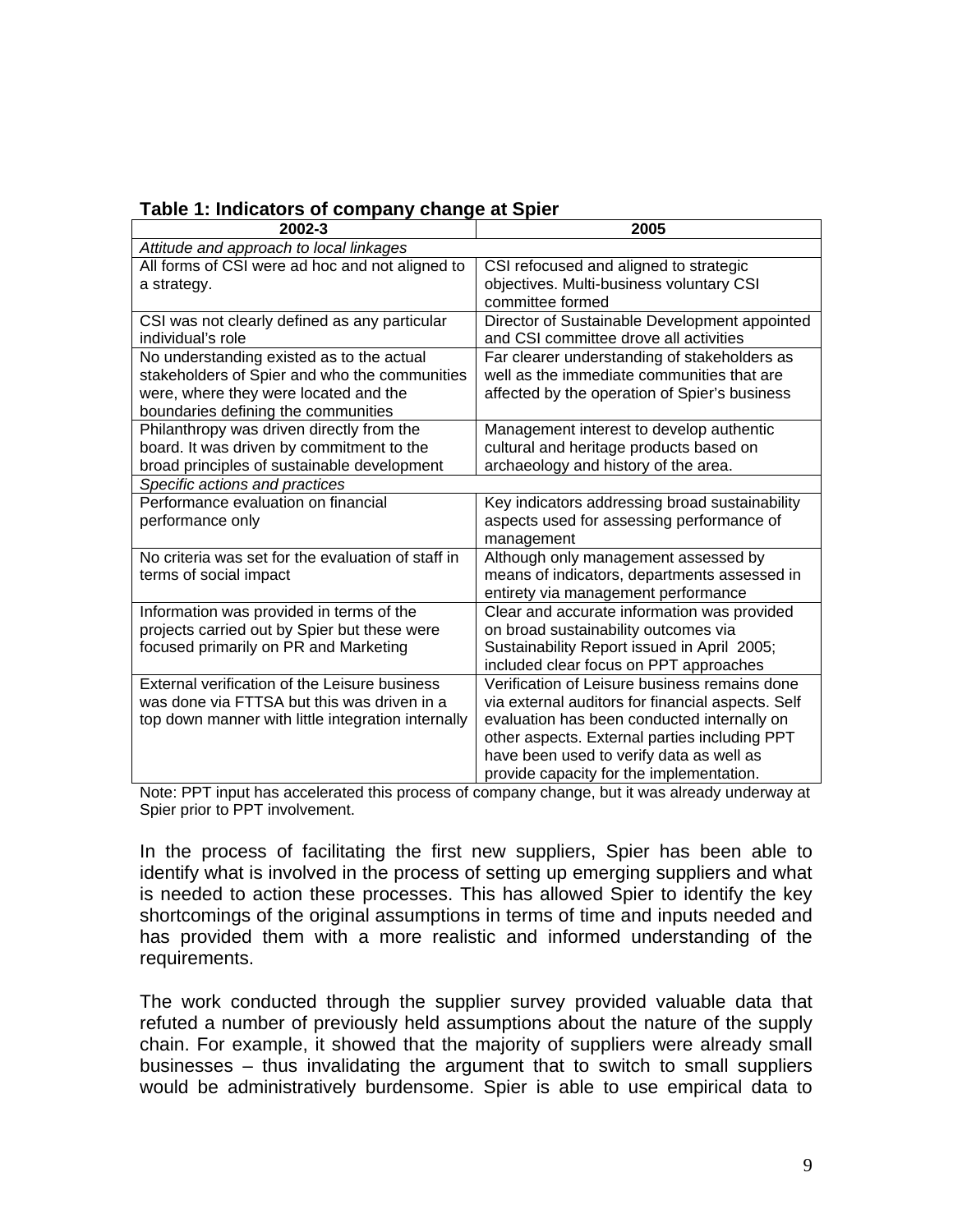inform strategic decisions about targeting interventions in the supply chain, and as a basis for making supplier inspections.

Impact on the ground is considerable, taking into account new linkages directly facilitated by the project, and other new supply contracts in which Spier applied their PPT procurement approach and drew in some degree on PPT facilitation. In total by the end of the project, eight new supply contracts with small black local suppliers were implemented, creating 33 new jobs. The largest new supply contracts to date are the Klein Begin laundry, creating 11 new jobs (including the owner's) since August 2004, and a contract with Alfred Antony in July 2005 for clearing alien vegetation, creating 9 new jobs (including the owner). Of the 33 jobs, 13 were for short-term or seasonal contracts, and 20 are regular jobs (of which 4 are part-time). 12 of the new jobs (9 of the regular jobs) are filled by women. In addition, approximately 20 other local jobs have been strengthened or expanded due to new Spier contracts. Details of the new linkages implemented and community impacts are summarised in Table 2.

The specific economic impacts of these new linkages are shown in Table 3. Particularly noteworthy is the number of jobs, number of female jobs and estimated income generated by the laundry. Many linkages have been created, but, the process was by no means trouble-free. For example, the wood fuel supplier struggled to provide wood of sufficient quality at the start, leading to limited revenue, but the contract has now been continued for over a year; the wood deck contractor initially encountered financial management issues; and the now highly successful laundry project got off to a difficult start when a washing machine broke down. A willingness to persevere and to adapt flexibly when confronted with obstacles is clearly important.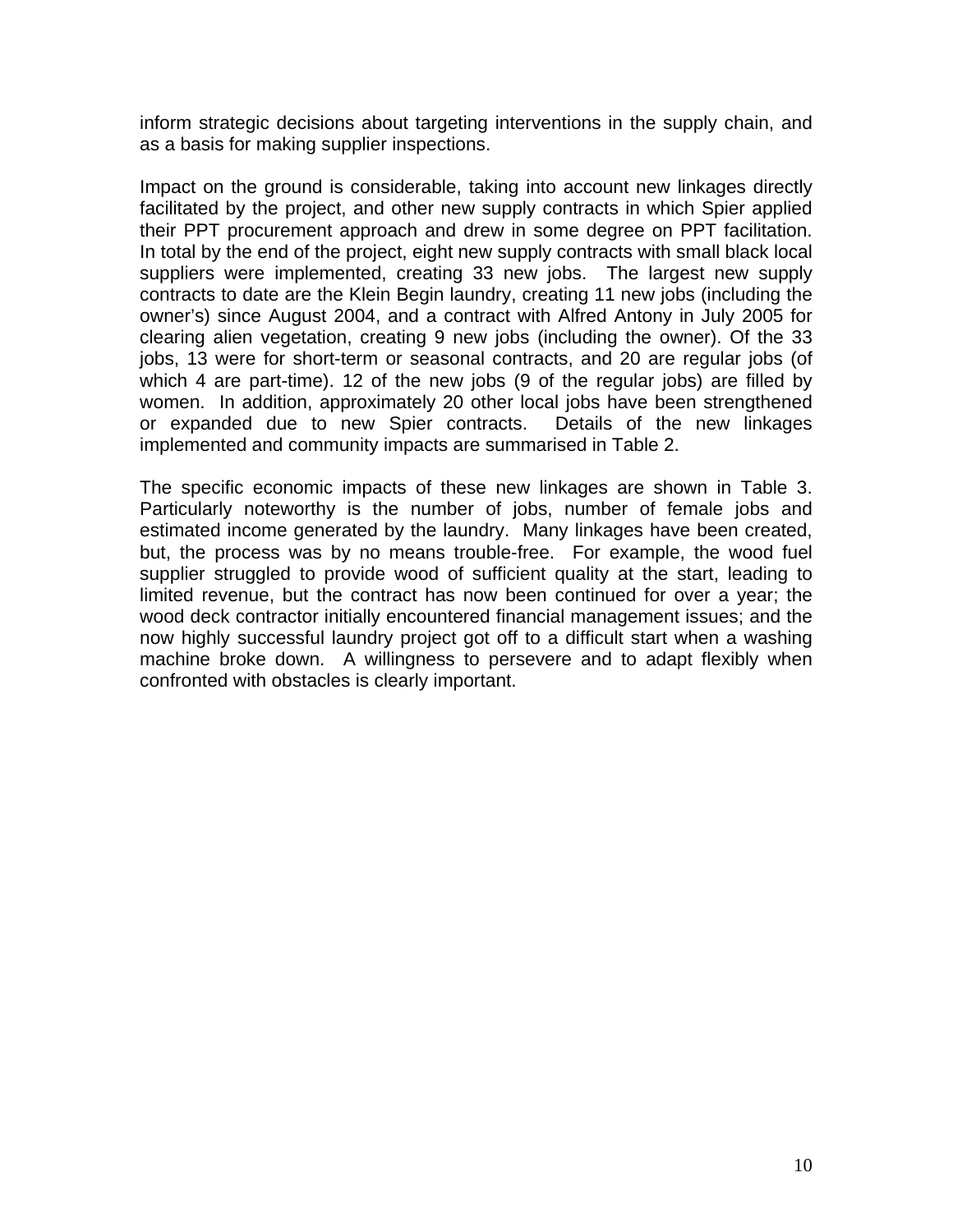| Linkage                                                           | <b>Previous Situation</b>                                                     | <b>Current Situation</b>                                                                                            | Impact on Community                                                                                                                |                                        |                                                 | Impact on Company                                                                                                                                                                 |
|-------------------------------------------------------------------|-------------------------------------------------------------------------------|---------------------------------------------------------------------------------------------------------------------|------------------------------------------------------------------------------------------------------------------------------------|----------------------------------------|-------------------------------------------------|-----------------------------------------------------------------------------------------------------------------------------------------------------------------------------------|
| Local enterprise or<br>contract                                   |                                                                               |                                                                                                                     |                                                                                                                                    | Jobs<br>Created                        | Jobs<br>strengthened<br>or retained             |                                                                                                                                                                                   |
| Klein Begin Laundry                                               | Service contracted<br>to established<br>laundry; Klein<br>Begin did not exist | Laundry from Moyo<br>restaurant, Hotel<br>restaurant, and<br>Jonkershuis contracted <sup>1</sup> to<br>Klein Begin. | 10 new jobs for previously unemployed (4<br>are part-time), plus the owner's job; a new<br>expanding small enterprise established. | 11                                     | No losses<br>of jobs $@$<br>existing<br>laundry | Significant saving, estimated at over<br>ZAR200,000<br>Proved that enterprise development for<br>local service provision is a viable option<br>Facilitated a broader PPT approach |
| Harare Energy<br>Centre                                           | LPG bought from<br>multinational (BEE)                                        | Main supplier still exists<br>but township supplier for<br>Spier also in place                                      | Linkage into Khayelitsha township brings<br>new income flow for 2 energy centre<br>personnel                                       | $\boldsymbol{0}$                       | 3                                               | Realisation that a township operator can<br>deliver to required standard. Issue re<br>contracts resulted in complete overhaul<br>of procedures                                    |
| Siyazama<br>Papermaking <sup>2</sup>                              | Purchased from<br>bulk suppliers                                              | Christmas cards<br>purchased from<br>community project                                                              | Increased income to existing enterprise                                                                                            | $\mathbf 0$                            | 8                                               | Demonstrated that seeking out HDI<br>suppliers and providing work to these<br>suppliers is viable                                                                                 |
| Wooden deck<br>construction                                       | Contract work<br>given to<br>established<br>suppliers                         | Deck-building contract <sup>1</sup> to<br>HDI (Appolus<br>construction)                                             | New income flow to HDI contractor; 4 jobs<br>created (excludes owner)                                                              | 4<br>(during<br>contract)              | $3^3$                                           | Demonstrated that seeking out HDI<br>suppliers and providing work to these<br>suppliers is viable                                                                                 |
| <b>Building construction</b>                                      | Contract work to<br>established<br>suppliers                                  | Building contract <sup>1</sup> to HDI<br>(Pillay construction)                                                      | New income flow to HDI contractor; creation<br>of 7 jobs over period of contract                                                   | 7 (during<br>contract)                 |                                                 | Demonstrated that seeking out HDI<br>suppliers and providing work to these<br>suppliers is viable                                                                                 |
| Fuel wood supplier                                                | Ad hoc purchases<br>made; no strategic<br>approach                            | Work <sup>1</sup> allocated to HDI<br>(Alfred Anthony)                                                              | Regular income for HDI contractor and 2<br>contract jobs.                                                                          | $\overline{2}$<br>(during<br>contract) |                                                 | Potential for further work once<br>relationship established                                                                                                                       |
| Clearing alien<br>vegetation                                      | No work done<br>previously                                                    | Alien clearing contract <sup>1</sup> to<br><b>HDI</b><br>(Alfred Anthony)                                           | 9 new jobs (owner & 8 staff).<br>Training and Mentorship approach.                                                                 | 9                                      | 0                                               | Significant cost saving; build long term<br>regional capacity for future work                                                                                                     |
| Non-supply chain linkage:                                         |                                                                               |                                                                                                                     |                                                                                                                                    |                                        |                                                 |                                                                                                                                                                                   |
| Kayamandi township:<br>support to B&Bs and<br>tourism development | Little contact; no<br>initiative                                              | Provision of<br>training/advice                                                                                     | Far broader skill set of local people; first<br>direct integration into mainstream tourism<br>economy                              |                                        |                                                 | Opportunity to develop linkages with this<br>group as well as play a direct role in tourism<br>development                                                                        |

#### **Table 2: Impacts of new PPT-type linkages created at Spier**

HDI = Historically Disadvantaged Individual

1: These were 'pro-poor contracts' in two senses: the contract was designed to facilitate competition by HDI enterprises; and pro-poor conditions, such as employment of formerly unemployed people, were included in the contract.

2: This was an existing project which was adopted as a supplier. The role played by PPT was to introduce Spier to this supplier and ensure their inclusion into the supply chain.

3: 3 of 6 existing employees (in addition to the 4 new employees) were directly involved in the Spier contract; the remaining 3 existing employees were dedicated to ongoing contracts.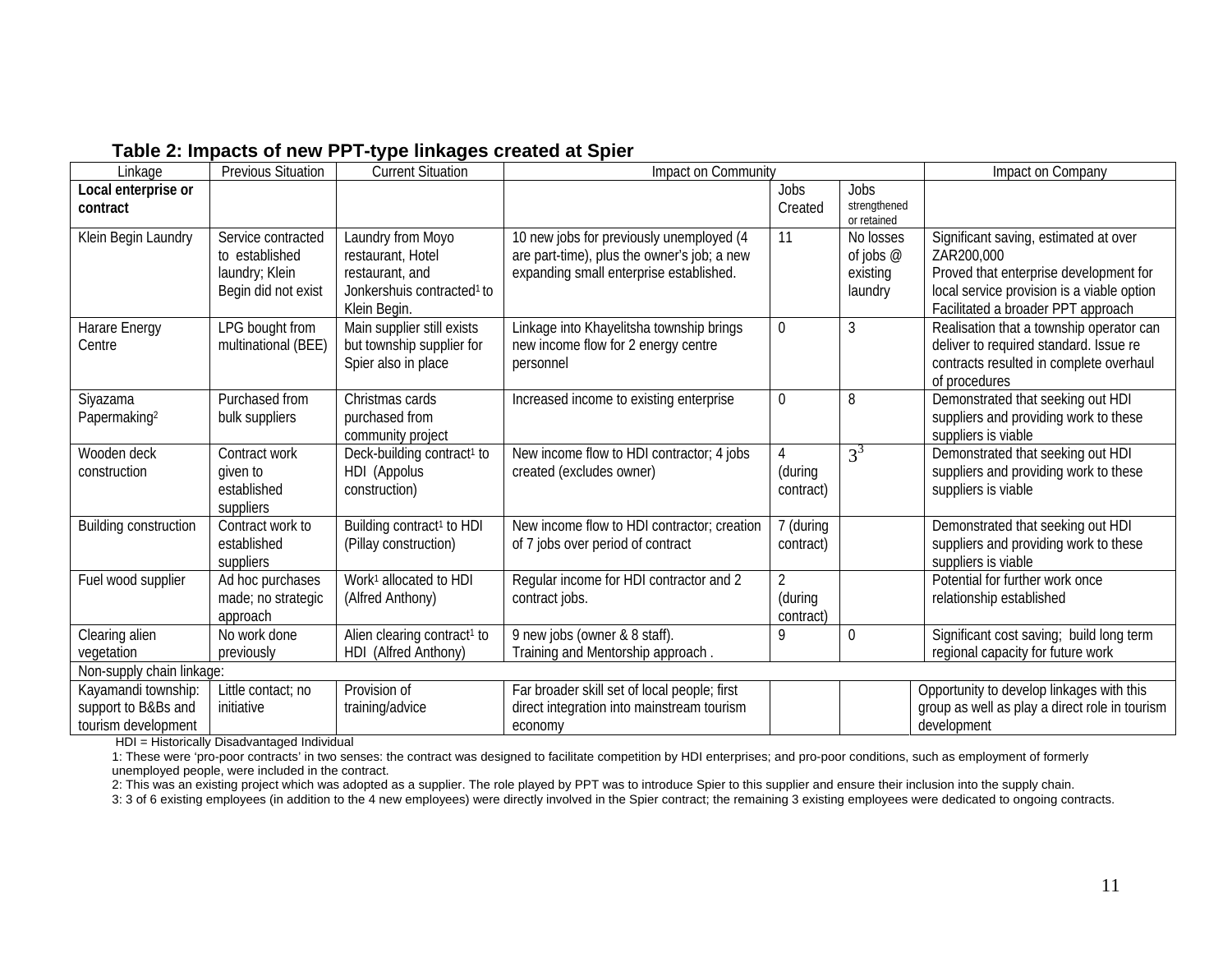|  | Table 3: Financial and employment benefits achieved at Spier |  |
|--|--------------------------------------------------------------|--|
|--|--------------------------------------------------------------|--|

|                                          |                            |                | <b>Financial and Employment Benefits</b> |                     |                     |                           |                                                         |
|------------------------------------------|----------------------------|----------------|------------------------------------------|---------------------|---------------------|---------------------------|---------------------------------------------------------|
| <b>Details</b>                           | Laundry                    | <b>LPG Gas</b> | Paper making                             | Apollus             | Pillay              | Fuel wood                 | Alien clearing                                          |
|                                          |                            |                |                                          | Construction        | Construction        | supplier                  |                                                         |
| Number of people servicing Spier         | 11                         | 3              | 8                                        | 71                  | 12                  |                           | 9                                                       |
| contracts (@time of contract)            |                            |                |                                          |                     |                     |                           |                                                         |
| <b>Contract Value</b>                    |                            |                |                                          |                     |                     |                           |                                                         |
| to date (August 2005)                    | ZAR 148 980                | ZAR 57 000     | ZAR 2 000                                | ZAR 119 935         | ZAR 189 500         | ZAR 9 500                 | ZAR 180,000<br>contracted<br>ZAR 35 000 paid to<br>date |
| per month now                            | ZAR 27 750                 | ZAR 9 200      | Seasonal                                 | Contract complete   | Contract comlete)   | ZAR 3 000 per<br>contract | ZAR 30 000                                              |
| average/year of operation                | ZAR 270,000 2              | ZAR 114 00     | Per Demand                               | Per demand          | Per demand          | ZAR 25 000                | ZAR 180 000                                             |
| <b>Additional Staffing</b>               |                            |                |                                          |                     |                     |                           |                                                         |
| Total no of Staff (excludes<br>owners)   | 10                         | 3              | 8                                        | 10                  | 12                  | 3                         | 8                                                       |
| - of which new staff                     | $6$ perms + 4 part<br>time | $\mathbf{0}$   | $\mathbf 0$                              | 4 (Contract period) | 7 (Contract period) | $\overline{2}$            | 8                                                       |
| No of new staff previously<br>unemployed | 10                         | $\mathbf 0$    | $\mathbf 0$                              | 0                   | $\mathbf 0$         | $\overline{2}$            | 8                                                       |
| No of new staff semi/unskilled           | 10                         | U              | $\boldsymbol{0}$                         |                     | $\mathbf 0$         | $\overline{2}$            | 3                                                       |
| No of new staff of which women           | 9                          | $\Omega$       | $\boldsymbol{0}$                         |                     | $\overline{2}$      | 0                         | $\mathbf 0$                                             |
| Wages                                    |                            |                |                                          |                     |                     |                           |                                                         |
| as of May 05                             | ZAR 84 550                 | ZAR 21 525     | N/A                                      | ZAR 38,850 3        | ZAR 54,6004         | ZAR 3 870                 | ZAR 9 000                                               |
| per month                                | (High) ZAR 19 710          | ZAR 3 625      | N/A                                      | N/A                 | N/A                 | Data unavailable          | Per project of                                          |
| (or per item)                            | (Low) ZAR 12 460           |                |                                          |                     |                     |                           | which 7 projects<br>Average: ZAR 25<br>000              |
| imputed for year                         | ZAR 200 270                | ZAR 44 125     | N/A                                      | N/A                 | N/A                 | Data unavailable          | ZAR 180 000                                             |

1 = The contractor had 6 staff within his organisation originally. In order to service the Spier contract, he recruited 4 additional staff and also allocated three of his existing six staff to work on the job. Hence the number of people at Apollus servicing a Spier contract is 7, while the total number of people in the enterprise is 10.

2 = Estimated annualised value of contracts held by the business at the time of the end of the pilot programme in August 2005

3: estimate based on ZAR 1850 pp x 7 staff x 3 months

4: Estimate based on ZAR 1950 pp x 7 staff x 4 months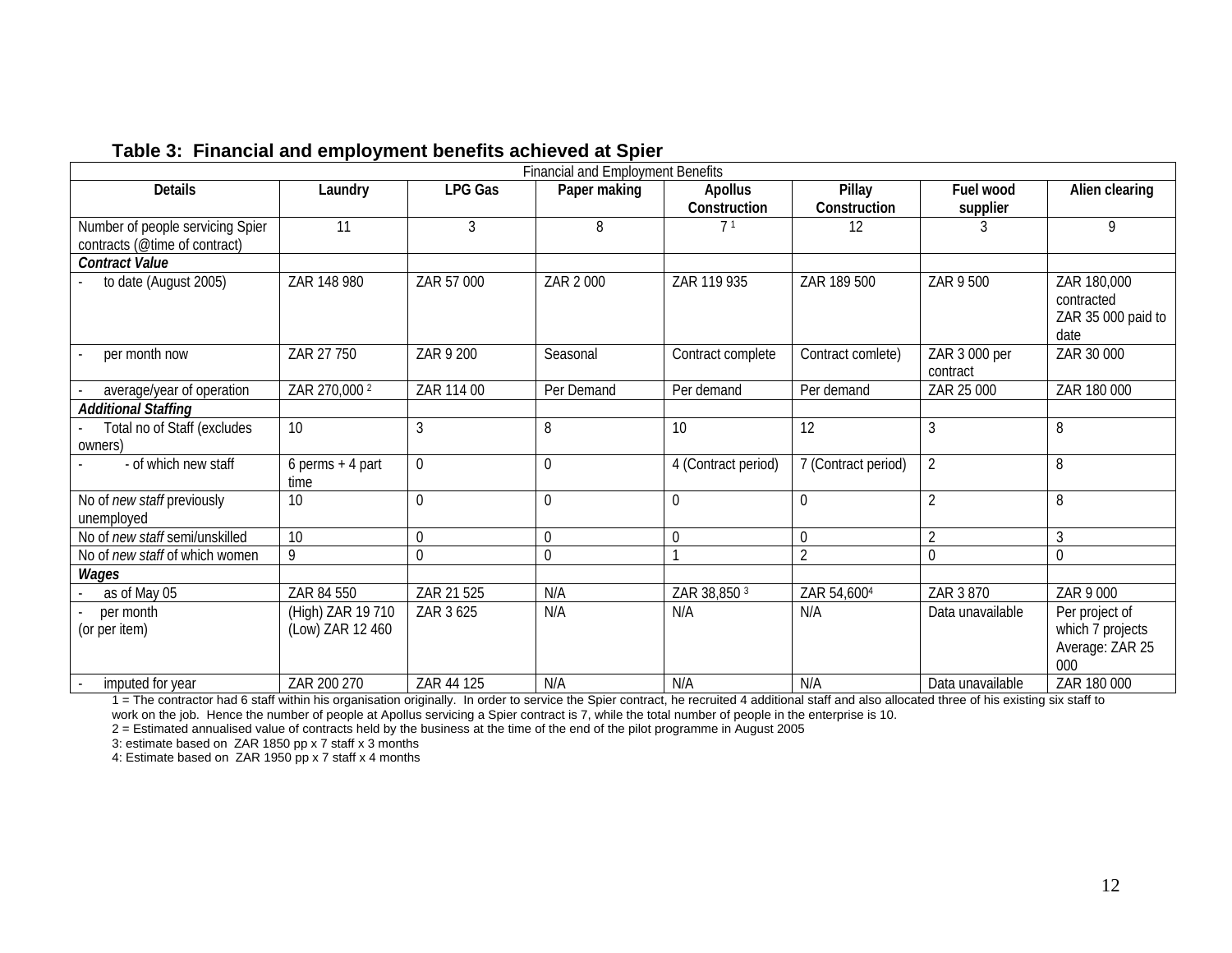#### <span id="page-12-0"></span>*Non-financial benefits*

In terms of non cash impacts, the largest has been made in terms of skills development and learning. For example, business owners involved in the Spier/PPT process have been able to access a larger support network. Some businesses working directly with PPT as well as Spier have been able to obtain direct facilitation support (e.g. Spier Accounts provided advice and mentoring to Apollus construction). Third party capacity building was also provided to other enterprises by agents brought in by the PPT facilitator. This included technical support and training for the laundry personnel, provided by a chemical expert, and business skills training for the LPG supplier.

This approach has been taken further and formalised in the new long-term contract for clearing alien vegetation. In addition to the contract fee payable to the HDI contractor, Spier are paying for mentoring by a skilled professional, who will act as a technical advisor to the emerging contractor to develop his business capacity so that he can continue the contract independently and at guaranteed quality long term. The combined cost of both payments is still cheaper than the next alternative bid.

New contractors have also benefited from other forms of linkage with outsiders. In the case of the LPG supplier, the link with Spier led in part to the owner of the business being offered an option in a Black Empowerment deal. This opportunity is in a business unrelated to LPG supply, but PPT was able to assist in providing both technical and mentorship assistance.

The provision of new equipment to small SMMEs such as the laundry is also of fundamental importance. Lack of specific items of equipment can be a major obstacle for an SMME entrepreneur that needs to deliver a service of an expected standard.

# **Discussion: the significance of the impacts at Spier**

Tanner Methvin, Director of Sustainable Development at Spier, identifies the biggest impact of PPT facilitation as the provision of a dedicated, skilled facilitator able to undertake the legwork of implementation: *"When we were clear about what we were going to do, we realised we lacked the necessary skill set. The physical presence of Gareth Haysom – an individual able to commit the necessary time and in possession of the appropriate skills – enabled progress to be made much more quickly than would otherwise have been the case. Moreover, Gareth came for free. Spier did not need the PPT philosophy, they shared the values already and would have implemented without PPT assistance. But having Gareth enabled progress at a much quicker rate because staff lacked the skills or were unable to input the time required".* 

PPT input is clearly recognised as carrying forward implementation of supply chain reform in areas where success had been limited previously.

PPT has assisted in the establishment of 8 different forms of local linkage, including the Klein Begin laundry that involves 11 people, 9 of whom are women. All of these individuals had been unemployed for over two years. Staff provided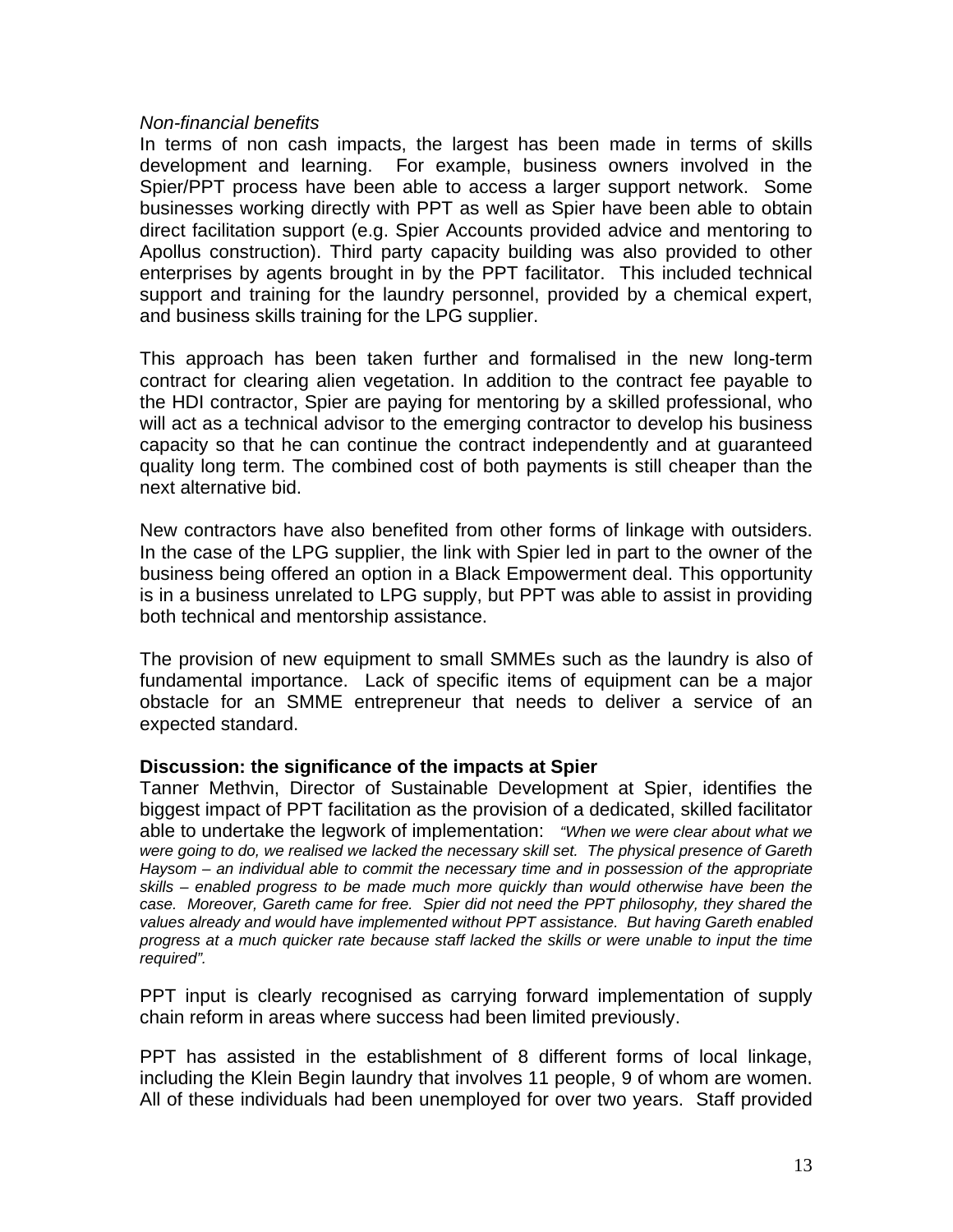with employment in the LPG and wood cutting businesses were also all previously unemployed. The income data for these enterprises indicate that, in a regional context of high levels of poverty, significant income flows are being generated for the individuals involved. For example, the laundry is estimated to generate over ZAR200,000 in wages per year. Interviews with staff at the laundry revealed that on average, each of the newly appointed staff are breadwinners for at least five others.

Once a contractor has a supply contract, new possibilities for expansion open up. Klein Begin Laundry started with a contract just for Moyo napkins, but has already expanded twice. It has potential to service further demand from other units on the Spier property, such as the potentially high-volume Convention Centre. The woodcutting operation started with a small short-term contract, following which it was able to successfully bid for the long-term contract from July 2005 to clear all alien vegetation on Spier land, which could run for 3 years. For each new supplier, long-term expansion opportunities open up.

The total number of direct beneficiaries is still small relative to the extent of local poverty. However, if Spier continues to pursue its systemic sustainable development approach to business, then it may be possible to spread the benefits from participation in Spier's supply chains to a larger number of local people. The annual procurement budget is ZAR 75 million (2004), and if 10% of this can be spent on small, local, black suppliers, it would have a substantial local economic impact.

Within the company, PPT strengthened the change processes that were initiated prior to PPT involvement. The key impact on the company has been in terms of accelerating implementation and establishing practical projects that are able to supply Spier effectively. Thus, Spier's Director of Sustainable Development sums up the impact of PPT facilitation on the company as follows: *"Participating in any process involves learning and change. But Spier has not fundamentally changed the way they do business as a result of the PPT facilitation. The key impact of PPT has been that is has allowed them to 'go faster' – this is fundamentally valuable".* 

The impacts that have been achieved at Spier over the period of the PPT pilot have convinced Spier management that the linkages-based approach is one that holds considerable value. It is felt that under the current management of the organization, this type of approach will be expanded exponentially into the future. As Tanner Methvin stated, the work to date at Spier is only '*scratching the surface*'. PPT input has assisted the company to build a '*perfect platform'* for developing further, but there is still much to do.

If other parties and agents participated with Spier in the supply chain reform process to provide for additional capacity building of small and emerging suppliers (such as ITESP or government-led initiatives), and/or if other properties in the region adopted a similar approach, the effect on poverty in the region would be further enhanced.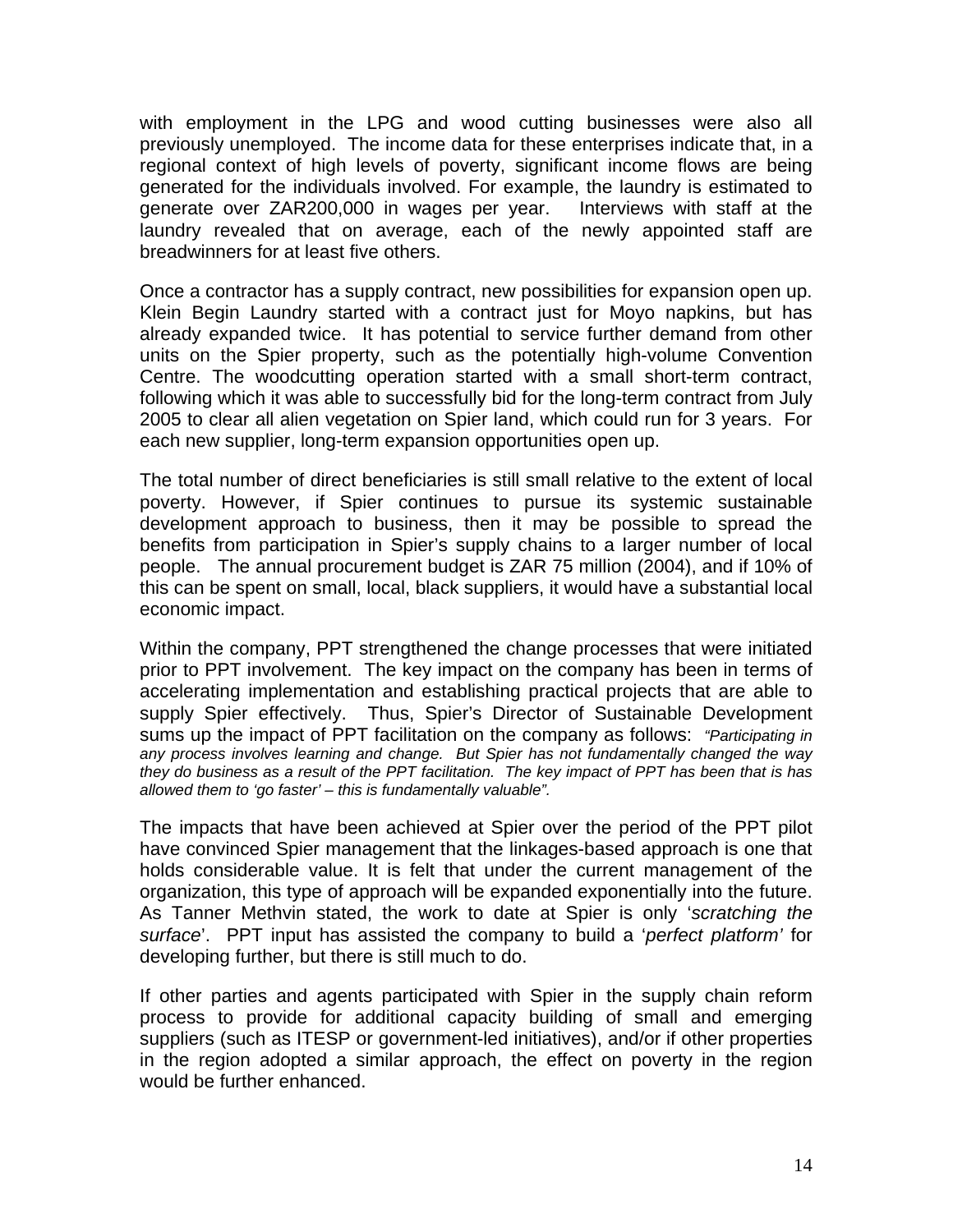In summary, in just one year since the first new supply contract began, 7 new local supply contracts have been established, creating 33 jobs, and strengthening other employment opportunities. This involved considerable effort to get going, but aside from this initial transaction cost, the purchase cost of new supplies is comparable with – or in most cases cheaper than – the old supplies. Thus the Spier Pilot provides a good example of increasing local impact while also saving money.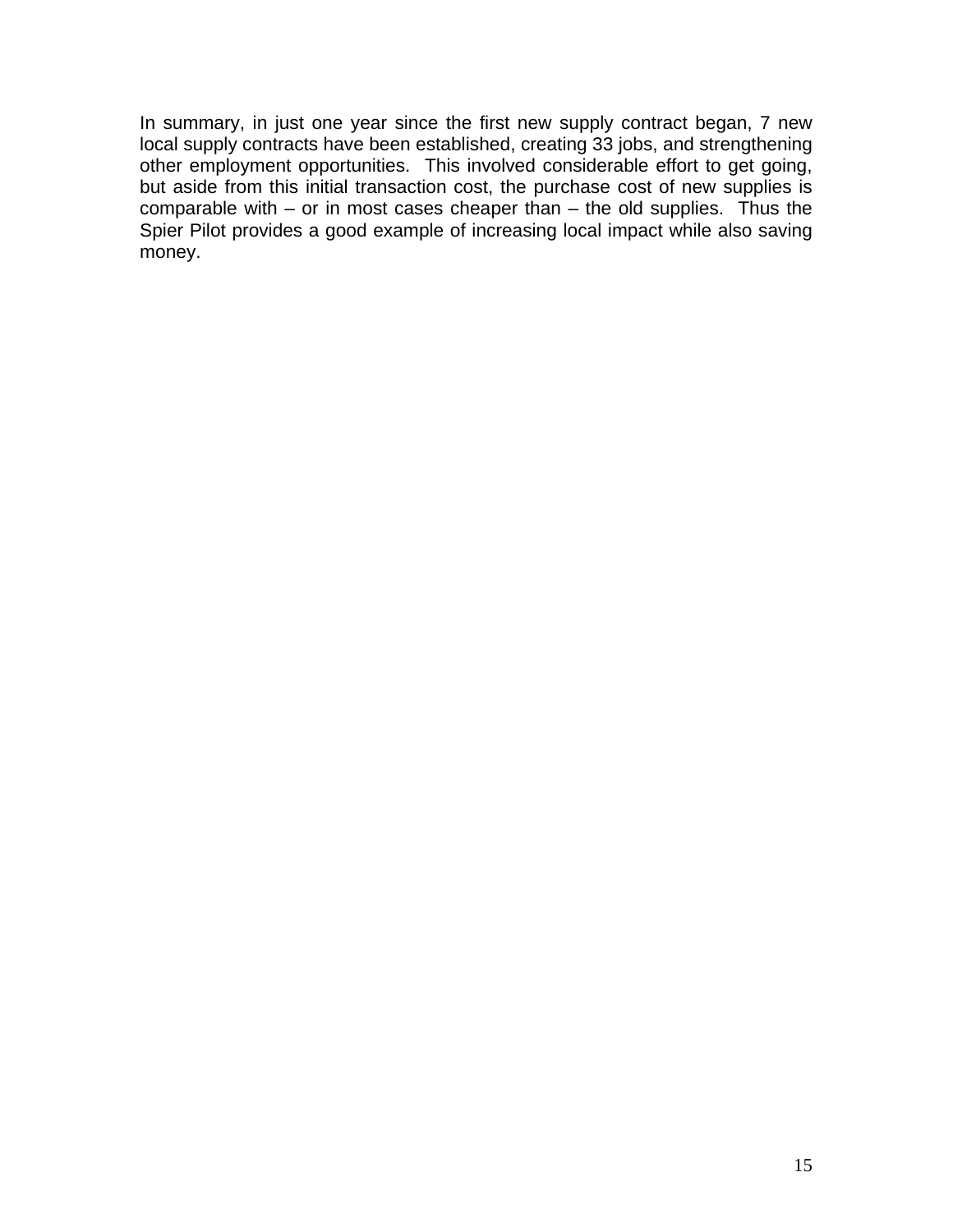#### <span id="page-15-0"></span>**Wilderness Safaris: Rocktail Bay**

Rocktail Bay Lodge is an up-market coastal destination in the Greater St Lucia Wetland Park in KwaZulu-Natal, South Africa. Rocktail Bay offers 10 tree lodges and a family unit with space for 20 to 24 guests. The lodge attracts mainly a middle class clientele from Europe and the US. Occupancy has increased steadily to reach approximately 70% in recent years, and this coupled with low seasonality makes the lodge one of the most successful of Wilderness Safaris' operations. The main products offered are photographic safaris, diving and coastal holidays.

The lodge is co-owned by Wilderness, a commercial bank, the conservation agency, and the neighbouring Mqobela community. It is operated by Wilderness Safaris. The community owns a 14.5% share in the lodge owning company, and a 12.5% share in the lodge managing company.

Wilderness Safaris is a large, up-market and expanding safari/lodge operator that currently operates over 50 camps/lodges in seven Southern African countries. In the past few years the company has received a host of awards for its 'responsible tourism' initiatives and policies. These included a WTTC 'Tourism for Tomorrow Award' in 2005, the South African Fedhasa Imvelo Awards in 2002 for 'Best Community Involvement Programme', and the Legacy Award in 2003.

The community partner at Rocktail Bay is the Mqobela community, which is situated on communal land in a traditional authority ward administered by the Tembe Tribal Authority. The Mqobela ward community is comprised of 284 homesteads with a population of approximately 1,500. Currently, the Mqobela community has limited tourist attractions and facilities, but they can offer informal dance groups, cuisine, home-based craft production, and a rich cultural history.

A number of linkages between Wilderness Safaris and local stakeholders (in addition to the tripartite ownership) existed prior to PPT intervention. These included a local taxi operator contracted to ferry people to and from work; casual labour for routine maintenance work; sale of local arts at the craft shop; organisation of community tours and hippo-viewing trips where guests pay into a community fund; and fishing guides. Communal income is generated through the equity they hold, particularly their share in the lodge owning company which receives fees from the lodge operating company. The community participates in decision-making through a trust that elects two members onto the lodge managing company as directors. Other forms of partnership include a Policing Forum consisting of eight community members supported by Wilderness Safaris and cooperation between the company and the community to mitigate environmental impacts through a beach cleaning initiative. Wilderness Safaris is also involved in capacity and training initiatives which include in-house training and staff training at other Wilderness camps.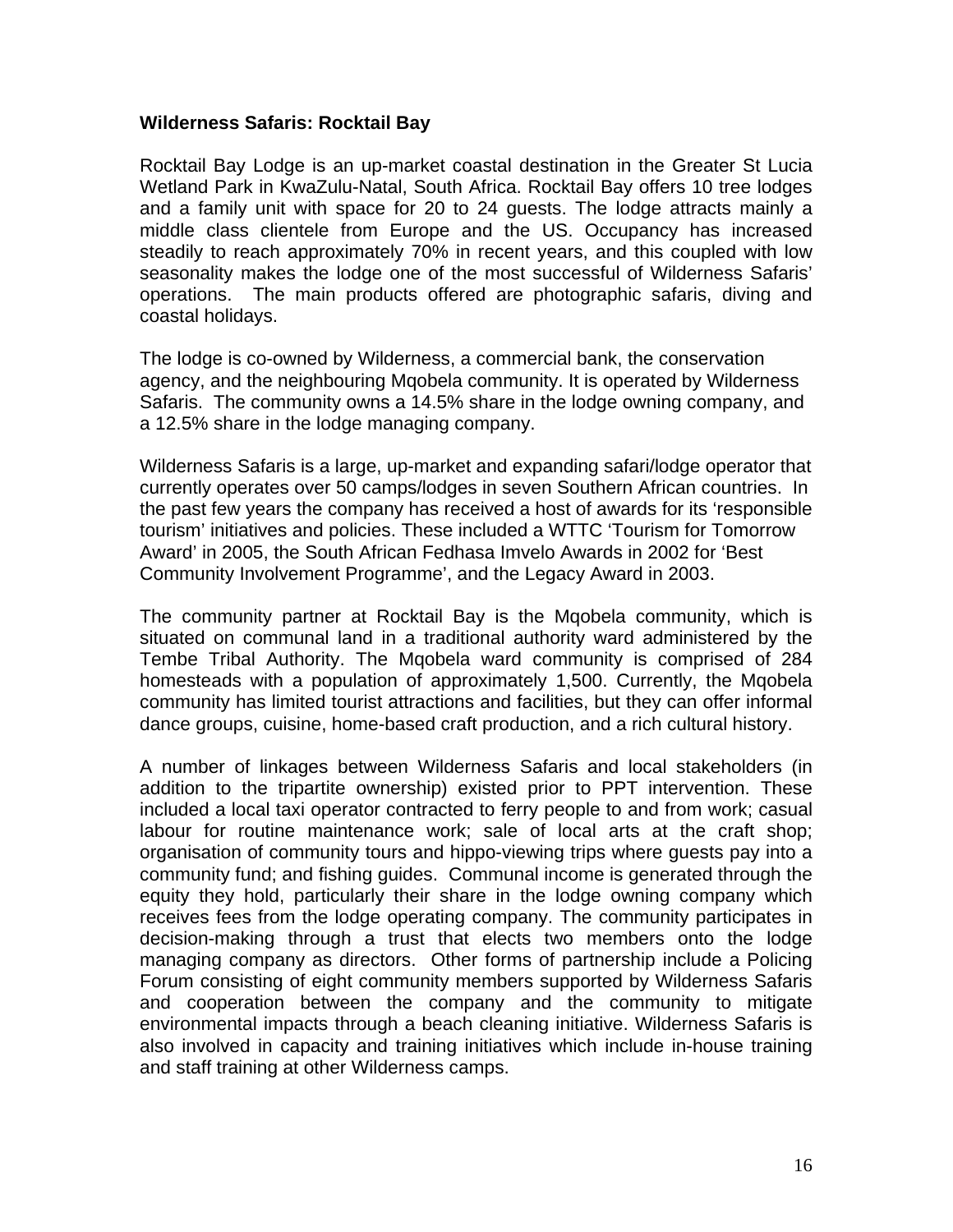# <span id="page-16-0"></span>**PPT input at the Rocktail Bay site**

PPT facilitation in 2003 was focused on four main priority areas:

1) Strengthening the partnership between Wilderness Safaris and the Mqobela community by assisting with the restructuring of the Mqobela Trust. The aim was to enable the Trust to deliver community benefits and engage in product development more effectively and pro-actively.

2) Incorporating PPT considerations into the expansion plans at new sites around Rocktail Bay, and building a partnership and economic linkages with the neighbouring Mpukane community for a new lodge, Manzengwenya lodge.

3) Working with Rocktail Bay lodge management/staff on specific local linkages (e.g. a community tour and airstrip clearance).

4) Working with Wilderness Safaris headquarters on overall strategy and on pursuing applications in government and the Greater St Lucia Wetland Park Authority (GSLWPA) for new sites with partnerships.

PPT facilitation buildt on previous work that the facilitator, Clive Poultney, had already done for WS in liaison with the Mqobela community.

#### **What impacts has PPT implementation had?**

Impacts are separated into those within the company and those within the local communities. The impacts of PPT input on the company, Wilderness Safaris, have included increased awareness of linkage options, a new drive to involve the community in a partnership approach and the development of new linkage plans. These impacts are set out in Table 4 below.

Table 5 defines the numerous linkages created at Rocktail Bay, at least in part through PPT facilitation, and their community impacts. Three forms of linkage are linkages/contracts with local enterprises (e.g. air strip clearance; supply of beach furniture); local employment generation (e.g. at the new lodge); and other broader forms of cooperation (e.g. creation of Mpukane Trust and partnership with WS; support to Mqobela school).

Quantitative details of jobs created and income generated appears in the table where available. Most linkages at Rocktail Bay generated non-financial returns and some generated income flows. The former are easily overlooked, but such linkages are significant both because they often underpin later financial benefits and because they can influence the whole community rather than a small group of beneficiaries. An example is the establishment of a new partnership with the Mpukane community, via its new Trust, for the new diving lodge. The resolution of the boundary dispute regarding claims of ownership over the lodge site is also an important contributor to reducing local tensions. Provision of essential equipment and training are also non-cash benefits.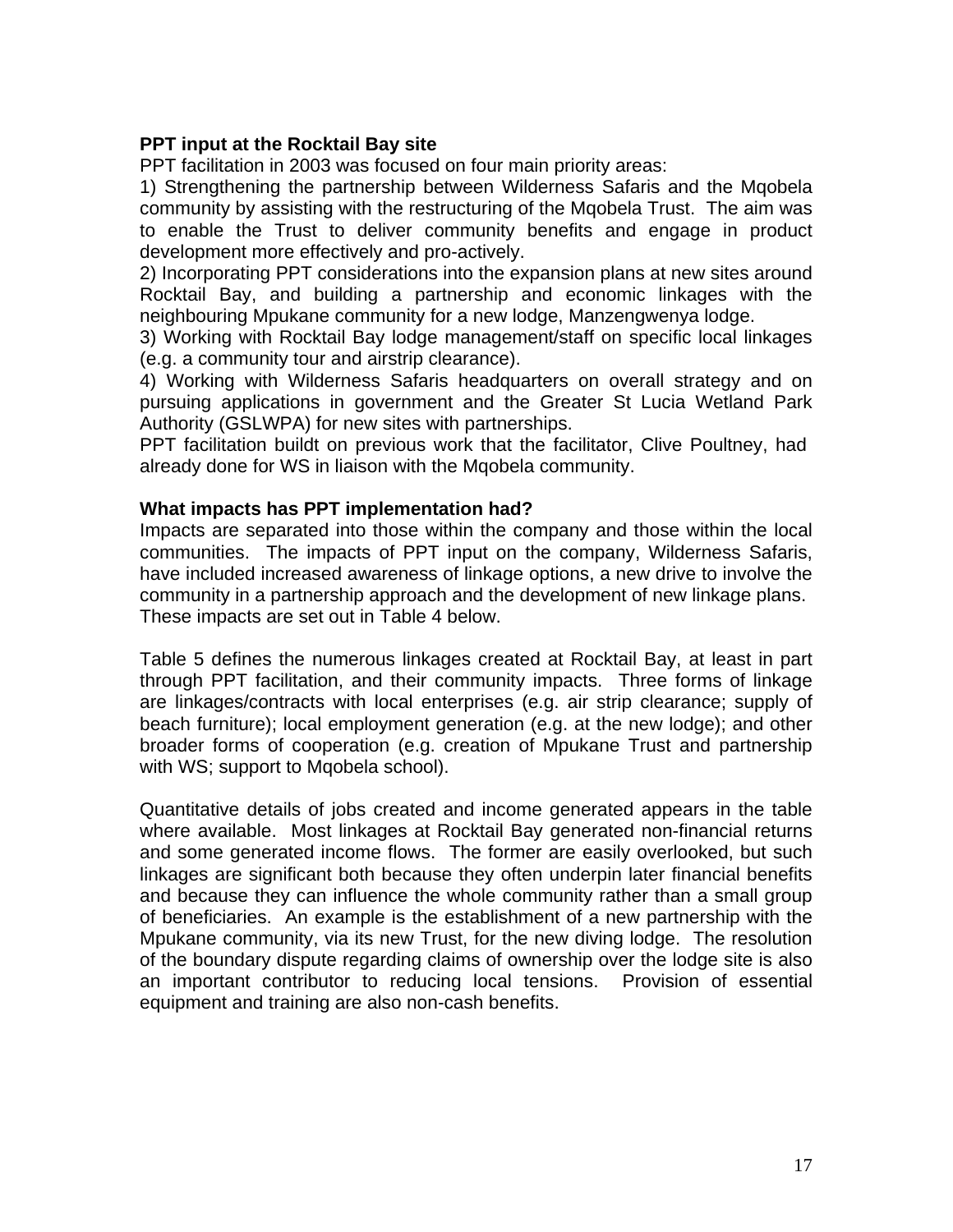# **Table 4: Indicators of company change at Wilderness Safaris**

|                                                                                                                        | Mid 2003                                                                                                                                                                                                                                                                                                                                                                                                                                                                                      | Mid/Late 2004                                                                                                                                                                                                                                                                                                                                                                                                                                                                                                                                                                                                                                                                                           | Mid 2005                                                                                                                                                                                                                                                                                                                             |
|------------------------------------------------------------------------------------------------------------------------|-----------------------------------------------------------------------------------------------------------------------------------------------------------------------------------------------------------------------------------------------------------------------------------------------------------------------------------------------------------------------------------------------------------------------------------------------------------------------------------------------|---------------------------------------------------------------------------------------------------------------------------------------------------------------------------------------------------------------------------------------------------------------------------------------------------------------------------------------------------------------------------------------------------------------------------------------------------------------------------------------------------------------------------------------------------------------------------------------------------------------------------------------------------------------------------------------------------------|--------------------------------------------------------------------------------------------------------------------------------------------------------------------------------------------------------------------------------------------------------------------------------------------------------------------------------------|
| Attitude &<br>approach of<br>company to local<br>linkages<br>Management<br>approach,<br>new plans, time<br>spent, etc. | Gap in approach between WS HQ and lodge<br>management. Continued support for<br>partnership approach, but some disillusion at<br>lodge management level.<br>Main concern: to have an effective Trust to<br>work with at Mqobela. Plus discussion of<br>other linkage options, such as vegetables.<br>Below the RB Lodge Manager, one staff<br>member involved in community work, other<br>managers and staff little involved.<br>HQ: Keen to expand the partnership approach<br>to new sites. | Lodge management looking at range of options to<br>increase linkages, particularly school support.<br>Increased communication with local communities.<br>Lodge management pushing for more community<br>involvement and would like full time liaison person from<br>lodge.<br>Lodge managers happy to spend time to discuss PPT<br>on leave day.<br>New plans: support local food production and supply to<br>lodge. Expand links with school, including guest support.<br>HQ: Expansion plans premised on community<br>partnership approach, and refusal to dilute these<br>excessively in government negotiations.<br>More effective and direct use of PPT facilitation<br>processes and personnel.   | As in 2004.<br>New plans, facilitated by networking through the<br>PPT project, include a local babysitting service,<br>and local construction of temporary furniture for<br>use on the beach.                                                                                                                                       |
| Specific actions &<br>practice of<br>company                                                                           | HQ: Dividend payments to community trust.<br>On-site: Approx 32 local staff employed.                                                                                                                                                                                                                                                                                                                                                                                                         | As before.<br>As before.<br>Introduction of union membership. Increased staff<br>training.                                                                                                                                                                                                                                                                                                                                                                                                                                                                                                                                                                                                              | As before.<br>As before.                                                                                                                                                                                                                                                                                                             |
| New products,<br>sourcing, funding,<br>etc                                                                             | Established local linkages already operating:<br>Community Policing Forum, sale of local arts<br>at the RB shop, local taxi service, casual<br>labour, etc                                                                                                                                                                                                                                                                                                                                    | Community Policing Forum expanded to 12 people<br>Local taxi service used less (car problems).<br>New Community Tours developed - a regular product<br>for guests. Story-telling, Sangoma, local food, dance.<br>Management attending trust meeting, and estimated<br>presence in the community once a week.<br>Contributions to the school (e.g. tyre swings)<br>More guest information in rooms on local community<br>Intensive negotiation to get local contract and DWAF<br>approval for cutting of trees at airstrip<br>Consultations underway for new partnerships for<br>Manzengwenya lodge. Estab'ed Kwa Mpukane trust<br>Interviewing new staff from Kwa Mpukane for positions<br>at new lodge | As in 2004.<br>Community Tour marketed to agents at Indaba<br>As in 2004<br>As in 2004<br>As in 2004<br>Tree cutting done by local people in Nov-Dec<br>2004<br>Manzengwenya Lodge and Mpukane partnership<br>agreed. Estimated start of building: Sept 2005,<br>opening Dec 2005.<br>HQ launching new WS brand which highlights its |
|                                                                                                                        | Negotiating new sites with GSLWP Authority                                                                                                                                                                                                                                                                                                                                                                                                                                                    | Intensive negotiations with GSWLP for new sites based<br>on partnerships                                                                                                                                                                                                                                                                                                                                                                                                                                                                                                                                                                                                                                | role in contributing to local people's lives through<br>a partnership approach                                                                                                                                                                                                                                                       |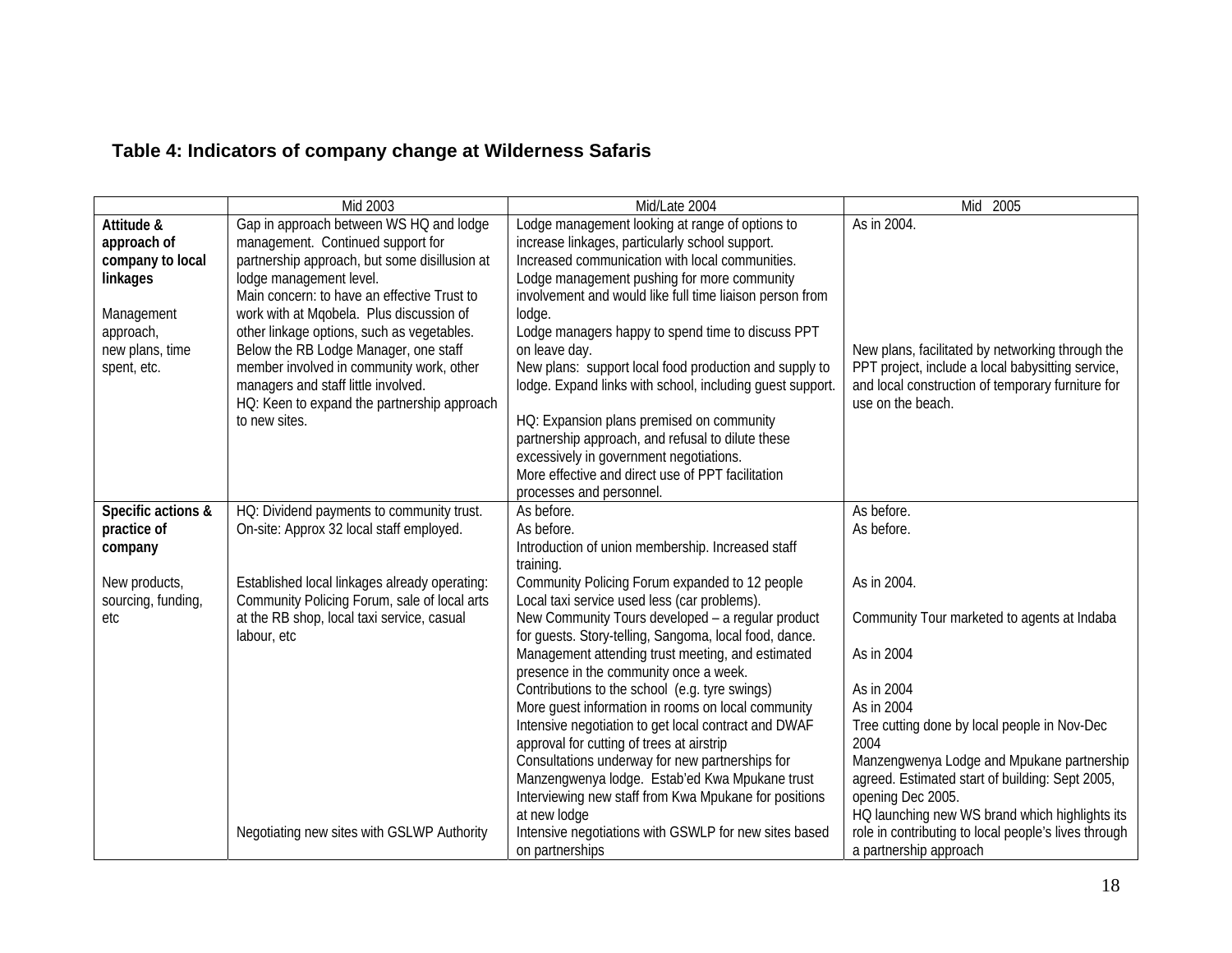|  |  |  | Table 5: Impacts of new linkages created at Wilderness Safaris Rocktail Bay |  |  |
|--|--|--|-----------------------------------------------------------------------------|--|--|
|--|--|--|-----------------------------------------------------------------------------|--|--|

| <b>Linkages</b>                    | <b>Previous</b>       | <b>Current</b>                               | <b>Community impact</b>                                                                                                                                                                                                    | <b>Jobs</b><br>created | <b>Jobs</b><br>retained | Company / other<br>impact                 |
|------------------------------------|-----------------------|----------------------------------------------|----------------------------------------------------------------------------------------------------------------------------------------------------------------------------------------------------------------------------|------------------------|-------------------------|-------------------------------------------|
| Local enterprise or<br>contract    |                       |                                              |                                                                                                                                                                                                                            |                        |                         |                                           |
| <b>Airstrip Clearing</b>           | Airstrip too<br>small | Airstrip fully<br>operational                | Approx 16 people employed on a<br>temporary basis for a period of about 2<br>months: 12 on tree clearance, 4 on<br>security.<br>1 <sup>st</sup> time use of local people for forest<br>clearance, not outside contractors. | 16 temp                |                         | Improved<br>customer access               |
| Airport security                   | security              | 2 security                                   | Additional guard from Manzengwenya<br>employed.                                                                                                                                                                            |                        |                         | Protection of<br>infrastructure           |
| <b>Community Tour</b>              | No tour               | Tour operational                             | Woman Sangoma, paid ZAR 30 per visitor<br>for fortune telling/divining.<br>Woman chef: paid approx ZAR30 per<br>visitor.<br>Story teller: paid approx ZAR20 per visitor.                                                   | 3                      |                         | New product to<br>offer guests            |
| Horse trails                       | No trails             | Trails in use                                | 4 people employed                                                                                                                                                                                                          | 4                      |                         | New product for<br>guests                 |
| Security increased<br>post attacks | 8 guards              | 12 guards                                    | 12 jobs retained/created. Additional local<br>security                                                                                                                                                                     | 4                      |                         | Decreased risk<br>for guests              |
| Supply of beach<br>furniture       | No beach<br>furniture | Locally made<br>beach furniture<br>purchased | Income to 2 furniture makers                                                                                                                                                                                               |                        |                         | Will facilitate<br>activities at<br>beach |
| Baby sitting                       | No service            | New service being<br>planned                 | Job creation - numbers unknown                                                                                                                                                                                             |                        |                         | New guest<br>service                      |

Note: table continues over page. Linkages in the pipeline are identified in italics.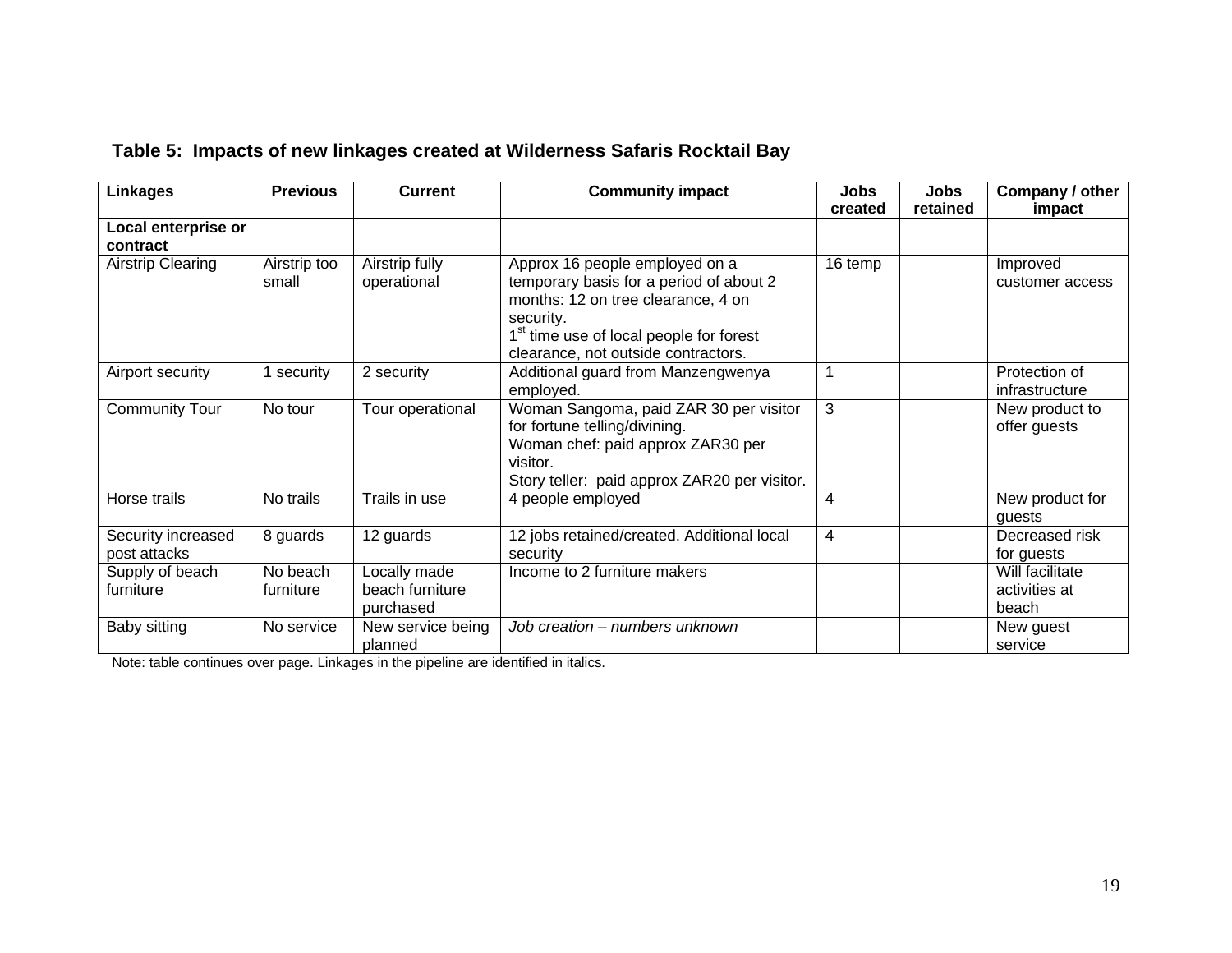# **Table 5: Continued…**

| <b>Linkages</b>                                                               | <b>Previous</b>                             | <b>Current</b>                                            | <b>Community impact</b>                                                                                                                       | <b>Jobs</b><br>created | <b>Jobs</b><br>retained | Company / other<br>impact                                                                                |
|-------------------------------------------------------------------------------|---------------------------------------------|-----------------------------------------------------------|-----------------------------------------------------------------------------------------------------------------------------------------------|------------------------|-------------------------|----------------------------------------------------------------------------------------------------------|
| Local employment                                                              |                                             |                                                           |                                                                                                                                               |                        |                         |                                                                                                          |
| Recruitment and<br>training of staff for<br>new 40 bed lodge                  |                                             |                                                           | Approx 28 people to be employed<br>at new Manzengwenya lodge                                                                                  | 28                     |                         | Local work force ready<br>for training                                                                   |
| <b>Brought COSATU</b><br>union into<br>negotiation, at end<br>of 2003         | No union<br>present                         | Union brought<br>into planning and<br>negotiation         | At end of 2004 lodge occupancy<br>declined but 6 jobs were retained<br>through PPT-assisted union<br>negotiations.                            |                        | 6                       | Facilitated wage<br>bargaining                                                                           |
| Other                                                                         |                                             |                                                           |                                                                                                                                               |                        |                         |                                                                                                          |
| Facilitation of<br>stronger link<br>between WS and<br>KwaMqobela<br>Community | Poorly<br>functioning<br>community<br>trust | New trustees<br>elected by the<br>community               | Trust better able to engage with<br>lodge.                                                                                                    |                        |                         | <b>Facilitation assists WS</b><br>as they lack the time or<br>local knowledge to be<br>directly involved |
| Creation of<br>Mpukane Trust and<br>partnership with WS                       | No trust or<br>partnership                  | New trust<br>established and<br>partnership<br>negotiated | Community will have a share in the<br>new lodge via the Trust and<br>partnership agreement. Trust will<br>be able to develop the partnership. |                        |                         | Partnership helps WS<br>to set up new lodge and<br>gain permission from<br>authorities.                  |
| Support to Mqobela<br>school                                                  | Irregular<br>contact                        | Regular contact                                           | New equipment: e.g. swings made<br>from tyres for playground.<br>Donations from tourists.                                                     |                        |                         |                                                                                                          |
| Facilitation of<br><b>Boundary Issue</b>                                      | Boundary<br>dispute                         | Mutual<br>agreement, still to<br>be formalised            | Emerging clarity on long standing<br>issue.                                                                                                   |                        |                         | Resolution of conflict<br>over claims of<br>ownership of RB Lodge                                        |
| Airstrip use                                                                  | free                                        | Other companies use airstrip for                          | WS/PPT approaching companies re<br>payment of a fee to community.                                                                             |                        |                         |                                                                                                          |

Note: these are *new* linkages created since mid 2002 and in part facilitated by PPT. The community impact of existing links, particularly the 30 or so jobs at Rocktail Bay and the Mqobela equity shares are not included. See the Wilderness Safaris scoping report for details of these: http://www.pptpilot.org.za/company%20reports/WS.pdf Linkages in the pipeline are identified in italics.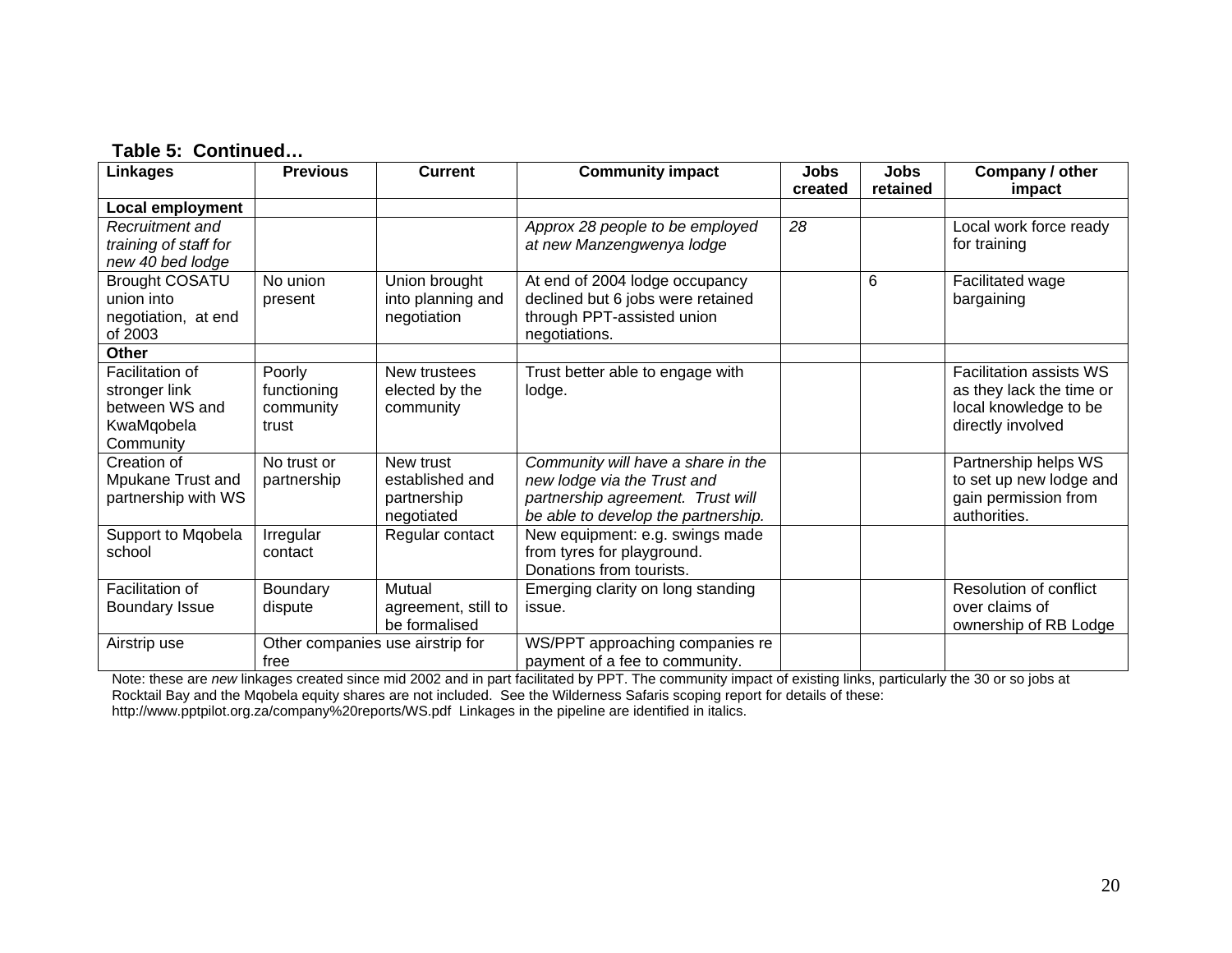# <span id="page-20-0"></span>**Discussion: the significance of the impacts at Rocktail Bay**

PPT input had significant impacts on the internal processes of Wilderness Safaris. It assisted Wilderness Safaris personnel to better understand the variety of linkage options available and to develop plans for implementation of economically viable projects. It also contributed to a new drive to work closely with the community in a partnership approach.

More specifically, PPT facilitation has played a crucial role in facilitating *wider communication and networking for innovation*. Patrick Boddam-Whetham, Regional Manager for Wilderness Safaris in Maputaland, highlighted the importance of being able to tap into other PPT partners' experiences and to apply this to Wilderness Safaris needs. For example, this will be achieved via an exchange programme with Sun City where staff and community members learn about the Thula Baba child-minding programme for guests' children. A PPTorganised visit to Rocktail Bay by Annette Bulman from Matemwe Lodge, Zanzibar, to provide innovative ideas on the use of local cuisine has already taken place. Boddam-Whetham states<sup>[2](#page-20-1)</sup> that: *"Wilderness Safaris will probably liaise with and consult PPT partners more in the future as this interaction will contribute positively to our business".* 

A significant recent change at Wilderness Safaris is the launch of a new brand which highlights the company's role in contributing to local people's lives. While this would no doubt have occurred without the involvement of PPT input at Rocktail bay, such input has only strengthened the case for such a rebranding, as well as boosting the company's capacity to follow through with the development of further innovative community partnerships and linkages.

Turning to the impact of PPT input on local communities at Rocktail Bay, it is clear that although some enterprises are creating, or set to create, substantial returns for specific individuals in the local economy (e.g. local employment opportunities to be created at the new lodge), the benefits of the linkages created are relatively small in terms of overall ZAR value and number of local beneficiaries to date. However, the linkages are noteworthy for the wide range of activities involved, the cash *and non-cash* benefits generated, and the incremental growth achieved. Key processes have been set in motion with the local community. Over the long-term economic impacts on beneficiaries are likely to be considerable if occupancy rates can be maintained, linkages sustained, and the constant innovation and implementation of new linkages ideas continues.

Communication is critical to the effective operation and development of these PPT processes. Indeed, Patrick Boddam-Whetham identifies increased communication with local communities as one of the most important areas of progress at the Rocktail Bay site, due at least in part to PPT facilitation. Yet these processes have not been established easily. Boddam-Whetham highlights the frustration felt at Wilderness Safaris because of the time and effort that it

 $\overline{a}$ 

<span id="page-20-1"></span> $2$  In a May 2005 interview: the source of all other quotes also, unless otherwise specified.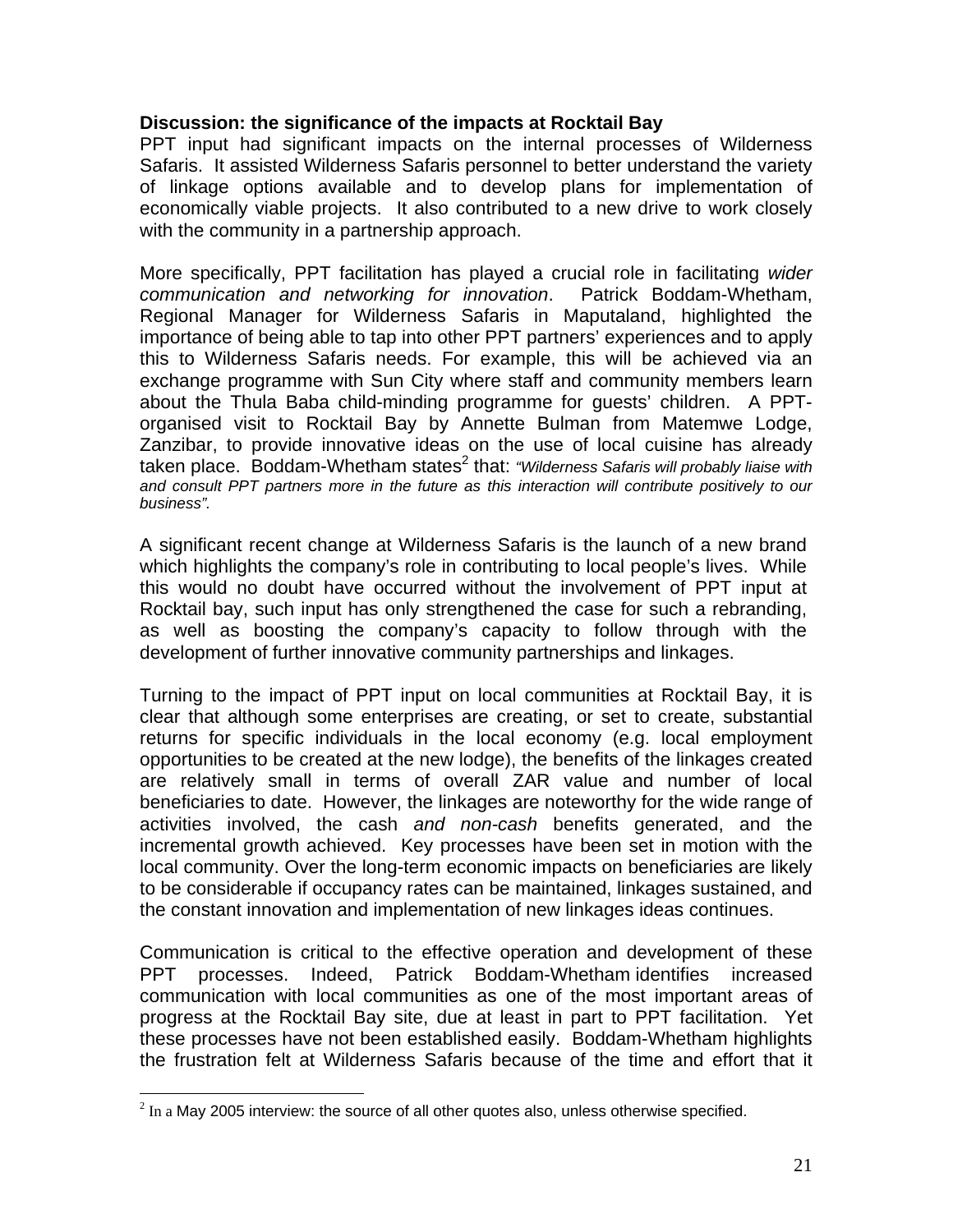takes to establish business linkages with the local communities: *"It is difficult to get things done efficiently and expediently when dealing with the local communities. This also applies to dealing with government departments and agencies for example Department of environmental affairs and tourism, and the Greater St Lucia Wetland Park Authority". "The greatest challenge has been managing expectations within the community, given the very high expectations of tourism locally, and the very slow pace of benefits and lodge building"* (conversation January 05).

The total impact created by one lodge, or soon two, will always be tiny relative to the development needs of the area. The critical mass to restructure the local economy is not available. On the other hand, the linkages that are developed are particularly important precisely because Rocktail Bay is in a remote rural area where few other non-agricultural opportunities for income generation exist. The establishment of the new Manzengwenya lodge, delayed by government but gradually progressing, will bring another significant boost in benefit flows to local people. The Rocktail Bay example demonstrates that with the right mindset and facilitation, a single enterprise can generate a wide and evolving set of economic and non-economic linkages in a rural area.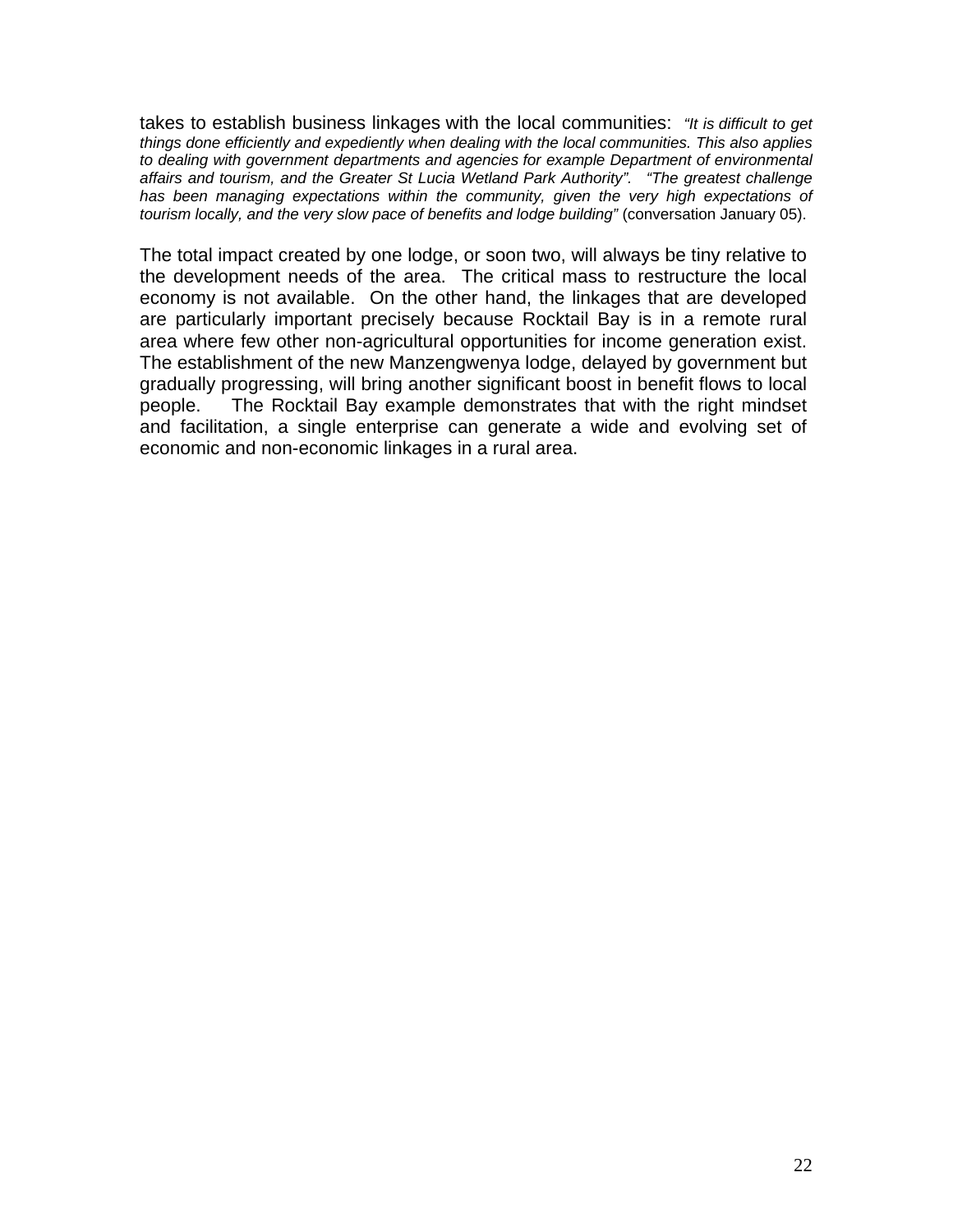# <span id="page-22-0"></span>**Sun International: Sun City**

Sun City South Africa is an internationally renowned casino and golf resort located next to Pilanesburg National Park in the North West Province, 160 km north-west of Johannesburg. It has four hotels from the 3-4 star Cabanas, to the 5 star 'Palace of the Lost City', offering a total of over 1,500 rooms. Approximately 600,000 guests stay annually. Thus, Sun City and its visitors have massive marketing and purchasing power to contribute to the development of PPT linkages.

Sun City chose to become a Pilot Site partner of the Pro Poor Tourism project in late 2002. The Corporate Social Investment Director (and also a member of the Human Resources team), already had a substantial CSI programme but was interested in developing this further into different ways of doing business. The Director of Human Resources has also been involved in planning pro-poor approaches. In early 2005, Sun City appointed an additional staff member to assist with CSI.

The Corporate Affairs Manager brought in the PPT approach because he was at that time deciding to move Sun City's CSI activities beyond philanthropic projects in the local community (mainly in health/HIV and education, because these are the highest local priorities) towards more sustainable relationships with local SMMEs. While the enterprise approach is currently an addition to health and education, there are plans to expand it substantially in future.

# **PPT input at Sun City**

The main elements of PPT facilitation since 2003 have involved:

*In 2003:* 

- Analysis of a wide variety of ways in which linkages with the local economy could be developed.
- Discussion of priority options: local branding, local supplies, heritage products, working with concessionaires, etc.
- Agreement to focus on supporting 2 new SMMEs to supply recycled glasses and handmade cards to Sun City, and to develop ideas for heritage products for Sun City guests.

*In 2004:* 

• Assistance with setting up the 2 SMMEs: identifying technical needs, training, procuring equipment and inputs.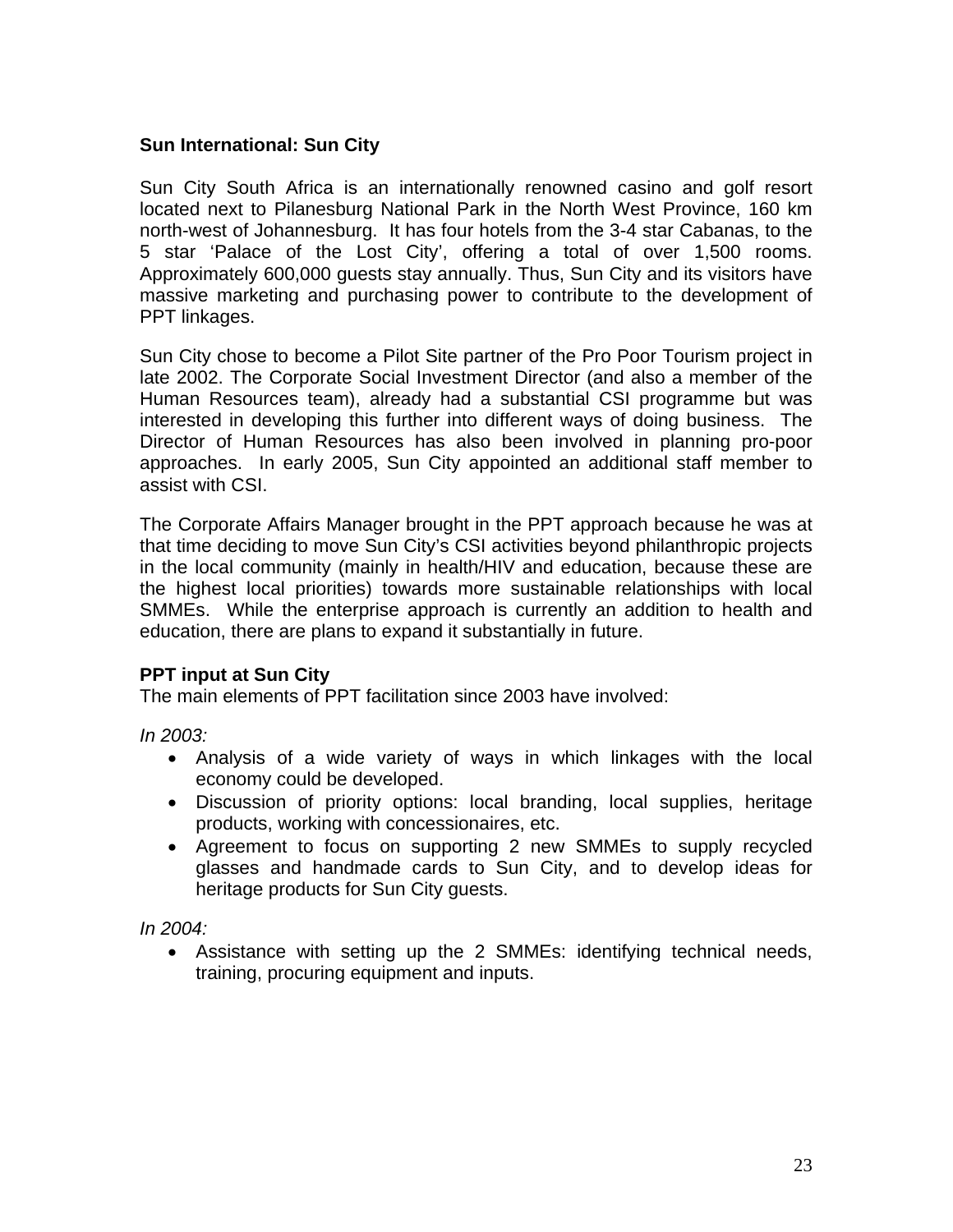- <span id="page-23-0"></span>• Submission of a proposal for cultural and heritage product development.
- On-going discussion with management staff of the process and approach.

#### **What impacts has PPT implementation had at Sun City?**

Impacts of PPT input at Sun City on the company and the community are described below. Table 6 shows indicators of company change at Sun City between 2002-3 and 2005.

| 2002-3                                                                                                            | 2005                                                                                                                                                                                                           |
|-------------------------------------------------------------------------------------------------------------------|----------------------------------------------------------------------------------------------------------------------------------------------------------------------------------------------------------------|
| CSI focused on philanthropy. Links<br>with SMMEs were ad hoc and not<br>part of a CSI or supply chain             | CSI focused on new SMMEs, in a more strategic way though still a very small<br>element of the CSI programme.                                                                                                   |
| strategy                                                                                                          | The Executive Committee (ExCo) agreed substantial investment in equipment,<br>infrastructure and training for the glass and cards businesses.                                                                  |
|                                                                                                                   | Sun City is now appointing a specialist to conduct a survey of potential suppliers<br>in NW Province.                                                                                                          |
|                                                                                                                   | The CSI Director is also establishing a local economic development forum<br>together with Moses Kotane Municipality and 8 local chiefs. This will conduct a<br>needs analysis and focus on local enterprise.   |
| CSI was part of one manager's time,<br>with support from the CSI committee<br>which consisted of individuals also | New full time assistant on CSI appointed – recognition of need for and value of<br>more input.                                                                                                                 |
| able to provide only part of their time                                                                           | A dedicated manager employed to assist the development of glass recycling<br>and card making micro enterprises and other projects.                                                                             |
| Several discussions with<br>management re PPT but with<br>direction unclear                                       | ExCo members engaged in PPT discussions. E.g. Human Resources Director<br>spending 1.5 hours in a meeting explaining their long term vision and potential<br>for SMME support.                                 |
| No information for SC guests on any<br>CSI activity                                                               | Sun City made a DVD about all their CSI work in 2004. Directors talking about<br>the need to promote it, to be able to answer questions on it particularly from<br>potential international corporate bookings. |

**Table 6: Indicators of company change at Sun City**

While PPT has been only one factor in this process of company change, the CSI Director, Dan Ntsala, commented that PPT input has been helpful in raising awareness of the issues at management level and in getting PPT on the corporate agenda. PPT input has supported him in prioritising activities and starting to practically demonstrate a different way of doing business (e.g. *"You don't know how much that [PPT] workshop helped me"[3](#page-23-1) ).* A tangible result of this internal work has been an agreement from the ExCo for substantial investment in equipment, infrastructure and training for two new supplier enterprises.

Details of these two small enterprises, one based on glass recycling and one on card making, and impacts on community, employment and company are shown in Table 7 below. PPT assisted with these projects in early stages, but the majority of input has been from Sun City<sup>[4](#page-23-2)</sup>.

 $\overline{a}$ 

<span id="page-23-1"></span> $3$  Interview with Dan Ntsala, May 2004: also the source of other comments.

<span id="page-23-2"></span><sup>4</sup> A PPT intern spent 5 weeks onsite in July/August 2004. Technical assistance has been largely provided by the CSI Director and more recently onsite manager Barbara Delaney.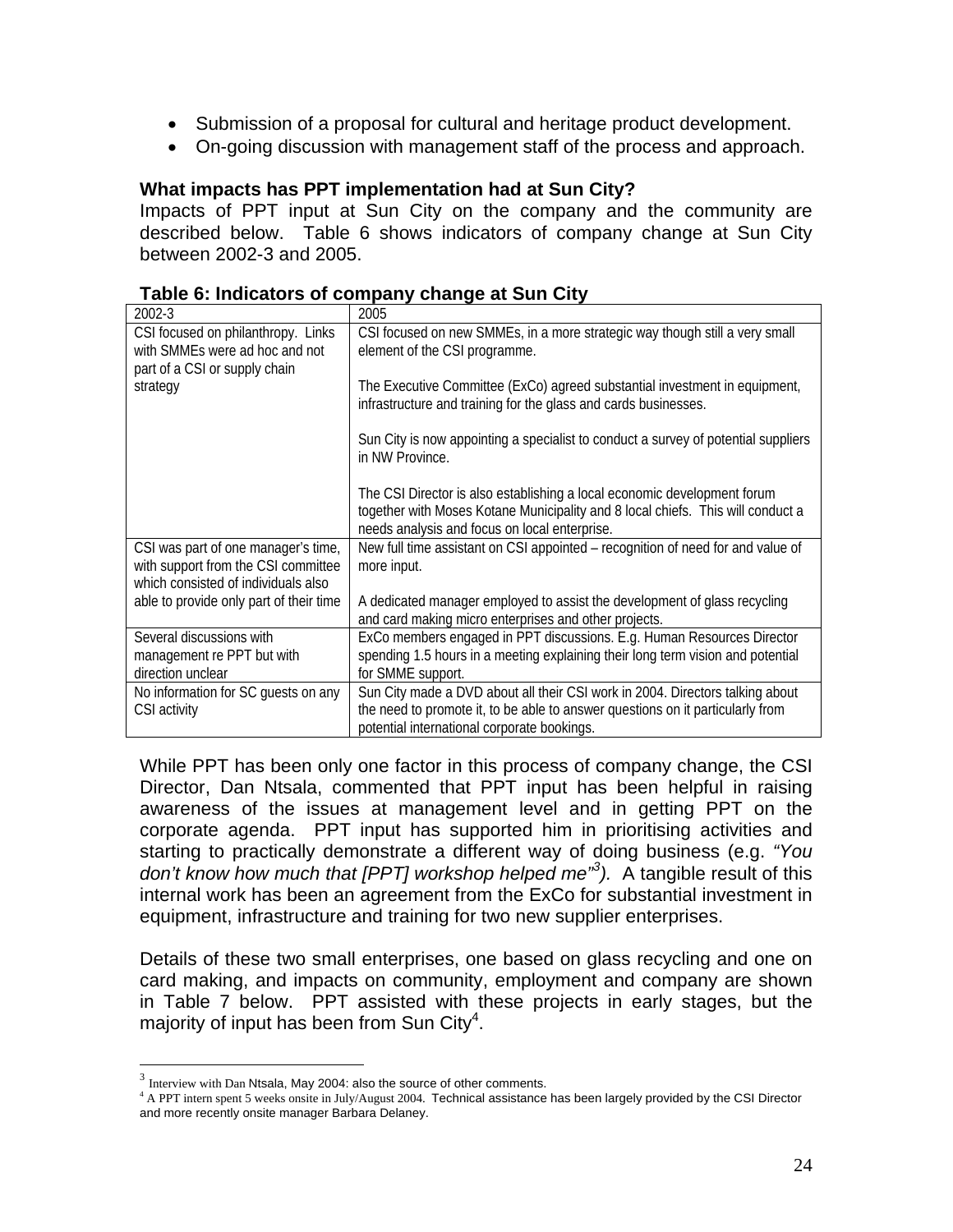| Linkages                          | Previous                                                                                                    | Current                                                                                                                                                                                            | Community impact <sup>1</sup>                                                                                                                                                                                                                                                                                                                                                                                                           | Jobs<br>created            | Company / other impact                                                                                                                                                                                                                                                                                                   |
|-----------------------------------|-------------------------------------------------------------------------------------------------------------|----------------------------------------------------------------------------------------------------------------------------------------------------------------------------------------------------|-----------------------------------------------------------------------------------------------------------------------------------------------------------------------------------------------------------------------------------------------------------------------------------------------------------------------------------------------------------------------------------------------------------------------------------------|----------------------------|--------------------------------------------------------------------------------------------------------------------------------------------------------------------------------------------------------------------------------------------------------------------------------------------------------------------------|
| <b>SMME</b><br>enterprise         |                                                                                                             |                                                                                                                                                                                                    |                                                                                                                                                                                                                                                                                                                                                                                                                                         |                            |                                                                                                                                                                                                                                                                                                                          |
| <b>RECOPRO</b><br>glass-recycling | 4 staff operating<br>a survivalist<br>enterprise,<br>collecting<br>waste&<br>producing glass<br>products.   | New machine for enhanced<br>production in place, training<br>underway, and production<br>started (June 04).                                                                                        | Training; new equipment; 4 new jobs<br>The new machine will enable increased<br>production, improved decoration, new supply<br>contracts and regular wages (est ZAR 6,250<br>per person per month)<br>High potential for incremental expansion of<br>products and Sun City markets (e.g. cultural<br>village), if transport problem can be overcome.<br>Owner-members report new confidence, skills<br>and expectations for the future. | 4 <sup>2</sup><br>(2m, 2f) | Enhanced products (e.g. corporate<br>gifts) produced for Sun City and also<br>marketed to surrounding lodges.<br>Enables recycling of used bottles from<br>Sun City.<br>The initiative is now seen within CSI<br>and HR as part of a longer term shift<br>towards enterprise support and<br>localization of procurement. |
| <b>RECOPRO</b><br>card-making     | Sun City<br>purchased its<br>cards from<br>distant sources<br>or from a female<br>manager living<br>nearby. | 10 RECOPRO members have<br>been trained to make paper<br>and cards; 2 are now active<br>making cards. Sun City is<br>ordering 500 cards per month<br>initially and providing 3 months<br>training. | Training; new equipment; 2 new jobs<br>Planned sales to Sun City of 500 cards per<br>month at ZAR25 per card, benefiting two<br>previously unemployed young men.<br>High potential to expand into marketing of<br>cards at Sun City, at planned roadside stall,<br>and, if transport can be acquired, at other<br>nearby resorts, further increasing income<br>flows.                                                                   | 2<br>(2m)                  | Supply of locally produced cards for<br>Sun City VIPs as gifts.<br>Also potential for sales in the hotels.<br>The initiative is now seen within CSI<br>and HR as part of a longer term shift<br>towards enterprise support and<br>localization of procurement.                                                           |

#### **Table 7: Impacts of new linkages created at Sun City**

1 This covers impact on immediate members of the enterprise. Impact on other enterprises via planned synergies and product-linkages are not included.

2 The 4 current owners/members of the RECOPRO glass-making enterprise were involved from the beginning of the project, thus it could be argued that jobs are retained, not created. But given that they rarely earned any income previously from their waste collection and survivalist enterprise, they are identified here as 'jobs created'. The 2 individuals in the cardmaking enterprise are different to those involved in the glass-recycling enterprise.

Note: Linkages in the pipeline are identified in italics.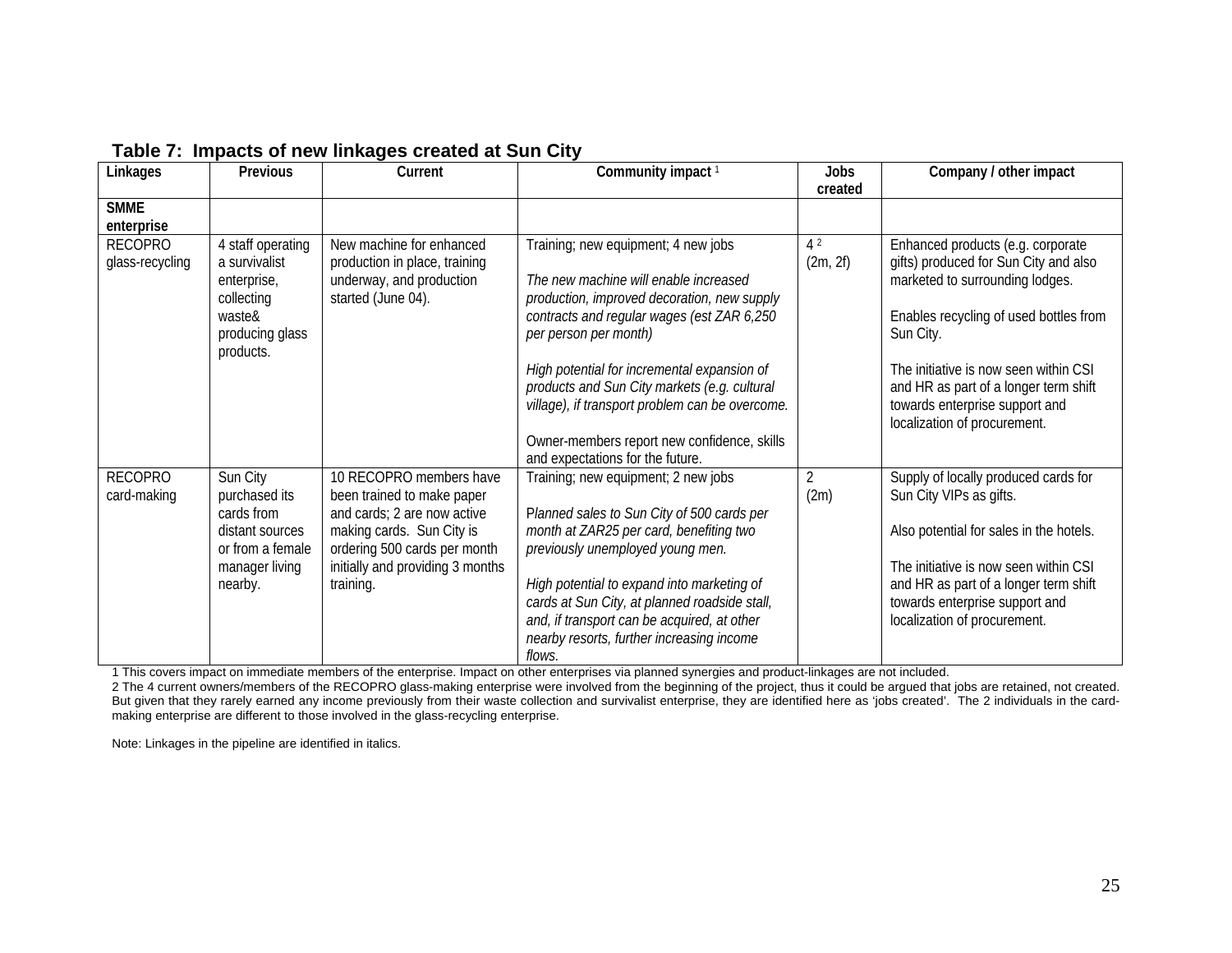<span id="page-25-0"></span>At the card making enterprise, a training wage of approximately ZAR10/person/day is paid during three months of training. Sales to Sun City are planned of 500 cards per month at ZAR25 per card initially. Assuming continuation of the current situation of no operating or input costs - Sun City provides essential inputs such as paper, electricity and water free of charge and seeds and other items for decoration are collected locally by the workers this will generate gross revenue of ZAR12500 per month (ZAR6250 per person per month), a highly significant income in a poor community.

Estimates of the financial and employment impact of the card making enterprise at the time of the last interview in late May 2005 are summarised in Table 8 below. Data are not provided for the glass-recycling project as this was yet to become fully operational in May 2005 due to the delayed arrival of essential machinery.

**Table 8: Estimates of financial and employment impact for RECOPRO cards**

|                                  | <b>RECOPRO Cards</b>                               |  |  |  |
|----------------------------------|----------------------------------------------------|--|--|--|
| Size of enterprise/contract      | 2 individuals, not an SMME                         |  |  |  |
| Wages                            |                                                    |  |  |  |
| No of earners                    |                                                    |  |  |  |
| - of which women                 |                                                    |  |  |  |
| Income per unit                  | ZAR25/card                                         |  |  |  |
| Total to date – per person/total | ZAR700 per person in May 2005.                     |  |  |  |
| Average per month on-going       | ZAR6,250 gross revenue/income per person per month |  |  |  |
|                                  |                                                    |  |  |  |

Note: linkages in the pipeline are identified in italics.

Linkages are planned between the card production, glass production, and hydroponic vegetable production which is also done at the same site (established before PPT, also through a Sun City CSI project). Linkages include: use of herbs from the hydroponics project to fill glass and paper containers; use of paper from the paper-making projects for labelling glassware; use of lettuce, chilli, herbs etc in innovative papers. This approach develops synergies. A roadside craft market is also planned, which would also increase the spread of community benefits from tourism by offering stalls for rent to local people with their own crafts to market.

#### **Discussion: the significance of the impacts at Sun City**

Much of the impact of PPT facilitation at Sun City has been in its contribution to the process of thinking about doing business differently – using CSI investment strategically to stimulate small enterprise and adapt the Sun City business approach. *"It has encouraged a longer term shift towards enterprise support and localization of procurement, as demonstrated by recent actions to support a local development forum and the appointment of a specialist to conduct a survey of potential suppliers in NW Province" (Dan* Ntsala, CSI Director).

PPT input has contributed to successfully getting these issues addressed and discussed with greater attention at senior level. As Dan Ntsala states, a key area of progress, due at least in part to PPT facilitation, has been internally: *"[Successes are] gaining buy-in from top management, getting PPT on the corporate agenda; for example, hospitality people at Sun City have started to think about PPT, about ways to improve business whilst simultaneously having positive impacts on the local economy."*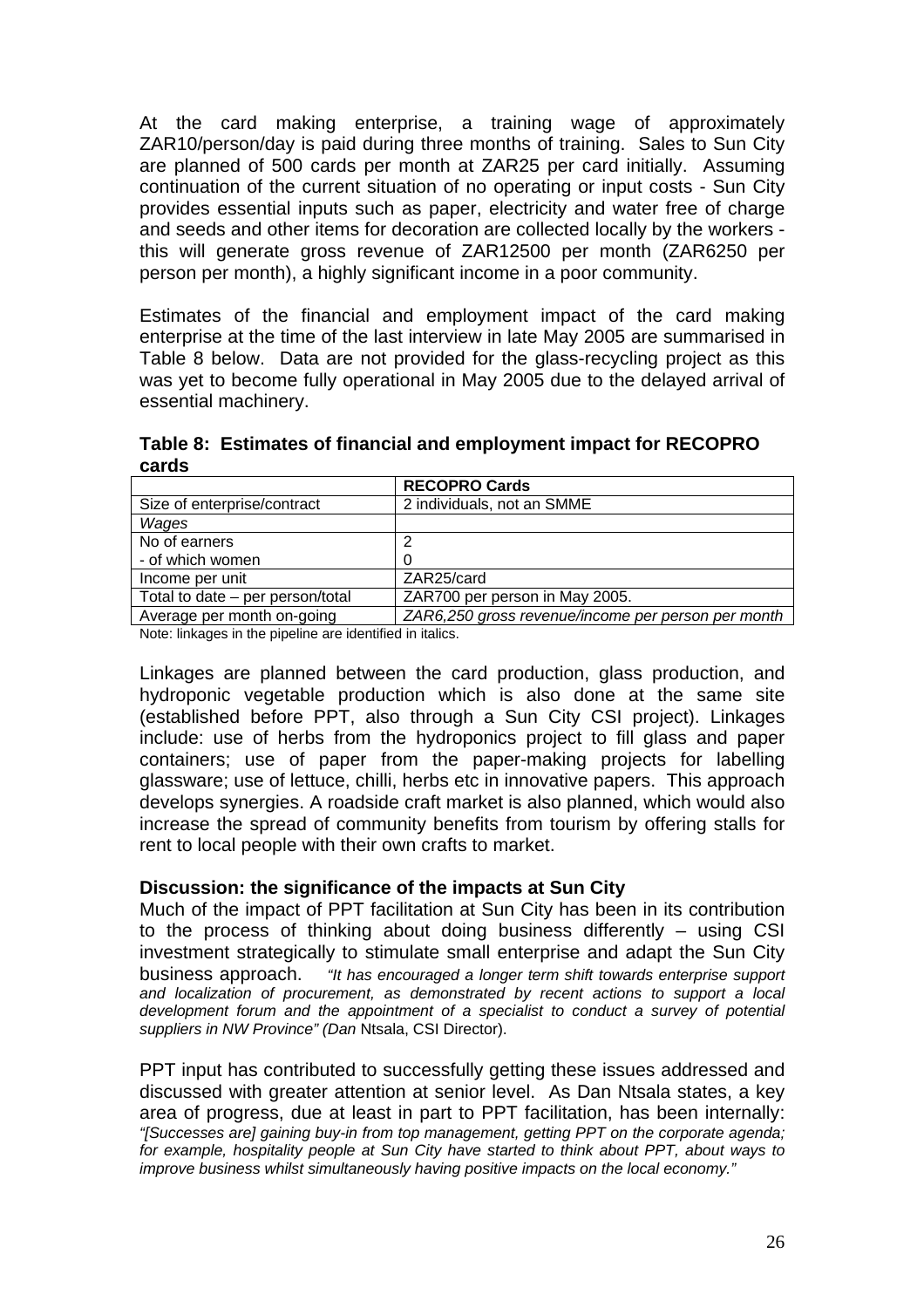Impacts on poor people have been very small to date, but have potential for considerable expansion. Progress on the ground in implementation of the two small enterprises, has been slow and sporadic, thus economic impacts are only now starting to flow. With responsibilities for CSI, employment equity and corporate affairs, Dan Ntsala was only able to develop a fraction of his time to the initiative. He identifies working with support companies as a further source of frustration and delay: *"Phumani Paper Company took too long to deliver – they were not able to work within Sun City's tight budget-linked time frames. Phumani saw Sun City as an excellent market opportunity but the logistics and expense of trying to transport small amounts of paper from different groups to Sun City proved prohibitive. Instead, it was decided to produce the paper locally. The company supporting the glass recycling enterprise also failed to deliver critical machinery on time, delaying progress".*

For those involved with the RECOPRO initiatives, potential for substantial future benefits is high. A manager is now employed on site to build the skills of the people involved and enhance the quality of the product. More beneficiaries may become involved as and when production expands, or through sales of other products at the roadside market. The incomes generated for those individuals involved (especially the estimated ZAR6250 per person per month) are likely to be highly significant to the workers and their extended families. While those with tourist or mining jobs are relatively secure, there are many others in the area with minimal income opportunities, for whom such income is very important.

Looking beyond the RECOPRO projects, the key question is whether a more significant number of local people can benefit from the approach piloted. The main potential community impact lies in the Sun City approach to SMME procurement being significantly expanded. If the RECOPRO pilot demonstrates that the approach can work for both sides (as the Thula Baba babysitting and hydroponic lettuce production have before it), and garners management commitment to local sourcing, then it can have much wider impacts long-term, given Sun City's enormous purchasing power. However, capacity for facilitating the new SMMEs is a constraint that would need to be addressed, if new or micro enterprises are to come into the supply chain.

In summary, tangible impacts on local people have been limited in terms of economic value and number of beneficiaries to date. Yet valuable processes have been set in motion, both within the company and on the ground. If the SMME approach takes root in Sun City, and if synergies between the new enterprises are exploited and new markets developed, then the potential for local economic development is significant.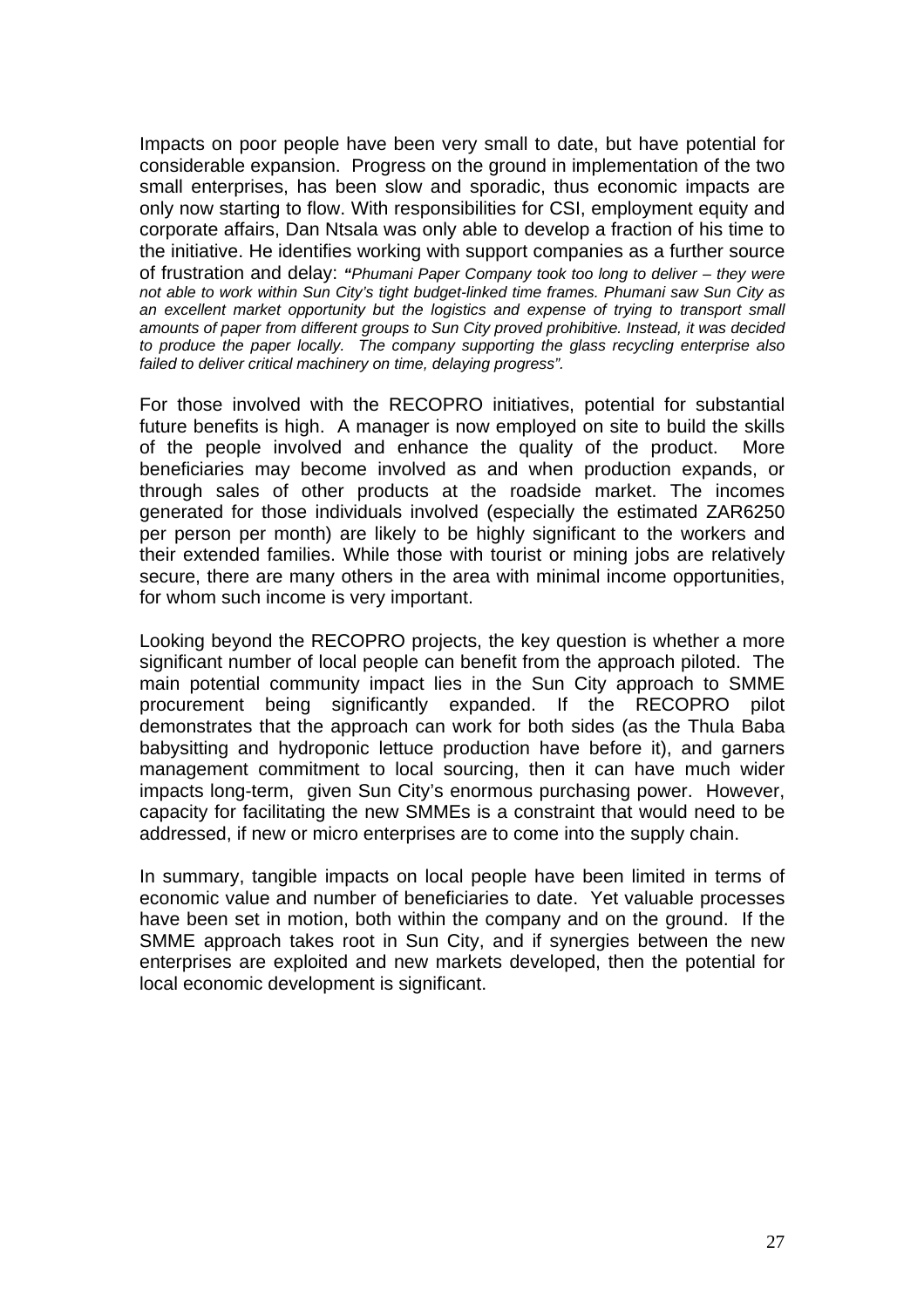#### <span id="page-27-0"></span>**Ker & Downey, Tanzania**

Ker & Downey, Tanzania, operates exclusive photographic and trophy hunting safaris in 14 private concessions and in the country's National Parks. The umbrella company, Ker & Downey Tanzania comprises [Tanzania Game](http://tgts.com/)  [Trackers Safari,](http://tgts.com/) Wengert Windrose Safaris, Ker & Downey (photographic safaris) and Northern Air. The company has ten hunting blocks allocated to it, with a total area of over 36,000sq km.

Part of Ker & Downey Tanzania is the [Friedkin Conservation Fund](http://tgts.com/fcf/friedkin.html) (FCF) which was established in 1994 as a non-governmental organisation registered in Tanzania and the US. The Friedkin Conservation Fund's mission is: *"To assist the government and people of Tanzania in their efforts to conserve and protect the indigenous flora and fauna of the country. In order to achieve this, FCF actively involves local people in sustainable conservation practices in order to improve their economic conditions".* FCF is therefore the key mechanism by which Ker and Downey contributes to local development.

Craig Doria, formerly coordinator of FCF, reports that the company is seen as far ahead of other hunting companies in its community work and its commitment: "*They don't merely do community work because they wish to keep the government happy – they really want to make a difference".* The fund supports community development, research and anti-poaching activities. 20% of the trophy fee paid by safari hunters flows into a community development fund, which is then distributed to villages in and around hunting concessions. However, other PPT linkages are limited, encompassing employment (170 people seasonally employed plus casual labour), and support for student scholarships.

Many of the residents or neighbours of Ker & Downey Tanzania hunting areas are Maasai, for whom pastoralism is fundamental. In order to reduce their vulnerability to deeper levels of poverty, local residents need to secure their access to prime resources (e.g. grazing land and other natural resources) and diversify their livelihood strategies. Given the lack of economic drivers in rural areas, new economic opportunities such as tourism are of considerable significance.

# **PPT input at Ker & Downey's Tanzania sites**

PPT facilitators promoted a shift beyond an approach based on conservation rewards/penalties and community donations, to a strategic partnership that enhances natural resource management and develops hunting as an integral driver within the local economy. The key challenge and opportunity for PPT was to restructure relations between the FCF and the local communities so that a partnership could deliver tangible benefits to both sides. This would have the additional benefit, long term, of demonstrating to government that hunting can contribute significantly to people's livelihoods and to effective natural resource management.

The first step was to help in establishing a common vision. A series of meetings were held with FCF and the two hunting companies represented by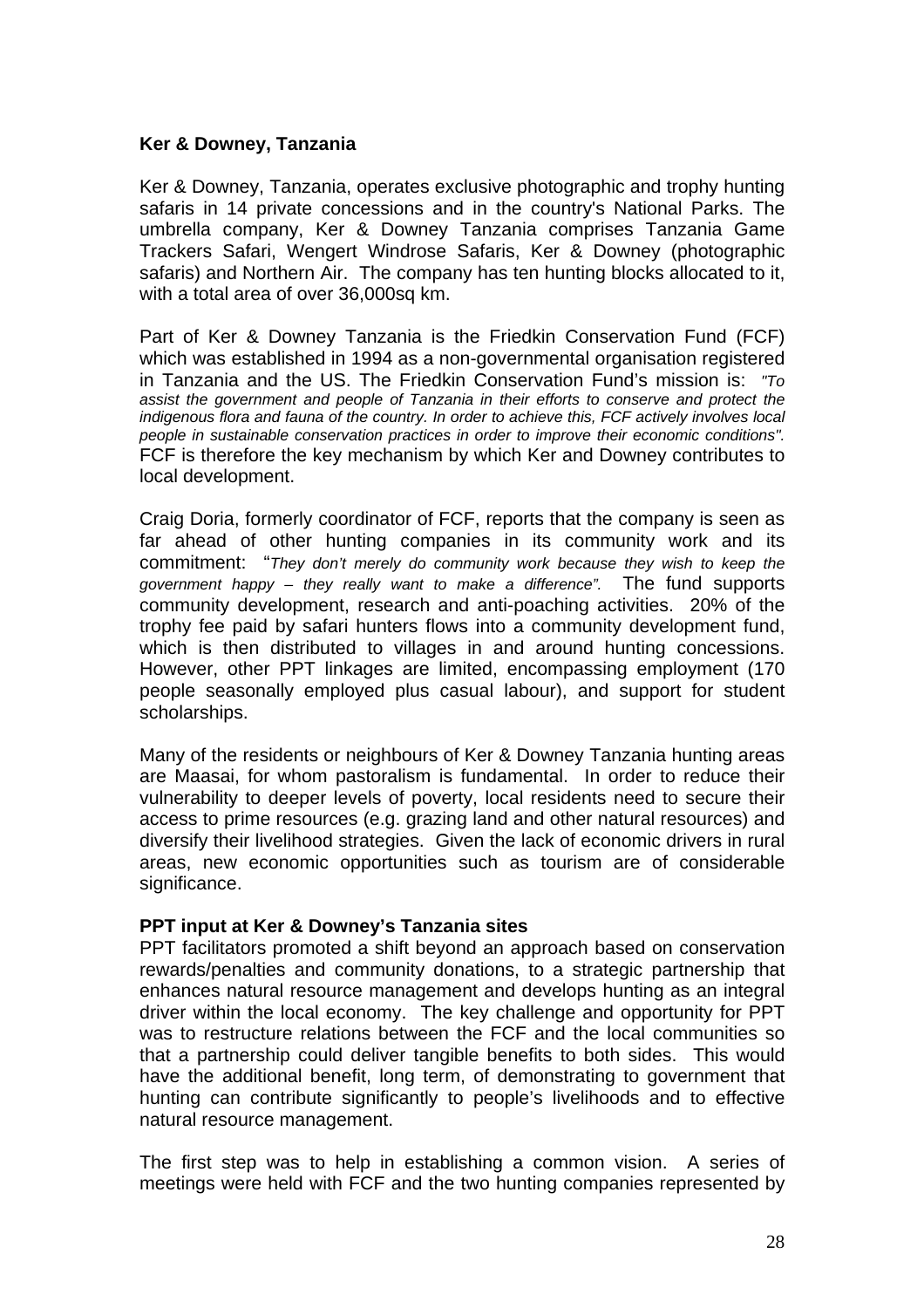<span id="page-28-0"></span>Ker & Downey with the aim of discussing ways in which their community work could be improved so that it brought increased benefits for both local people and the core company. Various options needed to be assessed, in particular options for delivering support to rural diversification and local enterprises, enhancing natural resource management arrangements, and sharing decision-making. Perceptions - among hunting managers, residents, the wider industry and government - of whether and how hunting can deliver meaningful benefits also needed to be addressed to win support for a strategic approach.

#### **Impacts of PPT implementation at Ker & Downey**

The strategic aim of developing natural resource management partnerships with communities was a rational approach that would have benefited the community and the company. However, it is a substantial shift from the more traditional philanthropic and anti-poaching approaches. These approaches are seen as adequate by many. Furthermore, on-going uncertainty over tenure of the natural resources makes it difficult for the company to shift to this partnership approach.

PPT facilitation succeeded in putting strategic approaches to community development on the agenda of the company. Within the company, top management commitment to implementation is not yet secured. Within the NGO, FCF, there is more awareness and enthusiasm for a strategic approach to community investment. Given the distance of the pilot partners from the South-Africa based facilitators, relatively little contact so far has led to some change in thinking. But closer collaboration would be needed to lead to implementation. As Craig Doria puts it: *"A big success factor is that the PPT rep has been able to get our companies as leaders within the hunting industry, to discuss community work, this in itself is a major step forward. It is a slow process which would take a long time to develop… We need to discuss with PPT and our companies to develop plans for the future."*

Planned impacts on the ground, such as identifying existing local business people (e.g. furniture makers, Maasai bead-makers, commercial vegetable growers) and assisting them to develop their businesses to compliment company activities have not been realised.

#### **Discussion: the significance of the impacts at Ker & Downey**

PPT input sought to facilitate the formation of local linkages that would bring enhanced benefits for local people and the core company. Implementation was constrained by uncertainties over natural resource tenure, limited onsite PPT facilitation due to the great distance PPT representatives had to travel to reach the remote Tanzanian hunting sites from South Africa, and slow company buy-in. This suggests that PPT pilots started a process, but catalysing change in practice within such hunting companies takes either a longer or more intensive facilitation process than was possible during one project. An important awareness-raising process has been initiated by PPT facilitation, to be built upon in the future.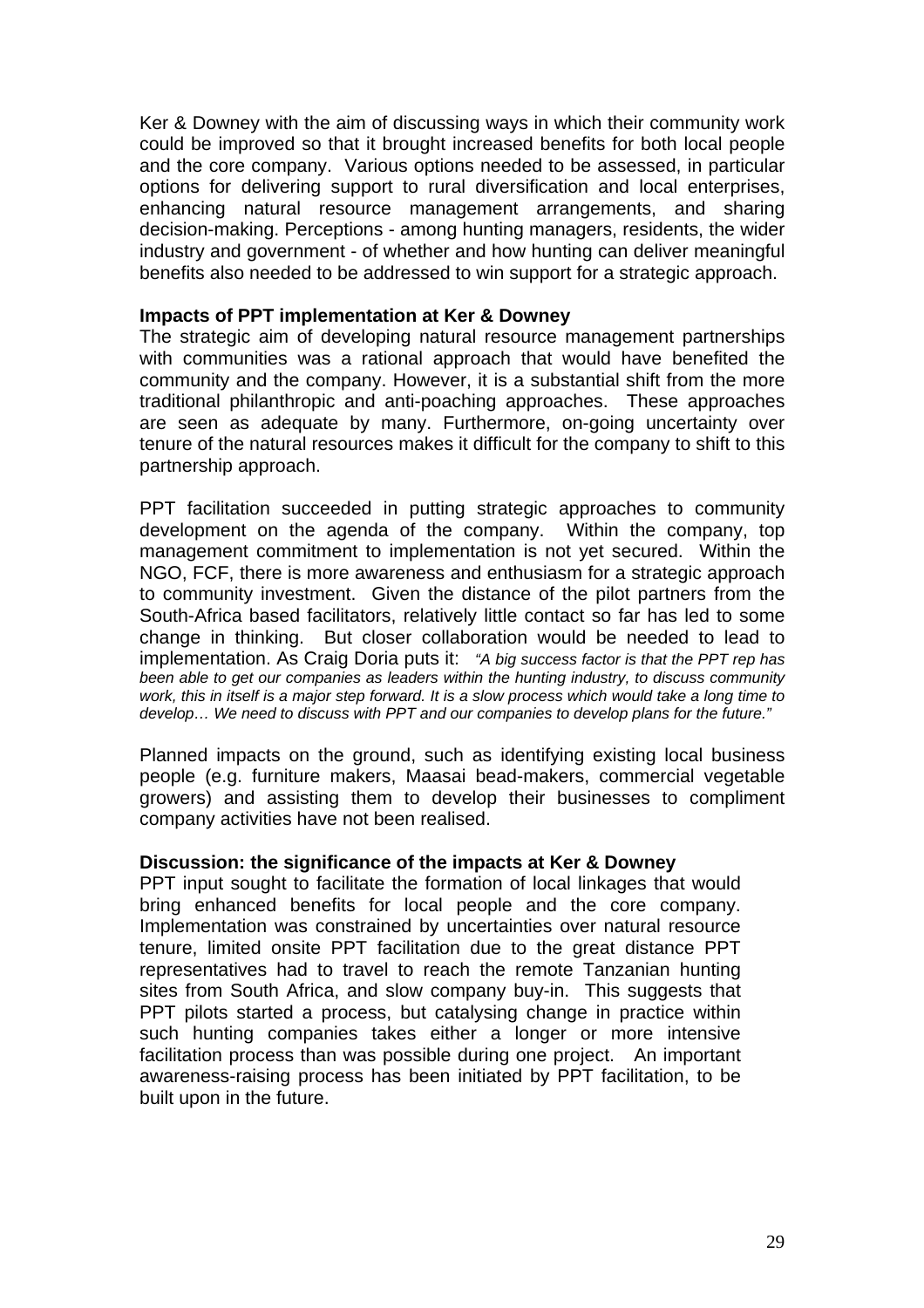# <span id="page-29-0"></span>**Southern Sun Hotels: Sandton Complex**

[Southern Sun H](http://www.southernsun.com/)otels is one of the largest hotel groups in Africa. It operates 80 hotels in seven African countries, with a total room capacity of over 13,100. The company is ranked among the top 50 hotel groups worldwide and holds exclusive rights from Six Continents plc to operate the InterContinental, Crowne Plaza and Holiday Inn brands in sub-Saharan Africa.

The PPT partner site consists of six hotels and the Sandton Convention Centre in the Sandton precinct of Johannesburg, the economic hub of Southern Africa. The 4- and 5-star InterContinental, Crown Plaza and Holiday Inn hotels, have a total room capacity of approximately 1,700 and thus provide the potential for a variety of linkage opportunities with their 'poor' neighbours.

Southern Sun Hotels already has considerable interest and involvement in Black Economic Empowerment. The hotel interests of Southern Sun Hotels and the gaming interests of Tsogo Sun gaming comprise Tsogo Sun Holdings, South Africa's largest black empowerment hotel and gaming group. Shareholding is split between Tsogo Investments (a broad-based black economic empowerment group) (51%) and SABMiller (49%). In 2002, Southern Sun Hotels was seeking to broaden its transformation and [CSR](http://www.southernsun.com/Sunrise/Corporate_Info/Files/CorporateReport2002.pdf)  [policy](http://www.southernsun.com/Sunrise/Corporate_Info/Files/CorporateReport2002.pdf) and strengthen its contribution to poverty alleviation. A key concern for the partner sites in Sandton was the creation of new or stronger links with its immediate neighbour, the [Alexandra township \(](http://www.pptpilot.org.za/Alexandra_Township.pdf)known as Alex).

Alex is located approximately 3km from Sandton. It is the most densely populated township in South Africa with 350,000 people officially crammed into 7.6 square kilometres – unofficial estimates set the number of inhabitants closer to 600,000. Unemployment in Alex is estimated to be between 32% (the official census figure) and almost 60%, and it is particularly high among women. The monthly income distribution is highly uneven with an average of approximately ZAR1000. A main problem in Alex has been severe overcrowding and, linked to this, the mushrooming of informal dwellings, shortages of services and infrastructure, coupled with high pollution and crime rates.

There seemed to be good potential to create linkages between Southern Sun hotels and Alex due to their proximity and existing linkages between the stakeholders and other tourism players in the area such as the Alexandra Renewal Programme and the [Gauteng Tourism Association](http://www.gauteng.net/). Alex offers an extensive cultural, social and political history that might appeal to tourists, in particular overseas visitors and South Africans exploring the country's rich political and cultural diversity. Tourism has been identified as one of the [Alexandra Renewal Project's](http://www.alexandra.co.za/) strategies and is supported by the national and provincial government. However, while employment opportunities are lacking, so are skills, infrastructure, support structures, tourism experience and market access knowledge.

Some linkages between Southern Sun Hotels and Alex already existed prior to PPT involvement. They ranged from local enterprise linkages (e.g. sourcing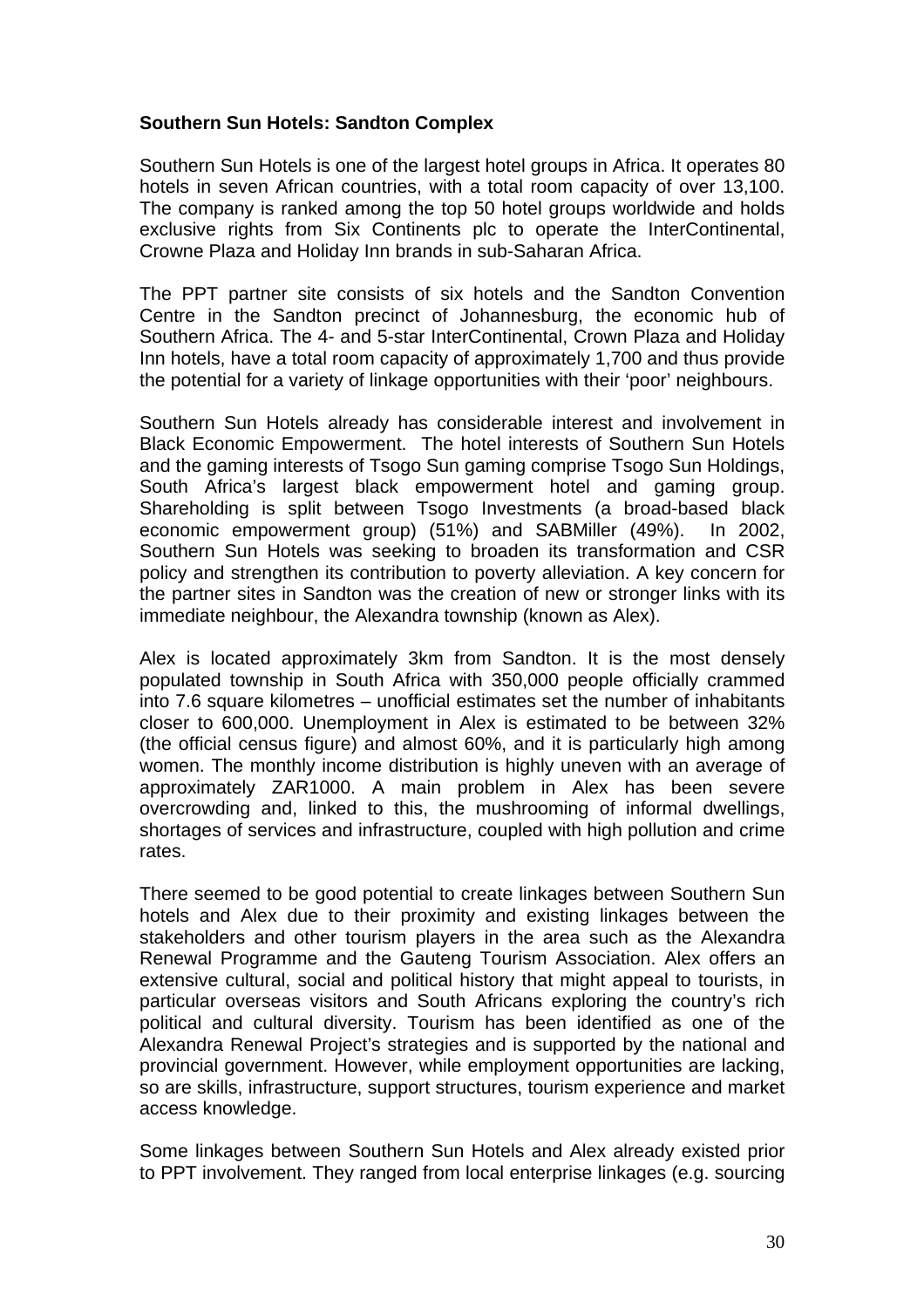<span id="page-30-0"></span>of room decorations; support of Kwaze Kwaza restaurant through supply of equipment and training; Emerging Entrepreneurs Scheme; support to local dance and music performers at Sandton Convention Centre); employment and training (e.g. learnership programme); CSI investment (group-wide ZAR8 million in 2002); and collaboration with local organisations such as the Alex Chamber of Commerce (Alex CoC).

# **PPT input at the Southern Sun Site**

In autumn 2003 the PPT team facilitated an agreement between Southern Sun Hotels and the Alex CoC to strengthen links with Alexandra township and support the development of local tourism businesses there. Options for a township tour (taking in restaurants, shebeens, music venues and shops) and a variety of township products, such as jazz evenings and festivals, were discussed with the Alex CoC. Proposals such as recycling the hotel's soap and old linen through local small women's enterprises were also explored.

PPT inputs during this period included:

- Completion of a scoping report that was subsequently used as a basis for prioritisation of activities
- Meetings with the Southern Sun Director of Strategic Planning
- Meetings with the Alexandra Chamber of Commerce to discuss and prepare a township project proposal to submit to Southern Sun
- An all-party, full-day visit to Alex to discuss potential for township tours and visit existing linkages between Southern Sun and Alex CoC
- Presentation of PPT and tourism issues to the Alexandra Chamber of Commerce during their board meeting
- An all-party meeting to agree on strategic collaboration options.

# **Impacts of PPT implementation at Southern Sun**

Agreements reached with Southern Sun and Alexandra Chamber of Commerce proved difficult to implement. The pilot stalled eventually. The partnership between Southern Sun and Alex CoC did not flourish. It was clear from the beginning that implementing PPT linkages might be difficult because there were competing agendas and priorities. Pursuing a PPT strategy was not integral to the core business of Southern Sun, so was competing with other business concerns. Alex CoC wanted to develop institutionally, but the PPT option did not come with any resources attached, so did not facilitate this. Another problem was that the partnership depended on one key individual in Southern Sun. When this key Director left, there was insufficient momentum built up to keep the projects going, so work stopped.

This case study usefully highlights the potential pitfalls when trying to engage in a PPT approach. It illustrates the critical need to establish a strong partnership at the start, and the risk of initiatives stalling if a partnership is built around one key champion. It also indicates that in some circumstances the promotion of PPT strategies may not be appropriate. PPT facilitators need to think strategically about when and where to target their interventions in order to maximise impact. Focusing on building partnerships around projects that relate directly to the core competencies and long-term vision of the company involved is likely to be a productive strategy.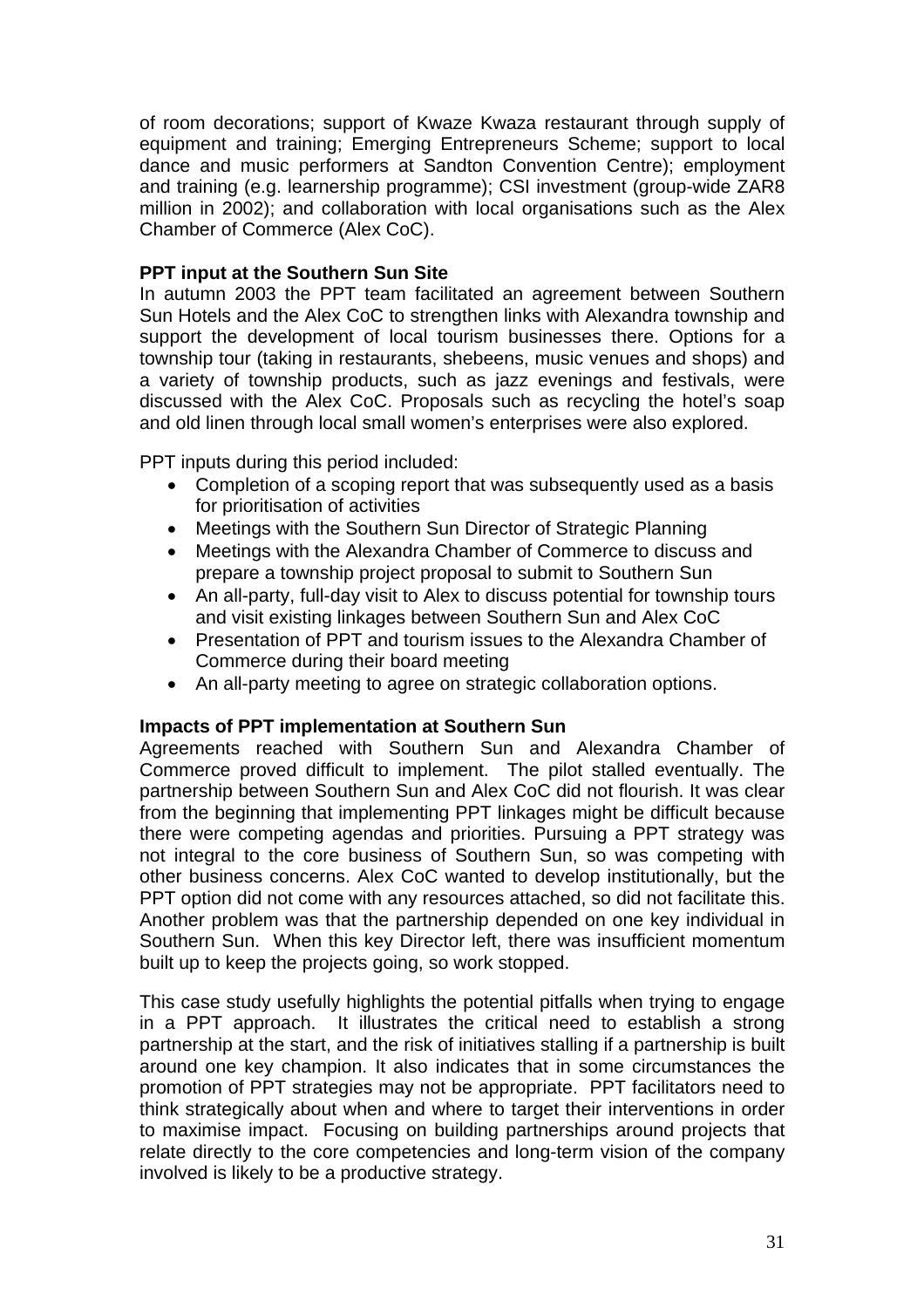#### <span id="page-31-0"></span>**Summary: PPT facilitation - what has it been possible, and not possible, to achieve?**

This report has provided background information on the five Southern African pilot sites, outlined the PPT input provided at each site and assessed the impacts, *of which PPT facilitation played a part*, in terms of employment and incomes for the poor, and processes of internal company change.

The data provided in this document indicate PPT can deliver tangible impacts for both company and community. Impacts are initially small, incremental, and often get delayed by external and/or internal events. But the potential for expansion is high. Expansion can be through growth of the specific enterprises, or through a demonstration and innovation effect, which leads the company to develop new local linkages.

#### *Internal impacts*

The fact that pilot businesses are now more aware of the PPT linkage options and that they are, or soon could be, doing things differently for the future is an important impact in its own right.

The effect of PPT input on companies was highly variable. It contributed substantially to strengthening processes of internal change already in motion prior to PPT involvement, and effectively promoted 'doing business differently', though in different ways. Key contributions of PPT can be distinguished at different 'levels' or stages:

- i) Getting PPT linkages discussed, giving them a higher profile, and building awareness of a range of options and a more strategic approach to community benefit and ways of doing business differently;
- ii) Garnering management commitment to investing in local linkages;
- iii) Scoping a variety of linkage options and identifying priorities;
- iv) Facilitating a shift to a more strategic approach to community work, internally within the company;
- v) Facilitating implementation of linkages with local entrepreneurs and communities;
- vi) Contributing to lesson-learning within the company about linkages approaches and what is required to implement them further.

The balance between these inputs varies at the different sites, according to the internal situation of the company. Where a more strategic linkages approach was entirely new, as at Ker and Downey, PPT impact was mainly at level (i). At Sun City, where getting the enterprise approach going was a challenge and achievement, the main impacts were at levels (i), (ii) and (iii), though with some implementation too. At Spier and Wilderness Safaris, where management commitment to local linkages was already in place, PPT facilitation was able to achieve further impacts. At Wilderness, facilitation did strengthen the strategic approach and management commitment (levels (i) and (ii)) but given the partnerships that were already in place, a great deal of activity was able to focus on implementation on the ground (level (v)). At Spier, the wider sustainability agenda was already tackling (i), (ii) and (iii), so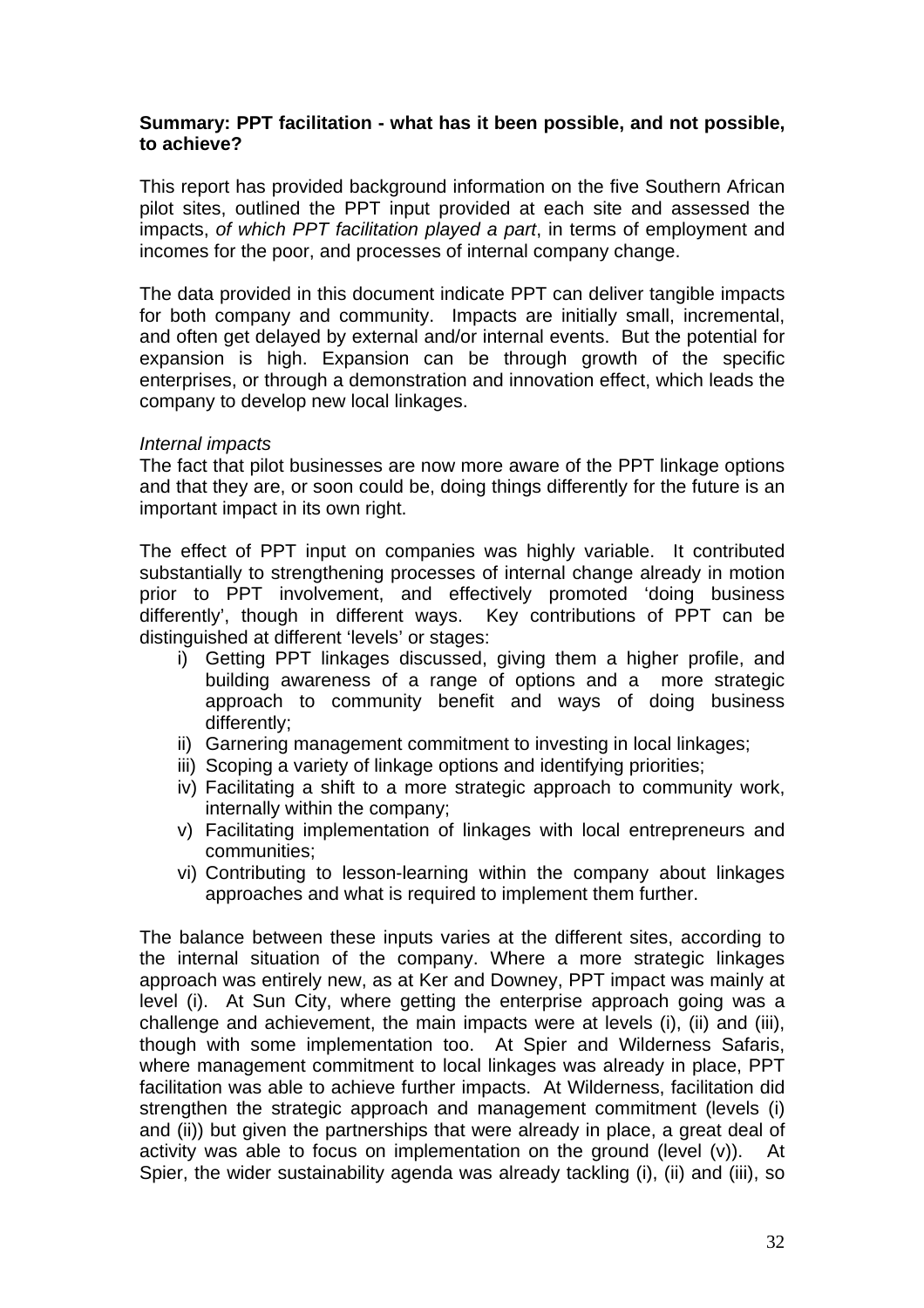the main impact of PPT was in facilitating implementation, both internally and with local entrepreneurs (level (iv) and (v)).

This has implications for replication of PPT facilitation more widely. It suggests that either it can be most effective strengthening implementation for companies that already have management buy-in to a PPT approach, or if focused on companies where such buy-in is only emergent, a lengthy timescale and intensive interaction is needed.

PPT input resulted in minimal impacts at Southern Sun, because the pilot stalled. Lessons from this and other sites for future PPT facilitation are included in Appendix A.

*Key impacts within companies*  Getting PPT linkage approaches discussed: K&D Boosting management commitment to a linkage approach (Sun City, WS) Speeding up implementation on the ground (WS, Spier)

#### *Direct impacts at community level*

The impact of the project on implementation of PPT-type linkages was highly variable between sites. The impacts were most significant at Wilderness Safaris and Spier. Tangible impacts were small at Sun City at the end of the project but with high potential in the foreseeable future. This is unsurprising since in such a large corporate, internal company change is necessary to enable a transformation of external implementation practices, but if achieved, impacts can be far-reaching.

Table 9 overleaf summarises the most important impacts of the linkages created, partly due to PPT input, at the pilot projects. In total 63 new jobs have been created. 33 of these were short-term contract or seasonal work, and the remaining 30 are regular jobs, though not necessarily full-time or permanent. This excludes the likely 30 regular jobs for staff at the new lodge at Manzangwenya to be created in late 2005 and other 'pipeline' jobs. Depending on how an 'enterprise' is defined, approximately 11 micro enterprises have been either created or strengthened. A new equity partnership has been established for Manzengwenya Lodge with the Mpukane community, and a variety of other smaller partnerships and noncash linkages have been developed.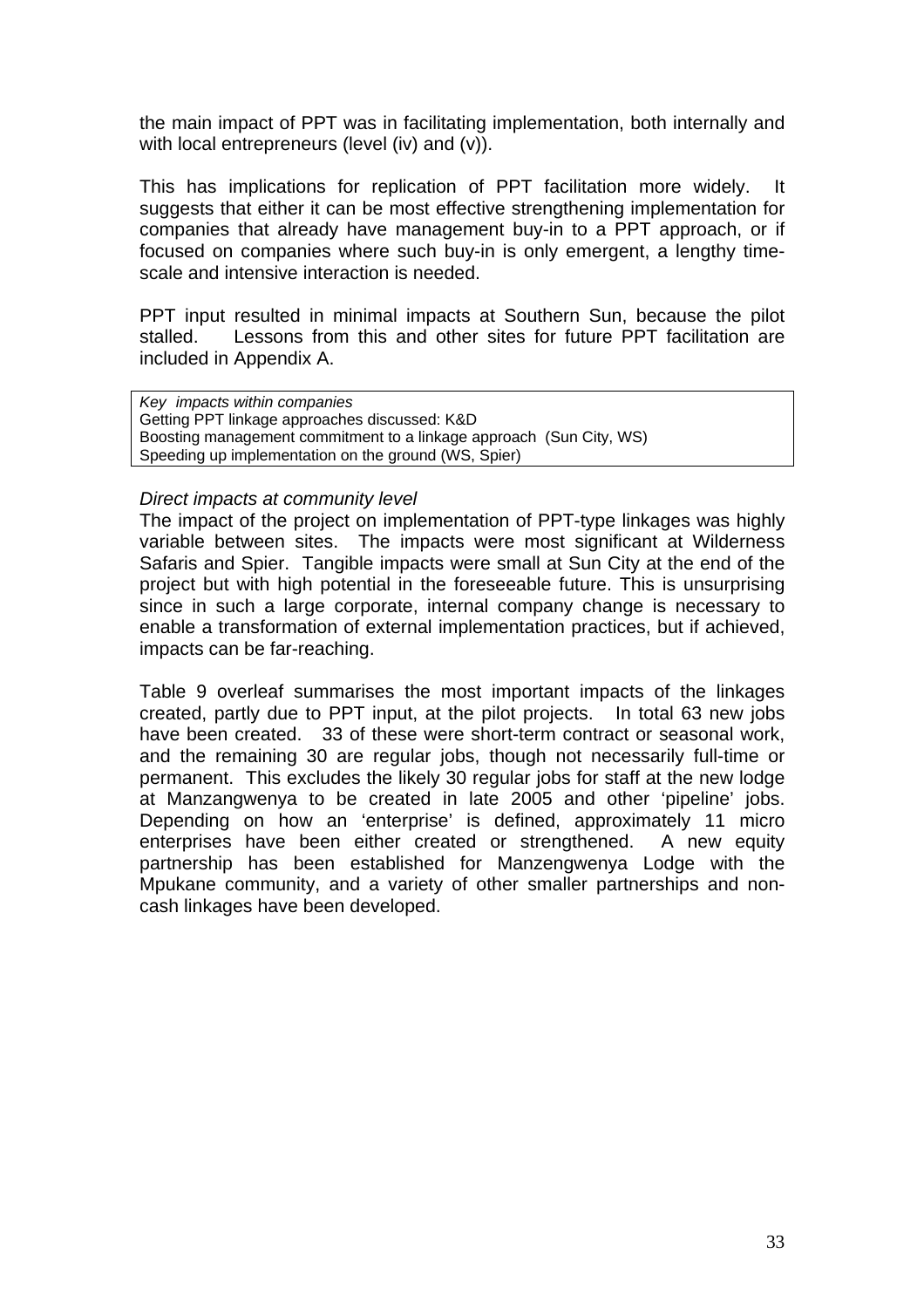#### **Table 9: Summary table of impacts, partly due to PPT input, of linkages implemented across the pilot projects**

| Linkages                     | Key community impact                                   | Key company / other impact                                           |  |
|------------------------------|--------------------------------------------------------|----------------------------------------------------------------------|--|
| <b>WS ROCKTAIL BAY</b>       |                                                        |                                                                      |  |
| Local enterprise / contract  |                                                        |                                                                      |  |
| <b>Airstrip Clearing</b>     | 16 temp jobs created                                   | Improved customer access                                             |  |
| Airport security             | 1 job created                                          | Protection of infrastructure                                         |  |
| <b>Community Tour</b>        | 3 jobs created                                         | New product to offer guests                                          |  |
| Horse trails                 | 4 jobs created                                         | New product for guests                                               |  |
| Security increased           | 4 new jobs                                             | Decreased risk for guests                                            |  |
| Supply of beach furniture    | 2 temp jobs created                                    | Will facilitate activities at beach                                  |  |
| Baby sitting                 | Unknown number of jobs to be created                   | New quest service                                                    |  |
| Local employment             |                                                        |                                                                      |  |
| Recruitment and training of  | Approx 28 jobs to be created                           | Local work force ready for training                                  |  |
| staff for new lodge          |                                                        |                                                                      |  |
| Brought COSATU union into    | 6 jobs retained through PPT-assisted union             | Facilitated wage bargaining.                                         |  |
| negotiation, end 2003        | negotiations.                                          |                                                                      |  |
| Other                        |                                                        |                                                                      |  |
| Strengthened link between    | Trust better able to engage with lodge and             | Assisted WS who lack time or local                                   |  |
| WS and KwaMqobela            | use community income.                                  | knowledge to be involved                                             |  |
| Creation of Mpukane Trust    | Community will have a share in new lodge               | Partnership helps WS set up new                                      |  |
| and partnership with WS      | via Trust and partnership agreement.                   | lodge; gain official permission                                      |  |
| Support to Mqobela school    | New equipment; donations from tourists.                |                                                                      |  |
| Facilitation of Boundary     | Emerging clarity on long standing issue.               | Resolution of conflict over claims of                                |  |
| <b>Issue</b>                 |                                                        | ownership of RB Lodge                                                |  |
| Airstrip use                 | WS/PPT approaching companies re                        |                                                                      |  |
|                              | payment of a fee to community.                         |                                                                      |  |
| SUN CITY                     |                                                        |                                                                      |  |
| SMME enterprise              |                                                        |                                                                      |  |
| RECOPRO glass-recycling      | 4 jobs created; training; new equipment                | Enhanced products for Sun City;                                      |  |
|                              |                                                        | seen internally as part of a longer                                  |  |
|                              |                                                        | term shift to local enterprise support                               |  |
| RECOPRO card-making          | 2 jobs created; training; new equipment                | Supply of cards for VIPs; seen                                       |  |
|                              |                                                        | internally as part of shift to local                                 |  |
|                              |                                                        | enterprise support                                                   |  |
| <b>SPIER</b>                 |                                                        |                                                                      |  |
| Local enterprise / contract  |                                                        |                                                                      |  |
| Klein Begin Laundry          | New business; training; equipment; 11 jobs             | Significant saving, est. at over                                     |  |
|                              | created                                                | ZAR200,000; showed enterprise                                        |  |
|                              |                                                        | dev. through in-sourcing is viable                                   |  |
| Harare Energy Centre         | Income to existing township enterprise<br>strengthened | Demonstrated a township operator<br>can deliver to required standard |  |
| Siyazama Papermaking         | Increased income to existing enterprise                | Demonstrated local supplier can                                      |  |
|                              |                                                        | meet value aspiration                                                |  |
| Wooden deck construction     | New income flow to HDI contractor; 4 jobs              | Demonstrated linking with HDI                                        |  |
|                              | created over period of contract                        | suppliers is viable                                                  |  |
| <b>Building construction</b> | New income flow to HDI contractor; 7 jobs              | Reinforced view that approach of                                     |  |
|                              | created over period of contract                        | seeking out HDI suppliers is viable                                  |  |
| Fuel wood supplier           | Regular income for supplier; 2 jobs created            | Potential for future work, now                                       |  |
|                              | over period of contract                                | relationship is established                                          |  |
| Kayamandi township:          | Far broader skill set of local people; first           | Opportunity to develop linkages                                      |  |
| support to B&Bs and tourism  | direct integrations into mainstream tourism            | with this group as well as play a                                    |  |
| development                  | economy                                                | direct role in tourism development                                   |  |
| Alien Clearing               | Long-term contract include professional                | Significant cost saving; build long                                  |  |
|                              | mentorship. 9 new jobs created                         | term regional capacity                                               |  |
| <b>Across all sites</b>      | 69 new jobs: 38 regular, 31 short-term                 | Demonstration of strategic                                           |  |
|                              | contract                                               | approach to local linkages and                                       |  |
|                              | Tangible expansion opportunities for                   | enterprise development                                               |  |
|                              | several enterprises                                    |                                                                      |  |

Note: Linkages shown in italics are 'in the pipeline'.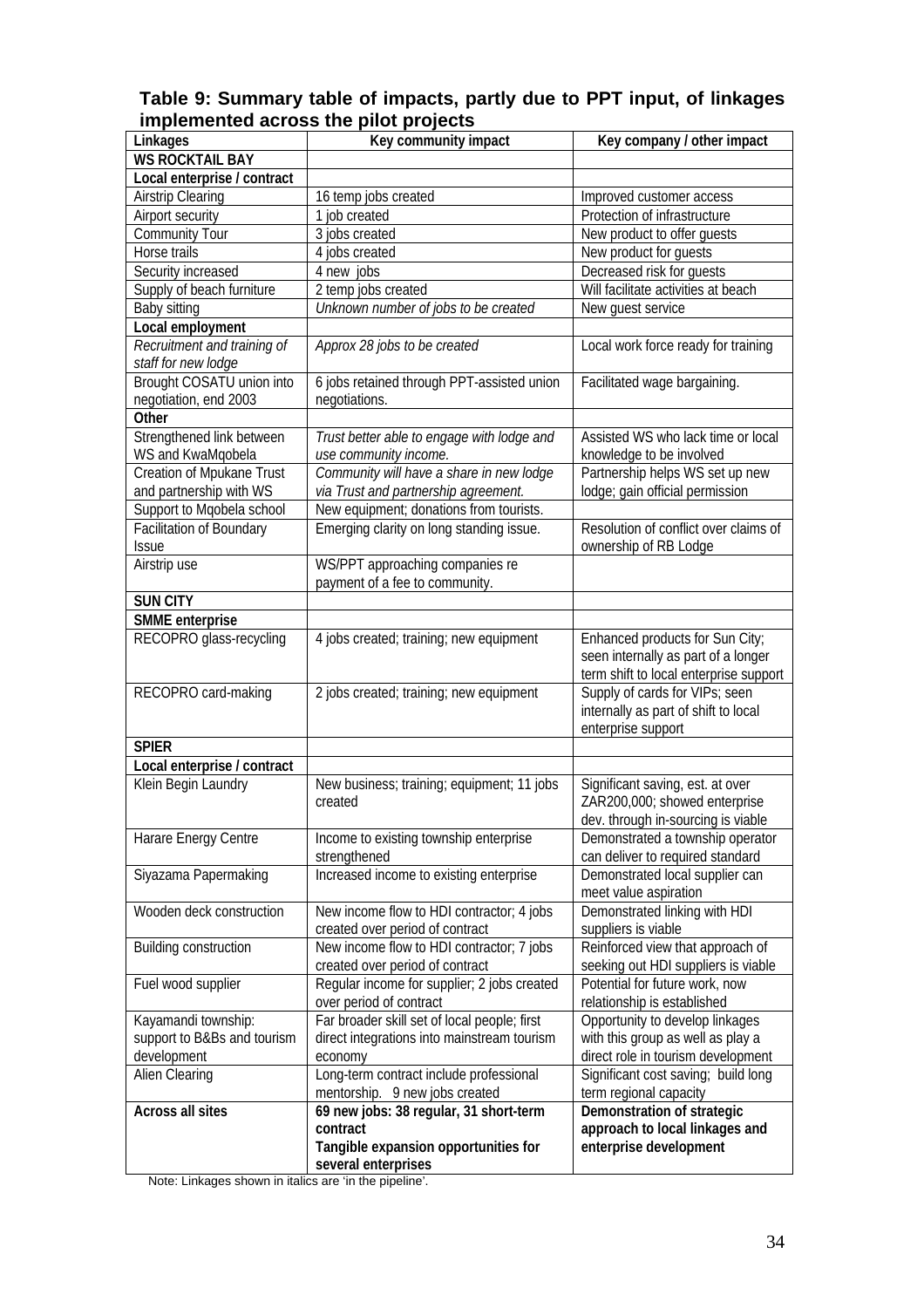Where impacts have been achieved on the ground, these are often highly significant *for the people immediately involved*. Many of the entrepreneurs and employees involved in new or expanded enterprises came from povertystricken communities and were previously unemployed, often for sustained periods. Moreover, a substantial number of these people were women (often thought to be those worse affected by poverty), particularly in the Klein Begin laundry at Spier where 9 out of 10 employees were women.

The new income flows (and other non-cash benefits) that are being channelled into local communities and the number of beneficiaries directly involved in new linkages at the pilot sites remain small relative to the overall scale of rural poverty. Nevertheless, these examples of implementation represent an important step. Significant processes have been nurtured and incrementally expanded at the pilot sites and with commitment and the necessary investment of time and resources, these hold potential to generate increasing benefits – both for the companies involved and for local people – that can be sustained over the long term.

A *very* rough indicator of how local financial gains compare to project inputs<sup>[5](#page-34-0)</sup> comes from the ratio of new staff wages to donor investment, which is 2:5 – which is justifiable given the value of non-financial, potential, and replication benefits. This indicative figure assumes the regular jobs are for 2 years, the contract jobs for 4 months, and average wages are ZAR 1,000 per month. This may be wrong by an order of magnitude of 2 in either direction, but gives a broad indication. Once the pipeline wages at Manzangwenya lodge are included, it changes to 2:3.

The significance of *pipeline impacts* is illustrated by the Spier example. A shift of 10% of the procurement budget to small, black local SMMEs would represent contracts worth around ZAR 7.5 million per year. This annual spend would amount to 3 times the donor spend on the entire project (£220,000, equivalent to approximately ZAR 2.3 million.)

*Key impacts at community level*  69 new jobs created, of which 38 are regular on-going jobs 13 of the regular jobs held by women 11 micro-enterprises created or strengthened Multiple partnerships and non-cash linkages established, boosting local access to skills, contacts and/or markets Substantial *potential* impacts: eg 28 new jobs at WS, several million ZAR of procurement at Spier.

#### *Wider impacts beyond the Pilot sites*

 $\overline{a}$ 

The rationale of a 'pilot' is to test and demonstrate an approach for wider replication. Thus much of the long-term impact of PPT Pilots rests on the uptake of the approach by other companies, plus the continued application and adaptation of the approach by the 5 partners. The two main channels for wider uptake of the PPT approach are via direct services provided by

<span id="page-34-0"></span><sup>5</sup> Source: Ashley 2005: lessons learned from PPT Pilots.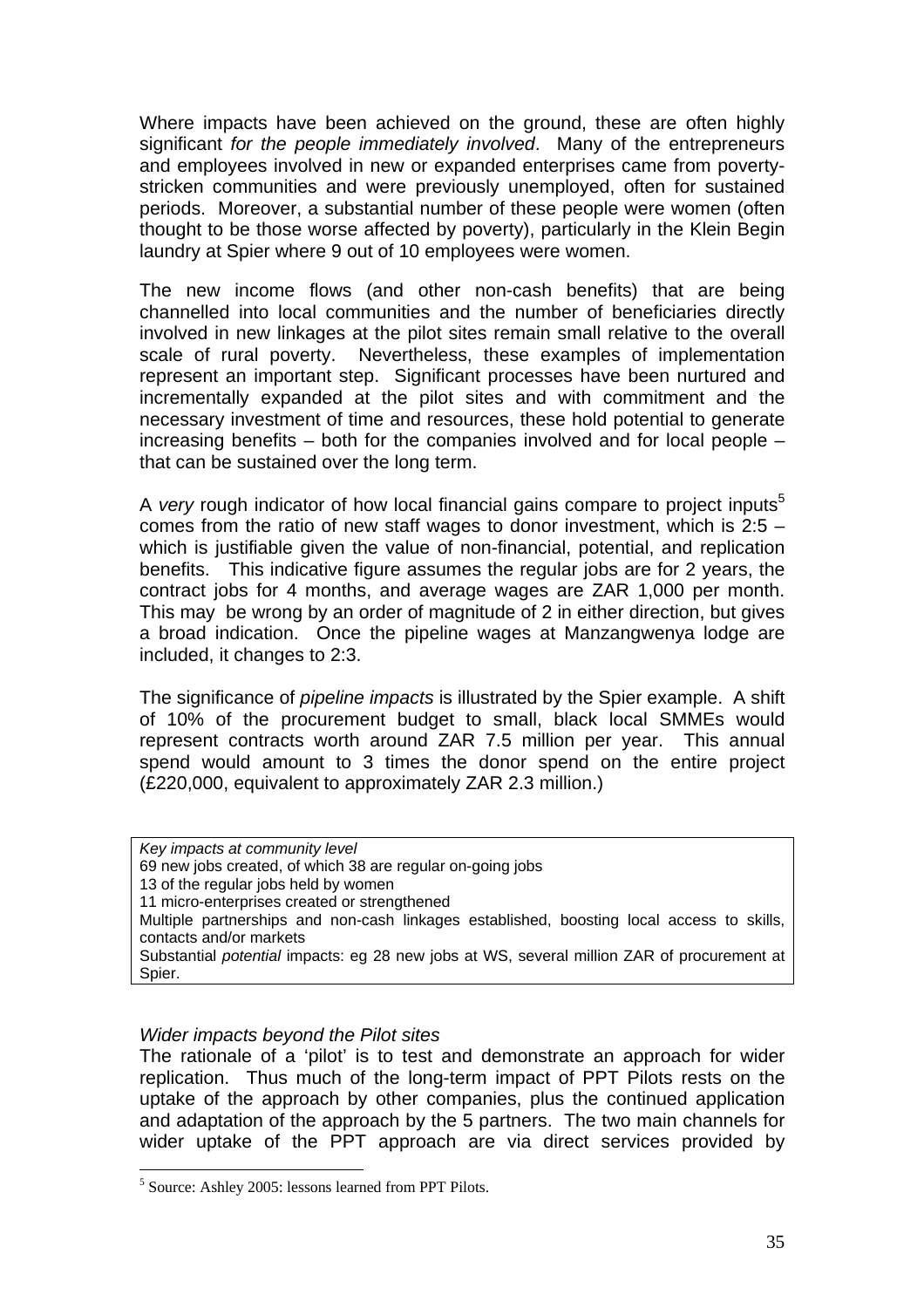Business Linkages in Tourism, and via consolidation of lessons learned into printed form, in the 'How To…?' series.

In May 2005, Business Linkages in Tourism was launched – a non-profit business providing services in PPT facilitation, drawing on the experience and skills developed during PPT Pilots. This opens the way to spread the PPT approach far beyond the Pilots to others in the industry. (See [www.tbcsa.org.za/blt\)](http://www.tbcsa.org.za/blt). BLT is already working on strategic development of linkages in Kozi Bay and other parts of Kwa Zulu Natal.

The 'How To…?' series of briefs on local linkages, launched in September 2005, draw heavily on the valuable lessons learned by the companies at the pilot sites. These are published and disseminated in collaboration with the Tourism Business Council of South Africa, the Department of Trade and Industry and the Department of Environmental Affairs. This 'How to...?' series has been written for operational staff in tourism companies to provide them with practical tips on how to develop local linkages with communities and local enterprises. In addition to the Executive Summary, there are four briefs on different topics: (1) boosting local input into the supply chain; (2) stimulating local cultural and heritage products; (3) local partnerships; (4) putting local linkages on the corporate agenda and managing internal change. See: [www.odi.org.uk/rpeg/research/pro-poor\\_tourism/howto.html](http://www.odi.org.uk/rpeg/research/pro-poor_tourism/howto.html)

BLT, these publications, linked materials available on the project website ([www.pptpilot.org.za\)](http://www.pptpilot.org.za/), the end-of-project workshop in May 2005, presentations at other workshops and conferences, and dialogue with other organisations (FTTSA, IFC, Ford, that work on similar approaches) spread the knowledge and practical experience of implementing local linkages and partnerships generated at the pilot sites to a wider industry and government audience. It would be unrealistic to expect exact replication. Neither Spier nor Wilderness are typical businesses, given the values, individuals and market niche that drive them. Nevertheless, at a time when the Black Economic Empowerment Scorecard for the tourism industry in South Africa is encouraging companies to look at their socio-economic performance, lessons from PPT Pilots and services of BLT provide opportunities for practical advice and facilitation to move forward.

*Summary of impacts via demonstration and replication*  Main avenues for encouraging adoption of PPT linkages by others are: Business Linkages in Tourism, providing PPT facilitation on a sustainable self-financing basis. How To…? series, providing practical guidance on four linkage topics Sharing ideas with other organisations working on linkages in tourism, and via workshops etc.

Pro-poor tourism will never be *the solution* for poverty reduction (there is no one solution), but work at the pilot sites has demonstrated that it constitutes a viable approach for the tourism industry that generates tangible, long-term benefit flows for poor people. Its potential impact on poverty should not be overstated – tourism is not viable in many areas and unrealistic expectations undermine many projects. Yet as a complementary strategy to other rural development initiatives, such as increased support to smallholder agriculture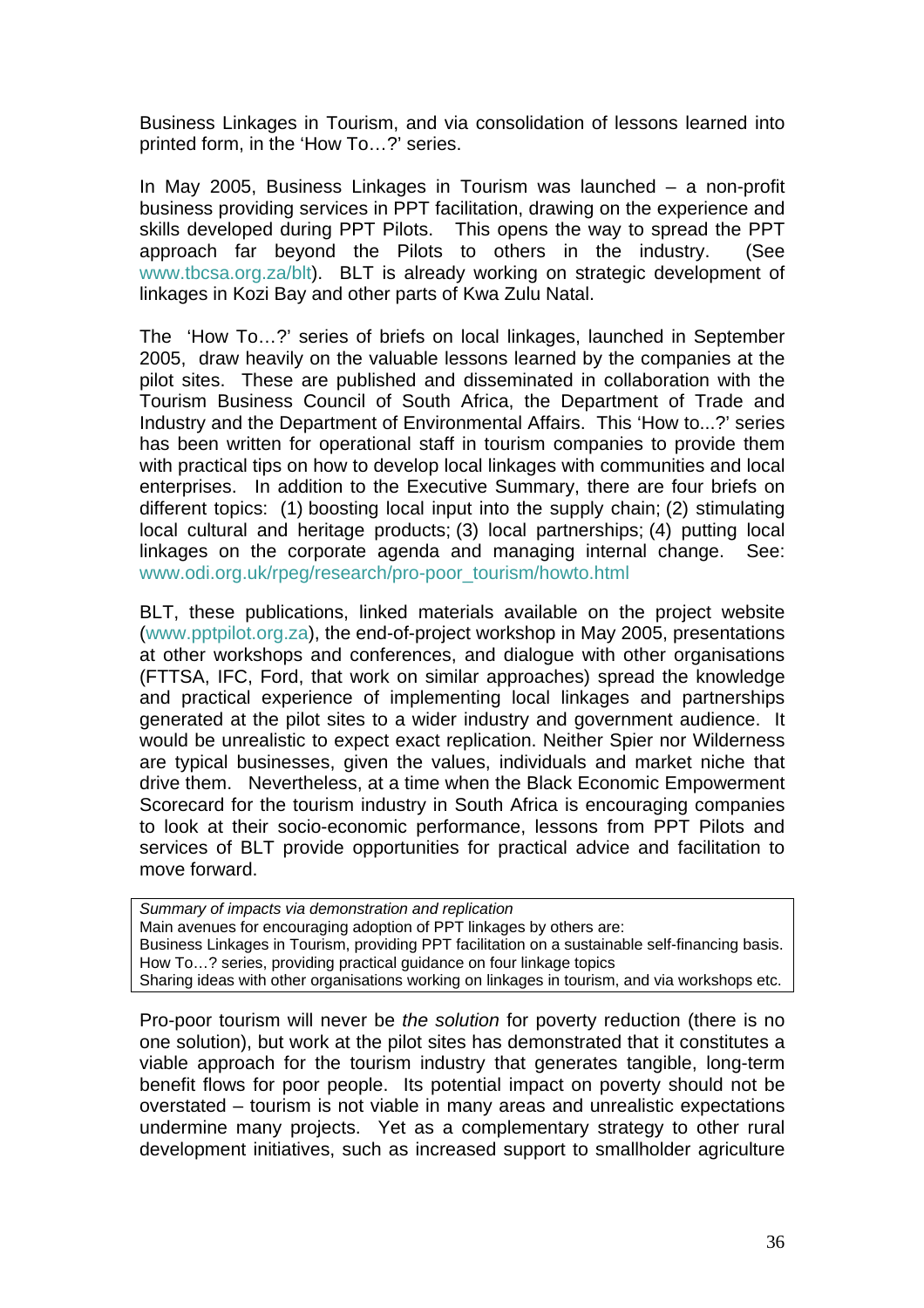and welfare payments, PPT offers a genuine option for helping to drive small enterprise growth, increase employment and push back poverty.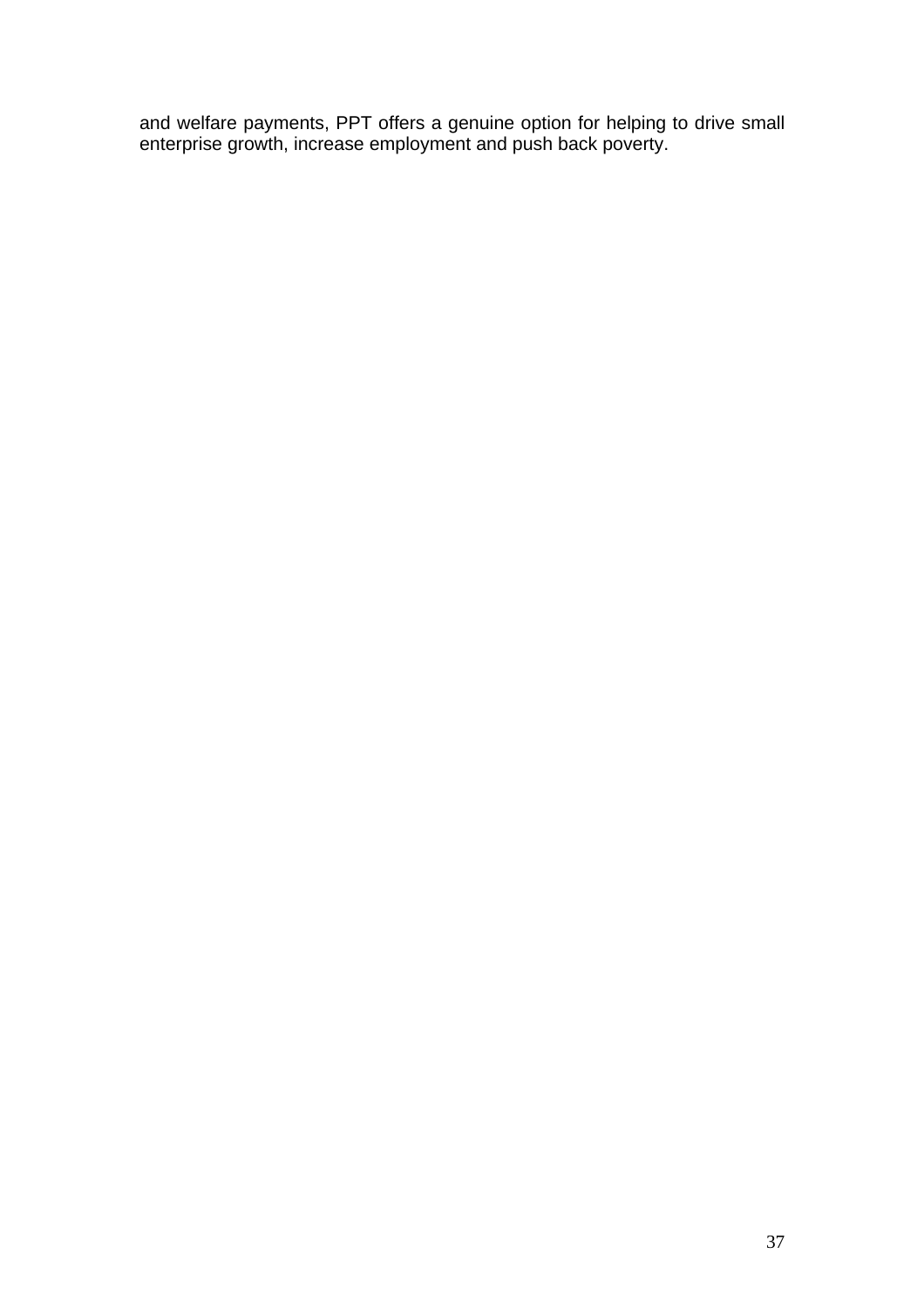# <span id="page-37-0"></span>**Appendix: Lessons learnt for facilitation of pro poor tourism linkages from the PPT process at the pilot sites**

While exact replication of PPT Pilots programme is unlikely, the broad approach of working with companies to support local linkages is an agenda of wide relevance, in South Africa and beyond. Lessons learnt from PPT that may be useful to others **include**:

- 1) **A strong, committed team** is needed to patiently advocate change, demonstrate how and why it should be implemented and to undertake the time-consuming legwork involved. Dan Ntsala at Sun City identified the strength and commitment of the team and the quality of the information they were able to provide as key success factors. Nevertheless, he felt that more continuous support could have led to larger impacts.
- 2) **Regular site visits** are important for effective facilitation. PPT facilitation at Ker & Downey was constrained by the great distance PPT representatives had to travel to reach the remote Tanzanian hunting sites from South Africa, and by the concomitant expenses involved.
- 3) **Develop a project that relates directly to the core competencies, vision and long-term strategy of the company involved.** It is critical at the beginning of any partnership to identify PPT linkages that are not only worthy and viable, but are likely to be prioritised sufficiently for implementation. For example, the initial idea was to use Spier as a gateway to channel tourists into a nearby township, with Spier assisting township entrepreneurs to develop tourism products. On reflection, Spier felt this approach was high risk because it involved multiple elements that were outside Spier's core competencies. However, Spier and PPT were able to agree on a new project that complemented, and could be integrated into, Spier's strategic vision. Such synergies between PPT and the wider internal process ensured that implementation produced significant and highly relevant benefits for both the company and local people. At the same time, the mutual learning process enriched the knowledge and experience on which PPT can draw. At Ker & Downey, a more strategic approach to community benefit has been discussed with top management, but this is not critical to the core business, and indeed is generally devolved to their NGO, so moving on to implementation has been problematic.
- 4) **A strong relationship between the PPT facilitator and the company 'champion'** is important for intense and frank discussions of project options, and for implementation. The facilitator can only do the leg work of implementation if he/she is supported by the champion in the company. The company representative has a vital role to play in providing the enabling environment that allows the PPT facilitator access to different parts of the organisation, as well as the mandate to carry out the work needed.
- 5) **Prior knowledge of the inner workings of a company** may assist progress. For any facilitator, it is essential to be able to understand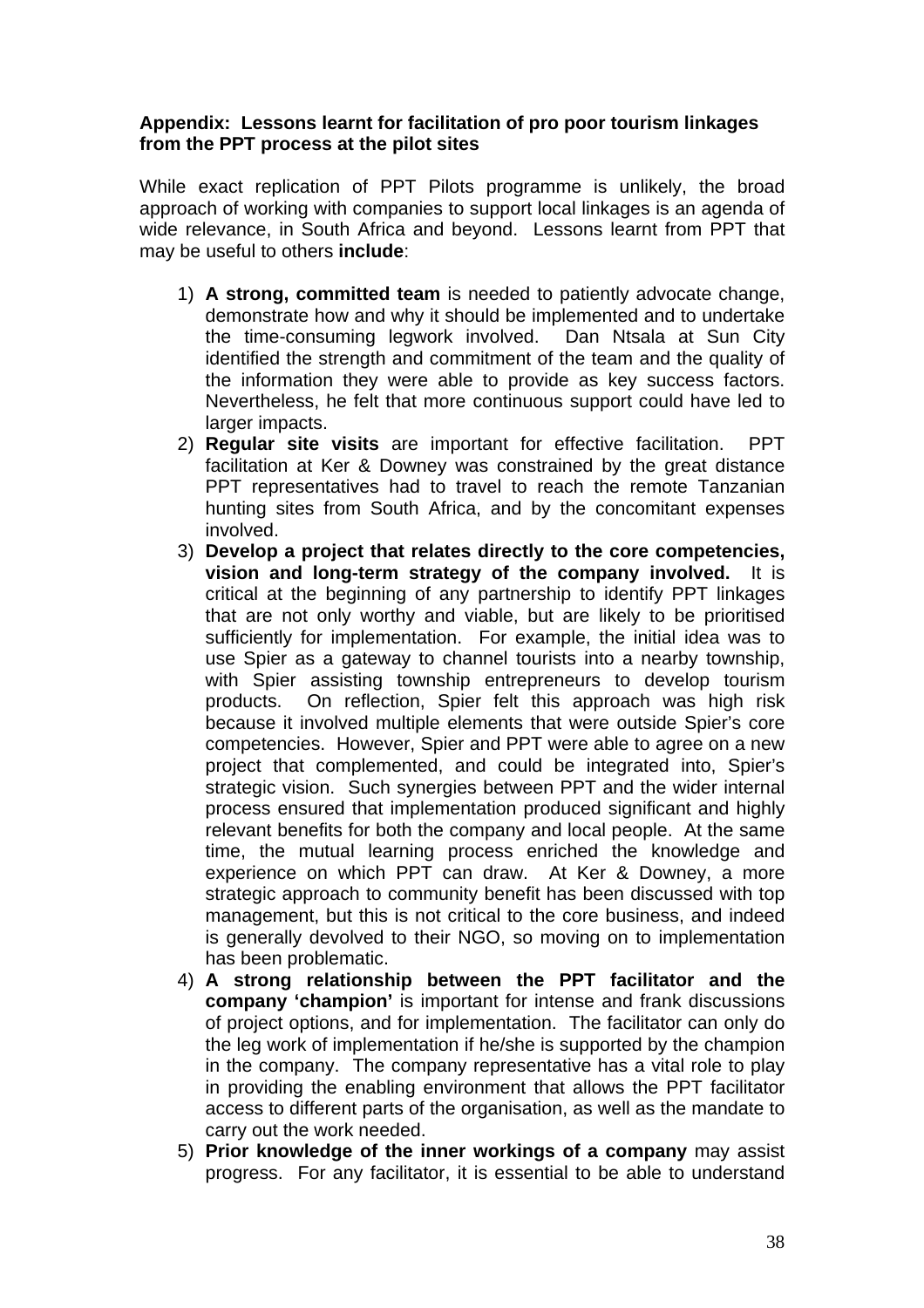the internal politics, power struggles and agendas present within an organization yet at the same time be capable of cutting through these to address the core objectives of the project.

- 6) **Partnerships based on a link with one key individual in a company are high risk**. Beyond the champion, **wider buy-in across staff and management** is needed. For example, at Southern Sun, when the 'champion' left the company, there was insufficient momentum built up to keep the projects going, so the project stalled.
- 7) **Achieve 'small wins' at an early stage.** These can help to silence critics of the approach and build the confidence of both the operator and the company management team, building a strong foundation for wider implementation of PPT linkages. Get practical and get going, and learn and adapt from there. For example, the establishment of the pilot laundry project at Spier was useful in demonstrating that the PPT procurement approach was robust and viable prior to broader implementation.
- 8) **Substantial time input and direct contact is needed** in order to work on implementation issues with local enterprises and government departments. An informed on-site outsider can effectively undertake this legwork. For example, despite a fairly good understanding of the industry and substantial support from Spier, it was initially extremely difficult to identify and appoint emerging suppliers for the company. A lack of information meant that, ultimately, the facilitator had to go out and find these people himself, rather than plug into existing networks. Tanner Methvin (Director of Sustainable Development at Spier Holdings) acknowledged the critical role played at Spier by the PPT facilitator who possessed the necessary time, focus and skill set to undertake the intensive work involved in assessing the viability of different suppliers.
- 9) **An incremental approach and diplomacy** are critical for working effectively within a company and getting linkages 'mainstreamed'. Tensions will always be present in a company, particularly when intervening in systems and routines that have been in operation for lengthy periods of time. Progressing gradually with sensitivity, building trust and respect, and creating spaces for new processes to be understood and engaged in will all assist greatly. An incremental approach will allow the new process to be embedded within the operational dynamics of the organization, thus allowing it to become part of the routine, rather than remain a special project for the duration of the activity.
- 10) **Get staff on board, anticipate resistance.** In the Spier case, the Director of Sustainable Development identifies lack of time to work to raise awareness and get people 'on the same page' as a key constraint on the project. He also believes that ignorance within the company about the dynamics of change and internal systems, and passive resistance from some staff constrained progress. Nevertheless, development of a supplier questionnaire and investment of time with the buyer meant that the process objectives were widely understood and preconceived ideas about the motivation for the exercise were dispelled. (Tanner Methvin, Director of